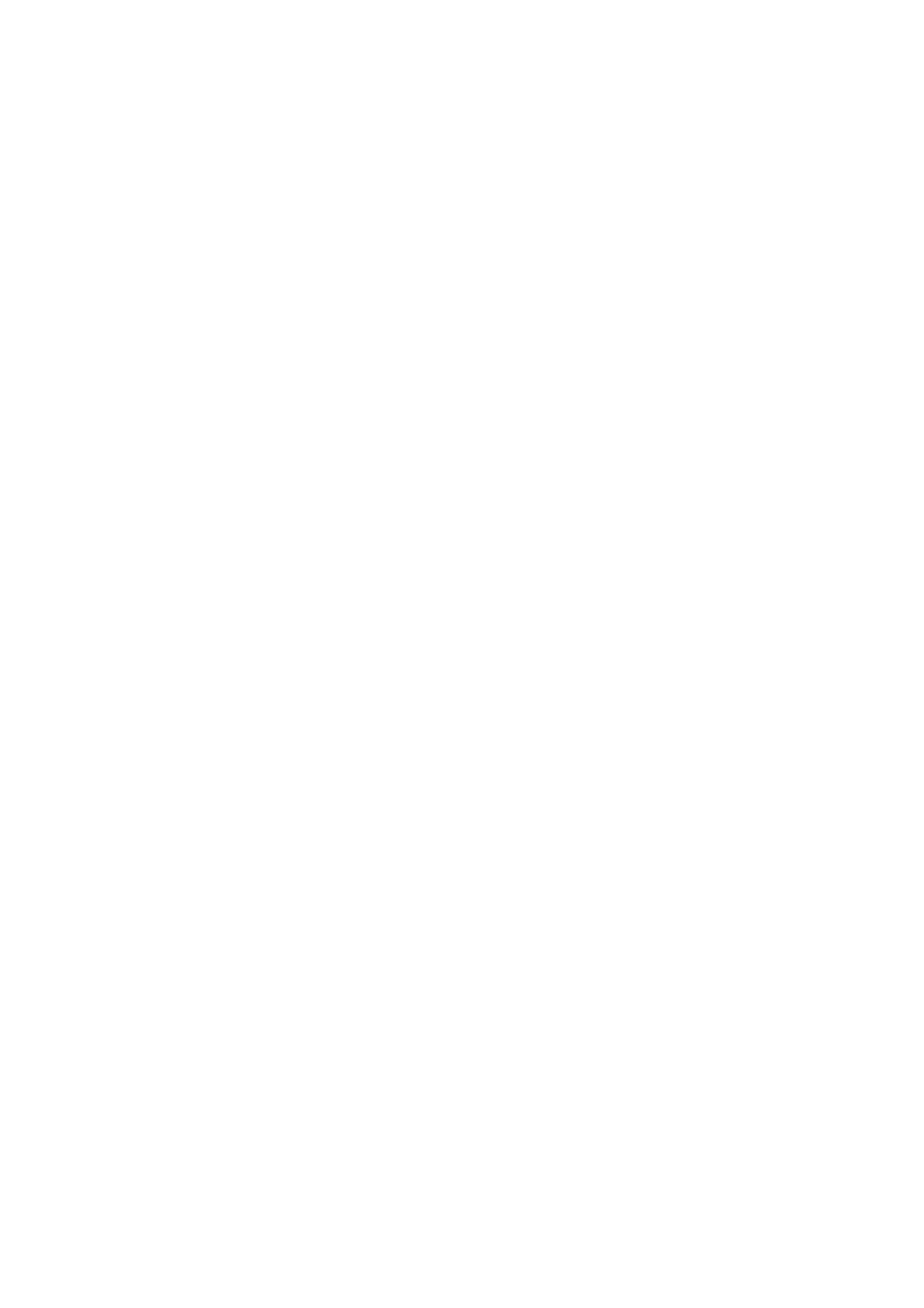# **EUROPEAN UNIVERSITY INSTITUTE DEPARTMENT OF ECONOMICS**

*What Determines Entrepreneurial Clusters?* 

**LUIGI GUISO** 

**and** 

**FABIANO SCHIVARDI**

EUI Working Paper **ECO** 2007/48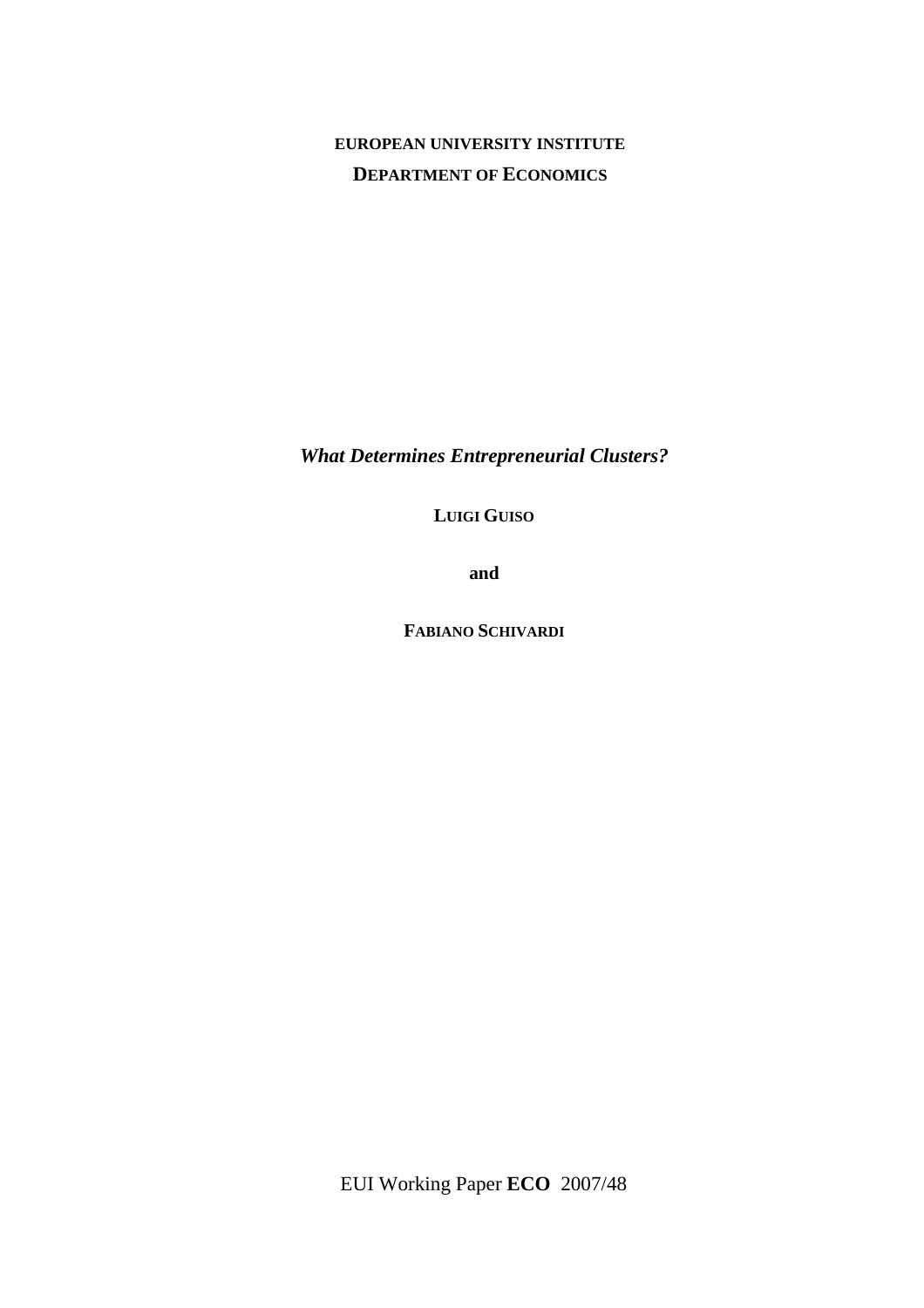This text may be downloaded for personal research purposes only. Any additional reproduction for other purposes, whether in hard copy or electronically, requires the consent of the author(s), editor(s). If cited or quoted, reference should be made to the full name of the author(s), editor(s), the title, the working paper or other series, the year, and the publisher.

The author(s)/editor(s) should inform the Economics Department of the EUI if the paper is to be published elsewhere, and should also assume responsibility for any consequent obligation(s).

ISSN 1725-6704

© 2007 Luigi Guiso and Fabiano Schivardi

Printed in Italy European University Institute Badia Fiesolana I – 50014 San Domenico di Fiesole (FI) Italy

> http://www.eui.eu/ http://cadmus.eui.eu/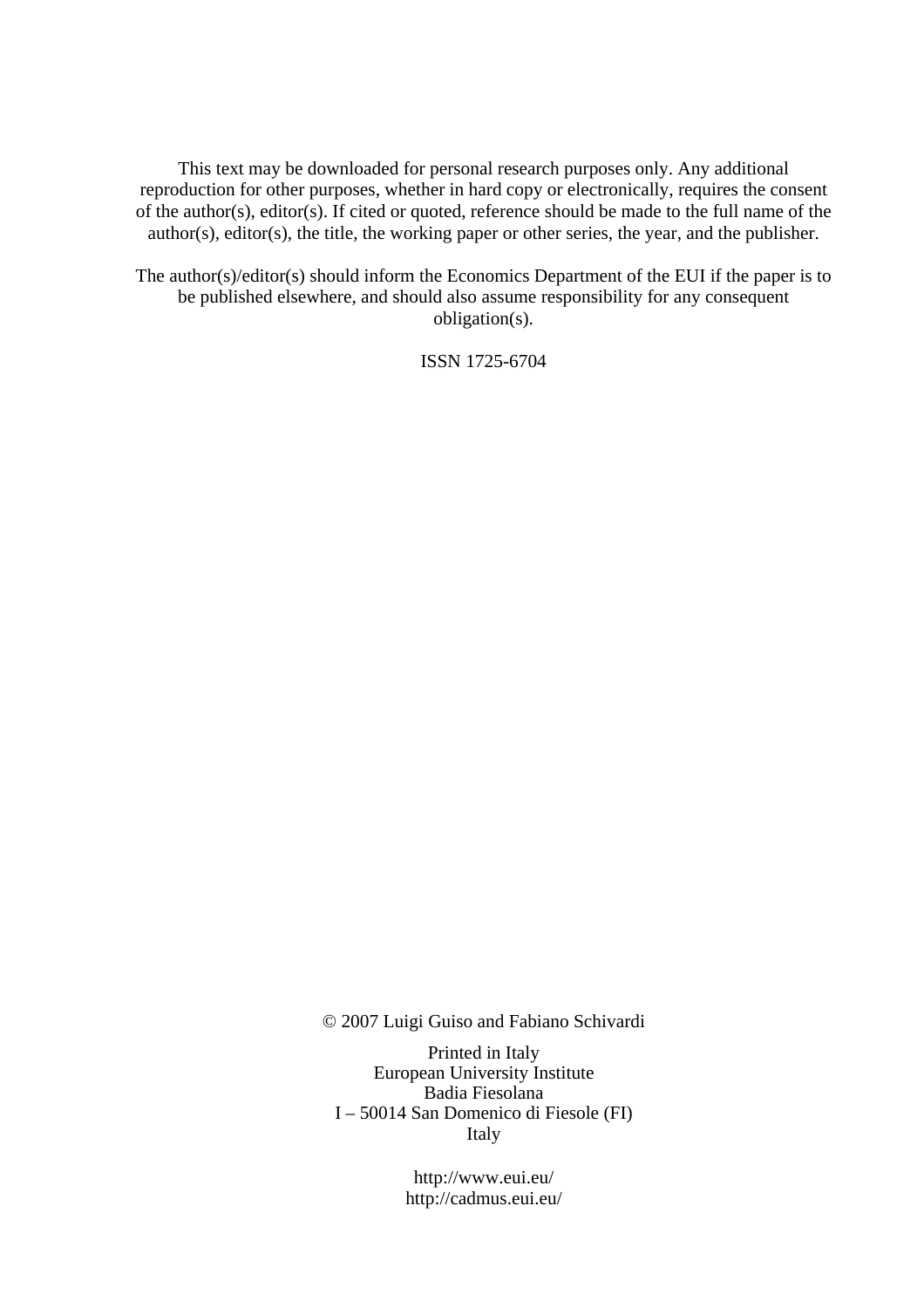# What determines entrepreneurial clusters?\*

Luigi Guiso University of Rome Tor Vergata & CEPR

Fabiano Schivardi Bank of Italy & CEPR

July 11, 2006

### Abstract

We contrast two potential explanations of the substantial differences in entrepreneurial activity observed across geographical areas: entry costs and external effects. We extend the Lucas model of entrepreneurship to allow for heterogeneous entry costs and for externalities that shift the distribution of entrepreneurial talents. We show that these assumptions have opposite predictions on the relation between entrepreneurial activity and firm level TFP: with different entry costs, in areas with more entrepreneurs firms' average productivity should be lower and vice versa. We test these implications on a sample of Italian firms and unambiguously reject the entry costs explanation in favor of the externalities one. We also investigate the sources of external effects, finding robust evidence that learning externalities are an important determinant of cross-sectional differences in entrepreneurial activity.

JEL Classification numbers: D24; D62; J23. Keywords: Entrepreneurship, clustering, agglomeration economies

<sup>\*</sup>This paper has greatly benefited from repeated discussions with Luigi Zingales. We thank Marianne Bertrand, Andrea Brandolini, Antonio Ciccone, Boyan Jovanovic, Riccardo Lagos, Claudio Michelacci, Gianluca Violante, Ekaterina Zhuravskaya, participants at the Workshop "Entry, Entrepreneurship and Financial Development" at the World Bank, the conference "Understanding Productivity Differences Across Sectors, Firms and Countries" in Alghero, and seminar participants at the Bank of Italy, CEMFI, New York University and Yale University for useful suggestions. Marco Chiurato and Elena Genito provided outstanding research assistance. Luigi Guiso thanks the EEC and MURST for financial support. The opinions expressed in the paper are our own and do not necessarily reflect those of the Bank of Italy. We are solely responsible for any mistakes. Email addresses: guiso@tin.it, fabiano.schivardi@bancaditalia.it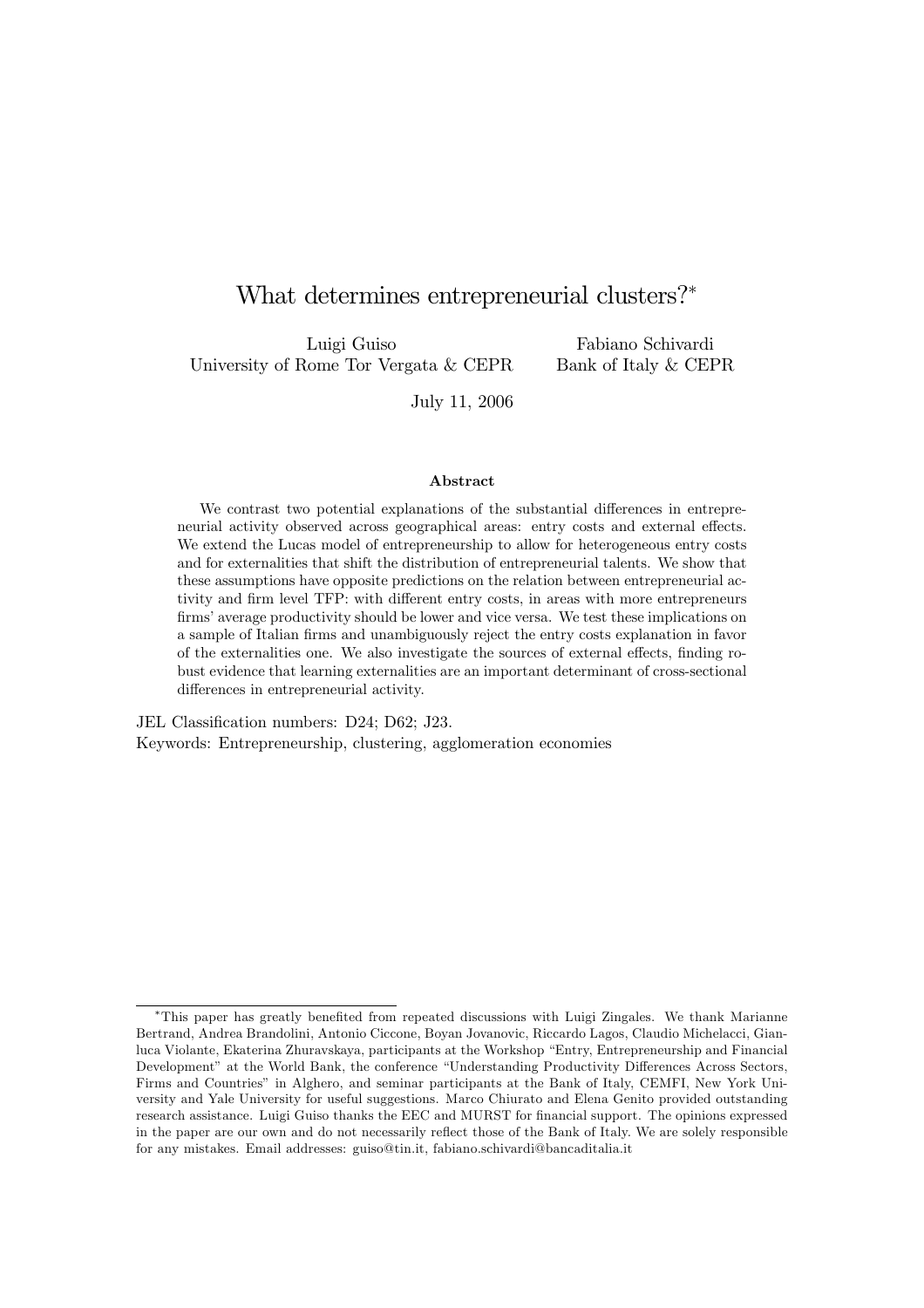#### $\mathbf{1}$ Introduction

There is a vast literature linking a country's endowment of "entrepreneurship" with economic prosperity. Environments where entrepreneurs can emerge easily are propitious to the creation of firms, their growth and their success. These ideas date back to Marshall  $(1890)$  and Schumpeter  $(1911)$ : for example, the latter sees the entrepreneur as the carrier of innovation and hence the true engine of growth. But if entrepreneurship is so central to economic development, what drives it? Why are there so many entrepreneurs in some areas, such as Silicon Valley, and so few in others? Do these differences just reflect differences in opportunities driven by - say - the presence of Stanford University? Why do we find these clusters in some countries rather than others, and in particular areas within countries, such as in the Italian industrial districts or the Ruhr? These important questions have often been in the forefront of policy debate and government intervention.

To answer these questions, one must address the choice to become an entrepreneur. Perhaps the best known model of entrepreneurship is that of Lucas (1978), explaining who in a given population will become an entrepreneur using differences in exogenously given individual talents. In Lucas, "talent" is identified with the ability to extract output from a given combination of inputs. Thus, more talented individuals are those who can obtain a higher total factor productivity (TFP) if they start a business. Since individuals with more talent make more profits, they will choose to be entrepreneurs. But what can explain clusters if we do not believe in genetic differences, i.e. if the distribution at birth of individual ability is the same across populations?

In this paper we extend the Lucas model to investigate two potential explanations of differences in entrepreneurial density across locations: entry costs and external effects. One possibility is that there are heterogeneous costs of entry, and the locations with lower costs of setting up a firm end up with more entrepreneurs and more firms because even relatively less talented individuals will find it profitable to start a business. This is the approach implicitly followed by the large literature that focusses on factors - particularly financial - that keep the would-be entrepreneur from actually creating a new firm. Banerjee and Newman (1994), for instance, show that credit constraints can lead to poverty traps, since potential entrepreneurs cannot invest in profitable occupations involving set-up costs.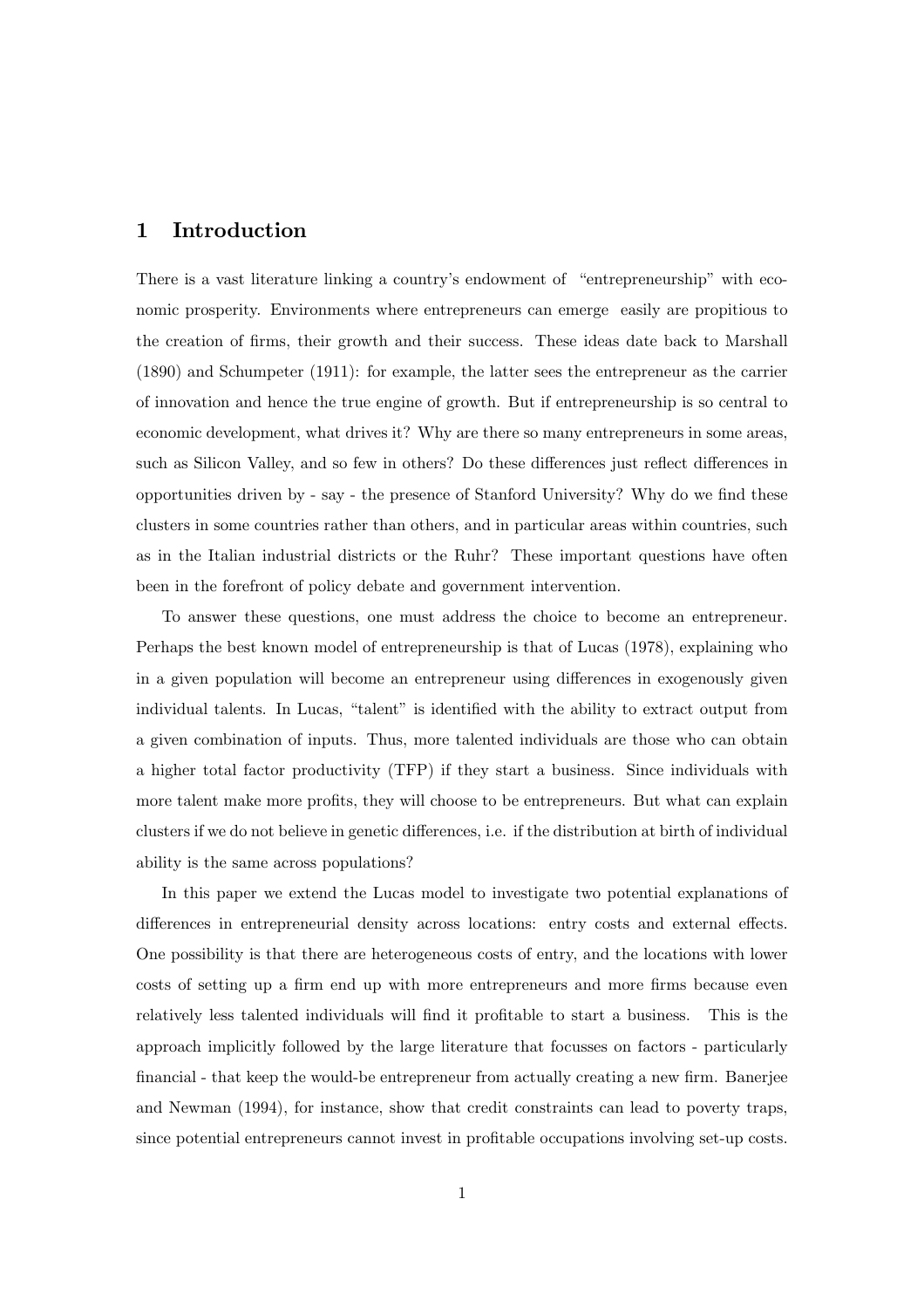It is well documented empirically that limited access to financial markets can hinder the emergence of entrepreneurs.<sup>1</sup> More recently it has also been shown that regulation-induced high costs of entry hamper firm and employment creation (Klapper, Laeven and Rajan 2004, Bertrand and Kramarz 2002, Fonseca, Lopez-Garcia and Pissarides 2001).

The second possibility is that the distribution of individual productivity is shifted by local externalities, for instance because of learning opportunities, knowledge spillovers or intermediate input variety. A vast body of literature has pointed out that local externalities are an important determinant of firms' performance.<sup>2</sup> Externalities can be introduced in the Lucas model as shifter of the distribution of talents that make on average individuals more productive and therefore increase the share of agents that choose to start a business.

We show that the two assumptions have very contrasting implications regarding the relation between the propensity of individuals to become entrepreneurs and their average productivity: under entry costs differences, in areas with lower entry costs  $i$ ) there should be a larger share of entrepreneurs in the population, and  $ii)$  their firms' average TFP should be lower. Thus, in equilibrium there should be a negative correlation between the number of firms in a given location (for a given population) and their TFP. On the contrary, with externality differences, in places with stronger externalities average entrepreneurial ability is higher and there are more entrepreneurs in relation to the population. In contrast with heterogeneous entry costs, the model with heterogeneous externalities implies therefore that in equilibrium there should be a positive correlation between the share of entrepreneurs in a given location and their firms' TFP.

We test these implications on a sample of Italian firms belonging to different clusters and find that the data unambiguously reject the entry costs story and support the externality one: areas with a higher share of firms in relation to the population are characterized by an higher average productivity.

<sup>&</sup>lt;sup>1</sup> Evans and Jovanovic (1989) show that wealthier individuals who are currently employees are more likely than the less wealthy to become self-employed, a finding consistent with liquidity constraints. Blanchflower and Oswald (1998) show that liquidity constraints affect the decision to become an entrepreneur even after controlling for individual ability. More recently, Guiso, Sapienza and Zingales (2004) using individual level data for Italy find that in areas with a higher degree of financial development it is more likely that individuals become entrepreneurs, the rate of firm creation is higher and there are more firms per inhabitant.

<sup>&</sup>lt;sup>2</sup>See for example the contributions in the Handbook of Regional and Urban Economics, vol. 4 (Henderson and Thisse 2004).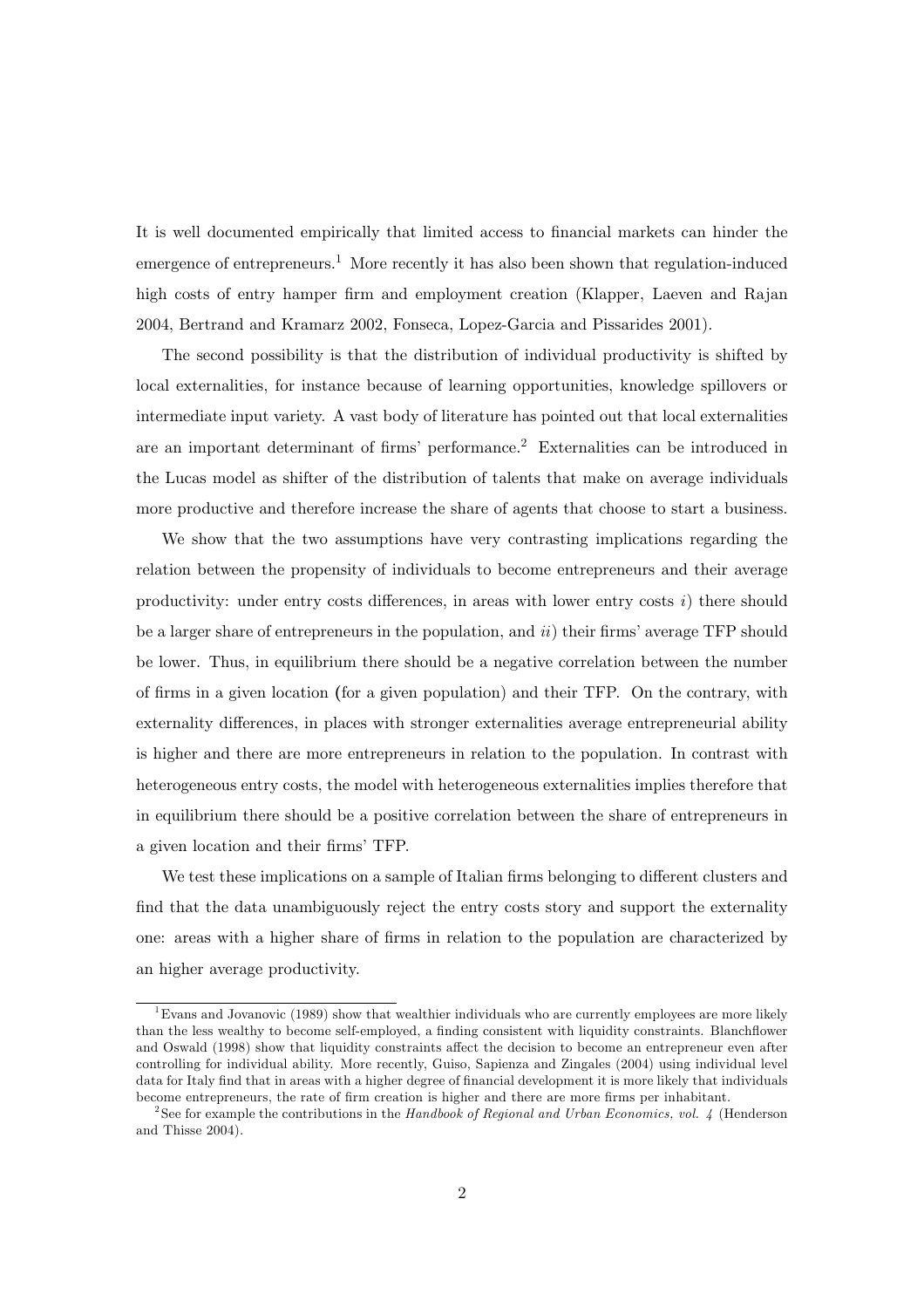Based on this result, in the rest of the paper we investigate further the sources of such externalities. Following Marshall (1890) and the literature on agglomeration economies, and in particular Duranton and Puga (2004), we identify three different channels through which agglomeration may affect firms' productivity: first, the opportunities to learn from other firms, either because of knowledge spillovers or through learning entrepreneurial abilities from the observation of other firms; second, the size of the local work force, which can increase the division of labor and the quality of job-worker matches; third, a greater variety of intermediate inputs. To discriminate between these three sources of externalities we run a horse race by constructing proxies for each one. As a proxy for learning opportunities and knowledge spillovers we use the number of firms in a location, the idea being that more firms offer more learning points; we proxy job-matching opportunities with the size of the local workforce; intermediate inputs variety is measured by the ratio of intermediate inputs to value added at the local level. We find strong evidence for the first channel, supporting evidence for intermediate inputs variety and very week or no evidence for externalities generated by labor pooling. In fact, the correlation between TFP and number of firms proves to be extremely robust to a series of controls.

We further corroborate our interpretation of the number of firms in terms of learning and knowledge spillovers. First, the findings are consistent with causality running from the number of firms to productivity rather than the reflection of unobserved local factors driving both productivity and the number of firms. In fact, when the number of firms is instrumented with the local population in 1861, following an idea of Ciccone and Hall (1996). the estimates are very similar to those obtained with OLS. Second, we directly test some implications that are unique to the learning model. As predicted by the knowledge diffusion models of Jovanovic and Rob (1989) and Eeckhout and Jovanovic (2002), learning should be more relevant for small firms, and knowledge dispersion across firms should positively affect the amount of spillovers, thus increasing productivity. Both predictions are supported by the data.

This paper relates to three strands in the literature. First, it is connected with the entrepreneurship literature: we sort out two alternative explanations of clusters. Second, it contributes to the agglomeration literature: we investigate the sources of local externalities.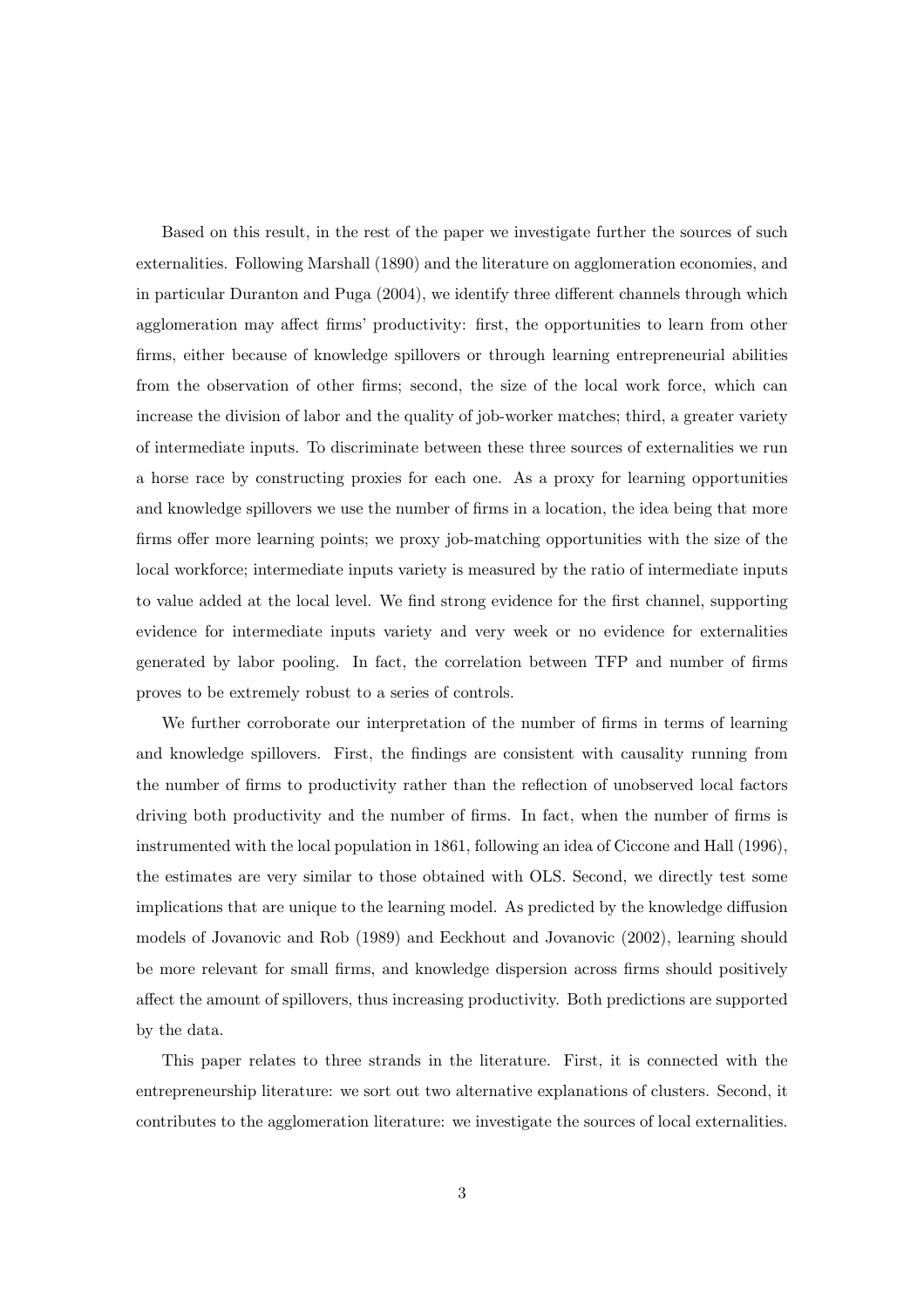Finally, it is related to the productivity literature. We provide evidence that differences in firm-level TFP may be due to the differing ability of entrepreneurs, that in turn could depend from the degree of knowledge spillovers.

Our results bear important policy implications. First, consistently with McKenzie and Woodruff (2003) for Mexico, we de-emphasize entry costs in explaining regional differences in entrepreneurial activity, adding an important element to the debate on the barriers to entrepreneurship. Second, our findings indicate that the density of firms might be a fundamental driving force of local externalities. This result is not confined to Italy: Henderson (2003) finds a positive effect of the number of plants at the local level on productivity in the US.

The rest of the paper is organized as follows. Section 2 sets out a simplified version of the Lucas model with exogenous factor prices, extended to incorporate the cost of setting up a firm. Exogenous and geographically heterogeneous costs of setting up a firm are a simple way to generate clusters. We then introduce the possibility of that the original distribution of talents can be shifted by a local externality and compare the predictions of this model with those of the set-up-costs model. We then empirically contrast a number of testable predictions from these two models, using Italian firm-level data matched with firm cluster information and described in Section 3. Section 4 presents our basic results, showing that, contrary to the pure set-up-costs model but in agreement with the externality model, entrepreneurial ability is greater where there are more entrepreneurs over the local population, and the probability mass on the left-hand side of the empirical ability distribution is lower where there are more entrepreneurs. In Section 5 we explore the externality explanation of the correlation between the mass of entrepreneurs and their quality, finding evidence for a leaning externality. Section 6 extends the analysis to test some unique implications of the learning model and runs a number of robustness checks. Section 7 summarizes and concludes.

#### $\overline{2}$ The model

We use a modified version of Lucas (1978) model of entrepreneurial ability. The economy consists of N regions, within each of which firms produce output using labor  $(n)$  and capital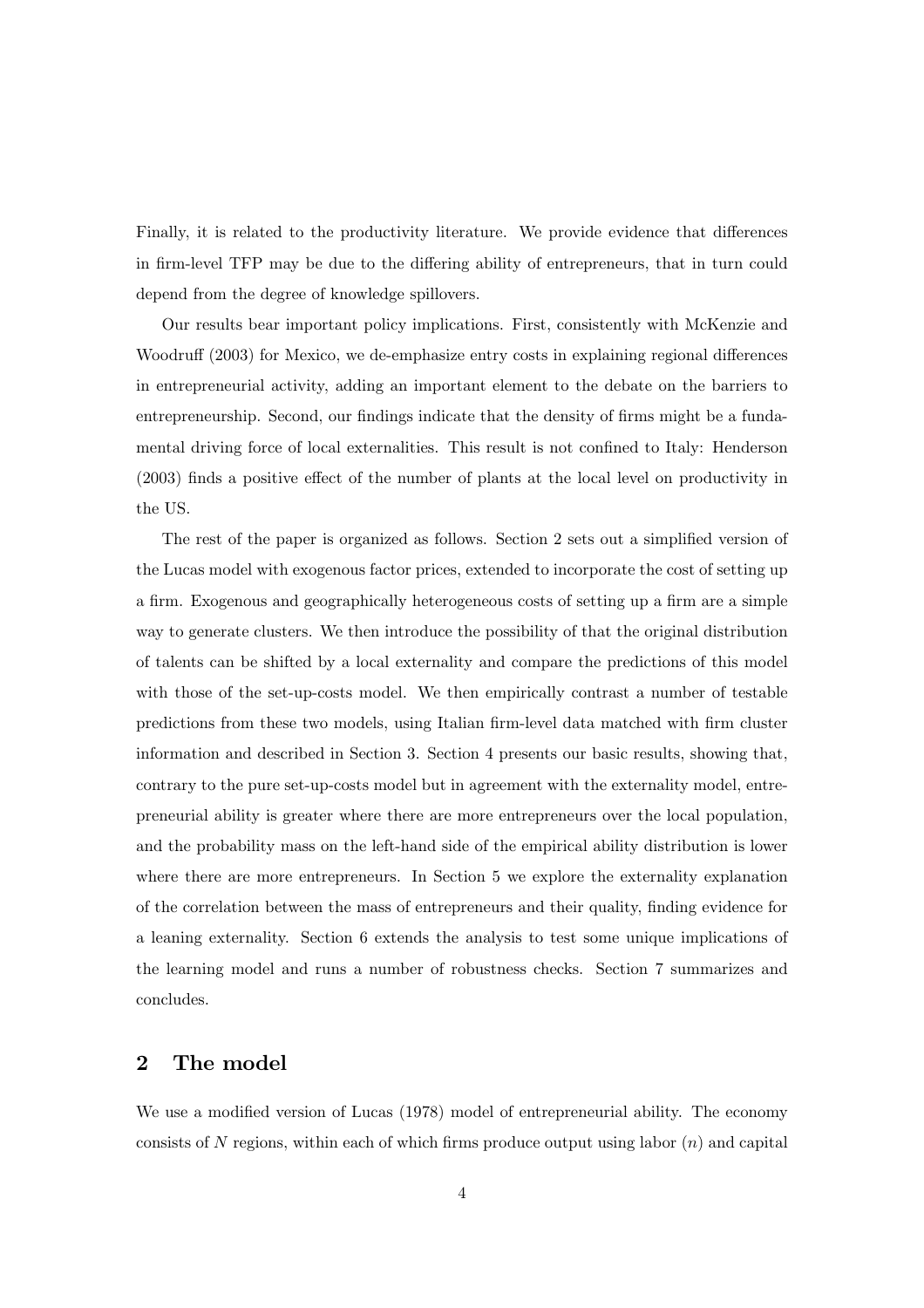$(k)$ ; the prices of the two inputs, denoted respectively w and u, are exogenously given and equal across regions. This assumption, which greatly simplifies the analysis, can be defended on the grounds that in our empirical analysis the territorial units are small enough to assume that they have no impact on aggregate factor prices and that factors are fully mobile.<sup>3</sup> Our conjecture is that with endogenous wages and user cost the results would still hold.

Given our partial equilibrium approach, we can confine the analysis to one representative region. We modify the basic model of Lucas by introducing a start-up cost c which has to be paid when becoming an entrepreneur. Individuals, who can be either entrepreneurs or employees, differ in entrepreneurial talent  $x$ ; the more talented can get more output from a given combination of labor and capital if they choose to run a firm. Entrepreneurial talents are drawn from a random variable  $\tilde{x}$  distributed according to a distribution function  $\gamma(x)$  over the support  $(\underline{x}, \overline{x}), 0 \le \underline{x} < \overline{x} \le \infty$ , with corresponding cumulative distribution function  $\Gamma(x)$ . Output is produced according to the production function  $xg[f(n,k)]$ , where f is a constant returns to scale function and g is a concave transformation. Following Lucas, we interpret this as the span of control. Define  $\phi(r) = f(n,k)/n$ , where  $r = k/n$ . The first order conditions for an entrepreneur who maximizes profits can be written as:

$$
\frac{\phi(r) - r\phi'(r)}{\phi'(r)} = \frac{w}{u} \tag{1}
$$

$$
xg'[n\phi(r)]\phi'(r) = u \tag{2}
$$

from which it is immediately evident that the capital/labor ratio does not depend on  $x$ . The above FOCs give two equations in two unknowns, which can be solved implicitly to obtain two-factor demand functions in terms of entrepreneurial ability:  $n(x)$ ,  $k(x)$ . It is immediately verifiable that  $n'(x) > 0, k'(x) > 0$ .

<sup>&</sup>lt;sup>3</sup>Michelacci and Silva (2005) document that, in Italy, the share of entrepreneurs starting a business in the locality where they were born is substantially higher than the corresponding share of employees, arguing that becoming an entrepreneur requires some location-specific "relational" capital. This finding fully supports our modelling assumptions.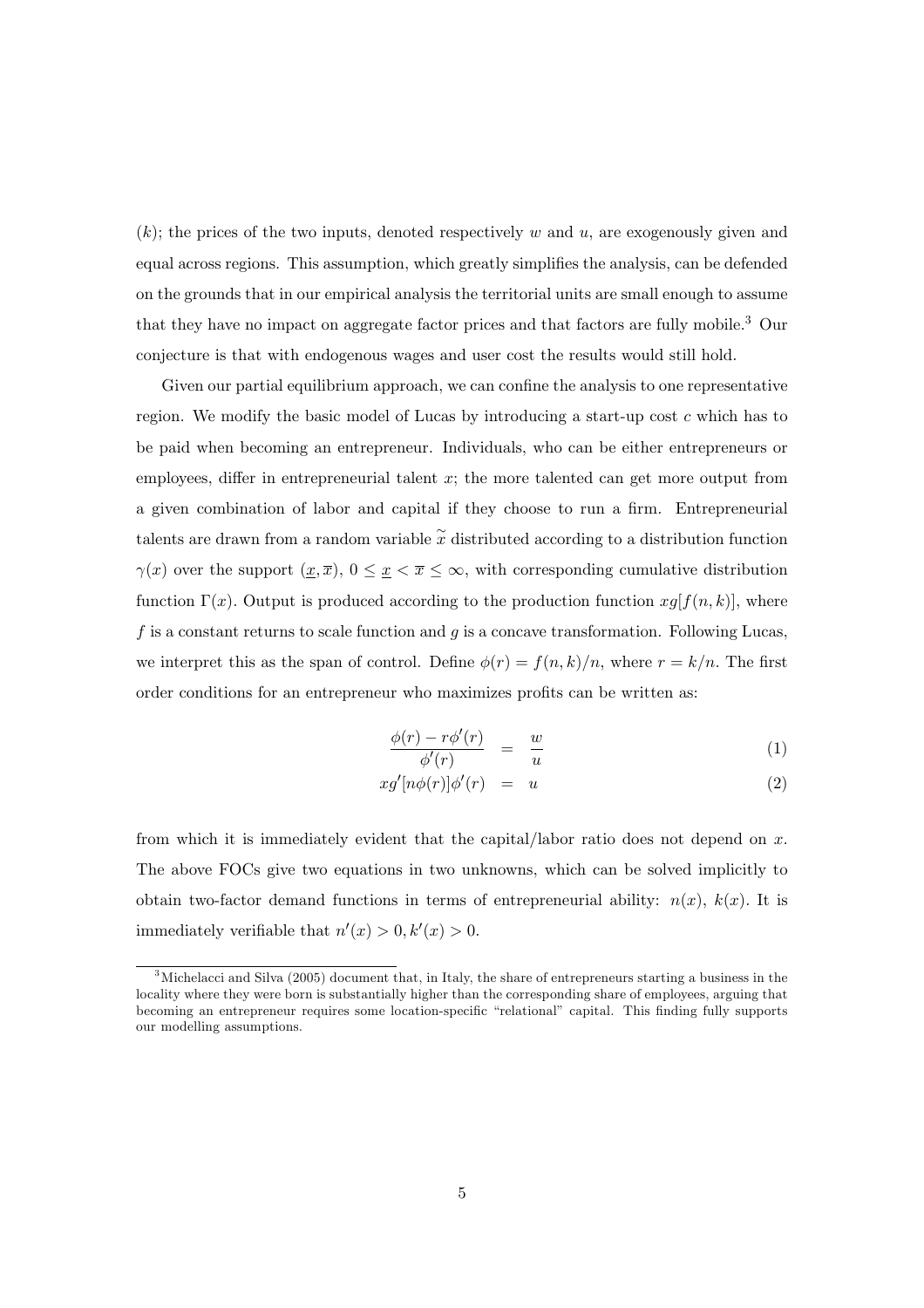#### $2.1$ Start-up costs

We now depart from Lucas. When becoming an entrepreneur, the agent pays a cost c. The profits of an entrepreneur of ability  $x$  before the entry cost are

$$
\pi(x) = xg[n(x)\phi(r)] - n(x)[w+ur].\tag{3}
$$

Using the optimal input choices condition (1) and (2), we get  $\pi'(x) = g[n(x)\phi(r)] > 0$ : the profits of an entrepreneur are increasing with ability. An individual becomes an entrepreneur if  $\pi(x) - c \geq w$ . Given that  $\pi(x)$  is increasing, and that  $\pi(0) = 0$ , there exists one and only one value  $z$  at which the "marginal" individual is indifferent between being an entrepreneur and an employee:

$$
\pi(z) - c = w \tag{4}
$$

which implicitly defines the ability threshold value  $z(c)$  above which it is optimal to become an entrepreneur. In this economy, the mass of workers will be  $\Gamma(z)$  and that of entrepreneurs  $(1 - \Gamma(z))$ . By differentiating (4), we find that

$$
\frac{dz}{dc} = \frac{1}{\pi'(z)} > 0\tag{5}
$$

The higher the start-up cost, the greater the ability of the marginal entrepreneur.

How can this model generate different levels of entrepreneurial activity across regions? A first possibility is that regions differ in terms of entry cost  $c$ , say because of differences in bureaucratic costs due to disparate efficiency of the public administration. Areas with lower costs will have a larger share of entrepreneurs:

$$
\frac{d(1-\Gamma(z))}{dc} = -\gamma(z)\frac{dz}{dc} < 0\tag{6}
$$

Define the average entrepreneurial quality as the expected value of  $x$  conditional on being an entrepreneur:

$$
E(x|x \ge z) = \frac{\int_{z}^{\overline{x}} x\gamma(x)dx}{1 - \Gamma(z)}.
$$
\n(7)

When  $c$  rises, the quality of the marginal entrepreneur increases, hence so does average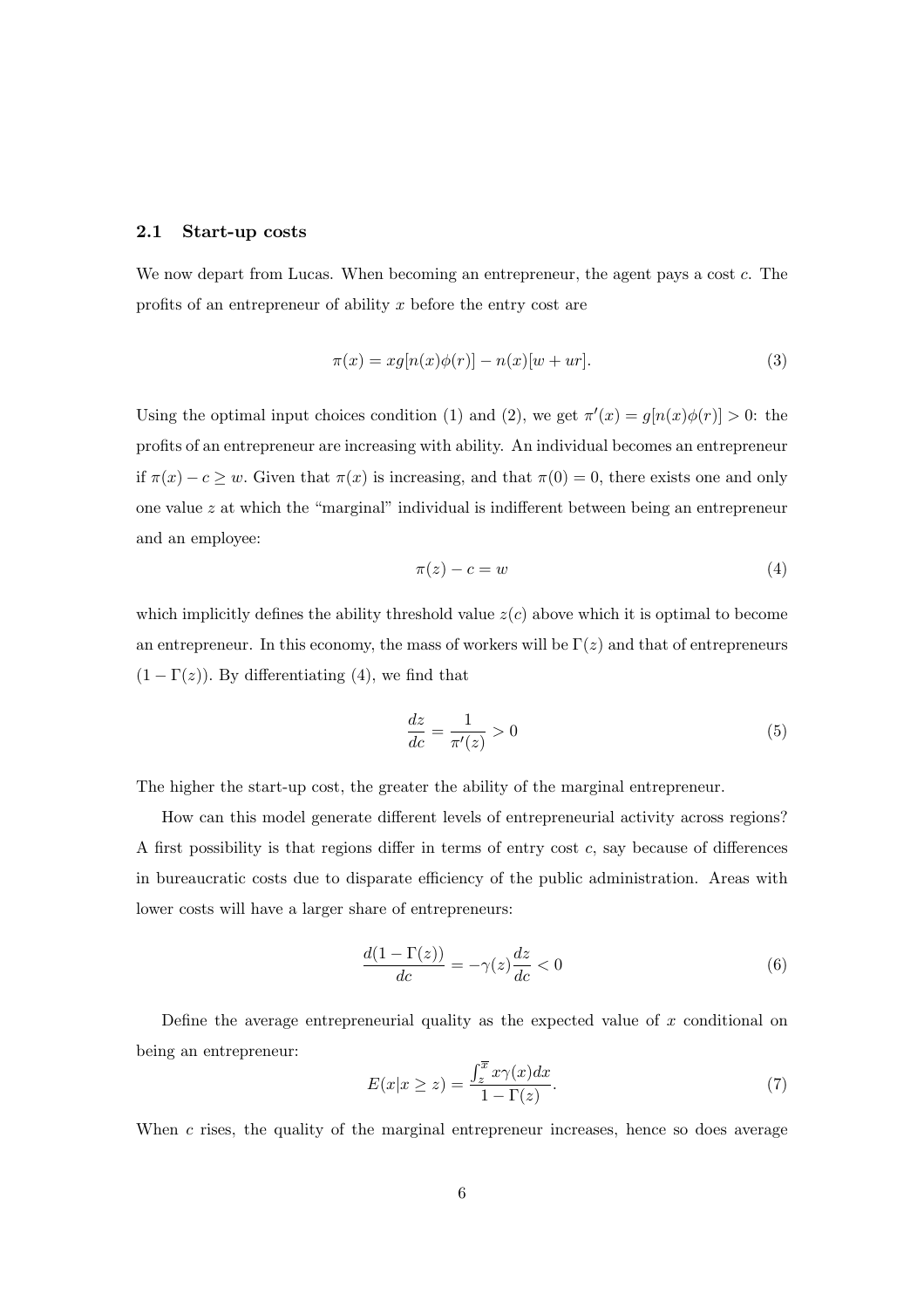entrepreneurial quality:

$$
\frac{dE(x|z)}{dc} = \frac{[E(x|z) - z]\gamma(z)}{[1 - \Gamma(z)]} \frac{dz}{dc} > 0
$$
\n(8)

where, to facilitate notation,  $E(x|z)$  stands for  $E(x|x \geq z)$ . The inequality follows from the fact that  $\frac{dz}{dc} > 0$  and  $E(x|x \ge z) > z$ , where the last inequality formalizes the notion that the marginal entrepreneur  $z$  is of lower quality than the average. Equations (6) and (8) imply that if differences in the share of entrepreneurs across locations are explained by entry costs, we should expect a negative correlation between the share of entrepreneurs and their average quality.

We can obtain additional implications of heterogeneity in entry costs for the distribution of entrepreneurial ability. Define  $\Omega(y|z)$  as the cumulative density function of the random variable obtained by truncating  $x$  at  $z$ .

$$
\Omega(y|z) = \begin{cases} \frac{\Gamma(y) - \Gamma(z)}{1 - \Gamma(z)} & \text{if } y \ge z \\ 0 & \text{otherwise} \end{cases}
$$
\n(9)

 $\Omega(y|z)$  is the share of entrepreneurs below any given level of ability y. As c increases, this share falls:

$$
\frac{d\Omega(y|z)}{dc} = -\frac{\gamma(z)(1-\Gamma(y))}{(1-\Gamma(z))^2}\frac{dz}{dc} < 0\tag{10}
$$

This implies that heterogeneous entry costs induce a positive correlation of the share of entrepreneurs below any given level of ability with the overall mass of entrepreneurs, and a negative correlation above that level.

Summing up, heterogeneity in entry costs generates two sharp predictions: a larger mass of entrepreneurs should be associated with  $i$ ) lower overall quality and  $ii$ ) with a larger (smaller) share of entrepreneurs below (above) any quality level.

#### $2.2$ Local externalities

A second potential reason for different levels of entrepreneurial activity across locations is that the distribution of entrepreneurial skills is different, due in particular to local externalities. For example, in some locations the diffusion of knowledge and ideas is facilitated by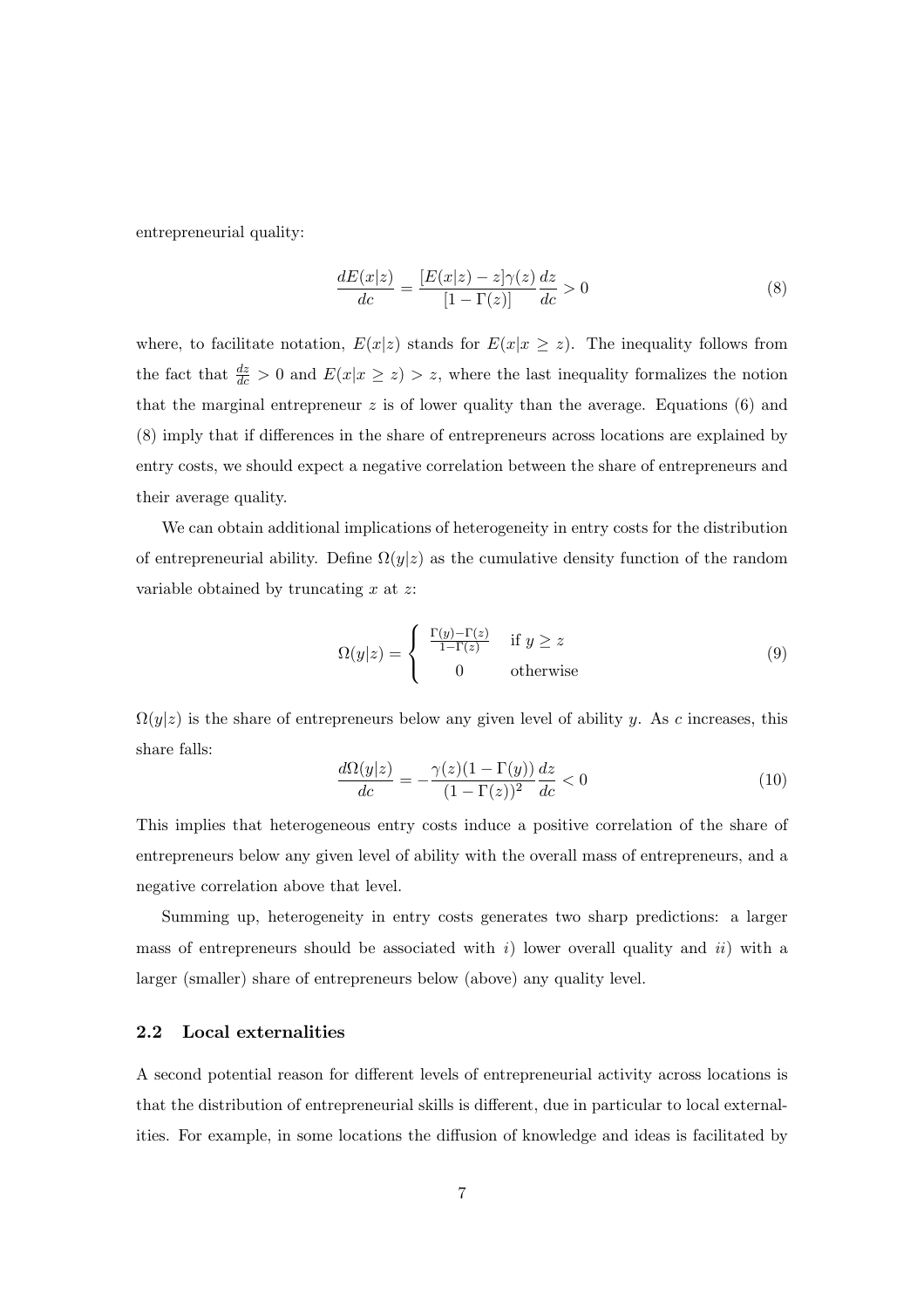environmental factors. As shown by Jovanovic and Rob (1989), the easier the circulation of knowledge the higher entrepreneurial quality. To model this possibility and derive its implications, we assume that the distribution of talent is parameterized by a shift factor  $\lambda$ , specific to each location:  $x \sim \gamma(.,\lambda)$ , with  $\Gamma(x,\lambda)$  representing the cumulative distribution function. The parameter  $\lambda$  measures the intensity of local externalities. We assume that  $\frac{\partial \Gamma}{\partial \lambda}$  < 0:  $\lambda$  shifts the probability distribution to the right in the first order stochastic dominance sense. In this setting, clusters arise in areas with high  $\lambda$ :

$$
\frac{d(1-\Gamma(z,\lambda))}{d\lambda} = -\frac{\partial \Gamma(z,\lambda)}{\partial \lambda} > 0.
$$
 (11)

Equation (11) implies that the higher  $\lambda$ , the larger the share of individuals with a given talent above the threshold  $z$ , and so the larger the mass of entrepreneurs.

As before, we define average entrepreneurial quality as the expected value of x conditional on being an entrepreneur. This value will now depend on  $\lambda$ :

$$
E(x|z,\lambda) = \frac{\int_{z}^{\overline{x}} x\gamma(x,\lambda)dx}{1 - \Gamma(z,\lambda)}.
$$
\n(12)

The effect of a change in  $\lambda$  on average entrepreneurial quality is:

$$
\frac{dE(x|z,\lambda)}{d\lambda} = \frac{\left[\int_z^{\overline{x}} x \frac{\partial \gamma}{\partial \lambda} dx - E(x|z,\lambda) \frac{\partial (1-\Gamma(z,\lambda))}{\partial \lambda}\right]}{(1-\Gamma(z,\lambda))}
$$
(13)

Given that the first term is positive<sup>4</sup> and the second negative, this expression cannot be signed a priori. In fact, an increase in  $\lambda$  has two contrasting effects on average ability: on one side, for given  $z$ , it shifts ability to the right, i.e. increases average ability; on the other, some agents that would have been employees for a lower  $\lambda$  now become entrepreneurs. Given that they enter at the lower end of the talent distribution, more 'entry' implies that quality is diluted, thus reducing average quality - the second term in square brackets in (13). The sign of  $\frac{dE(x|z,\lambda)}{d\lambda}$  depends on the shape of the distribution of talents and on how  $\lambda$  parametrizes it. However,  $\frac{dE(x|z,\lambda)}{d\lambda} > 0$  holds for a general family of distributions, the log-concave

<sup>&</sup>lt;sup>4</sup>Using the property of first order stochastic dominance, it can be shown that  $\int_{z}^{\overline{x}} x \frac{\partial \gamma}{\partial \lambda} dx > 0$ . In fact, for  $d\lambda > 0$ , stochastic dominance implies that  $\int_{z}^{\overline{x}} x\gamma(x, \lambda + d\lambda) dx > \int_{z}^{\overline{x}} x\gamma(x, \lambda) dx$ . Gro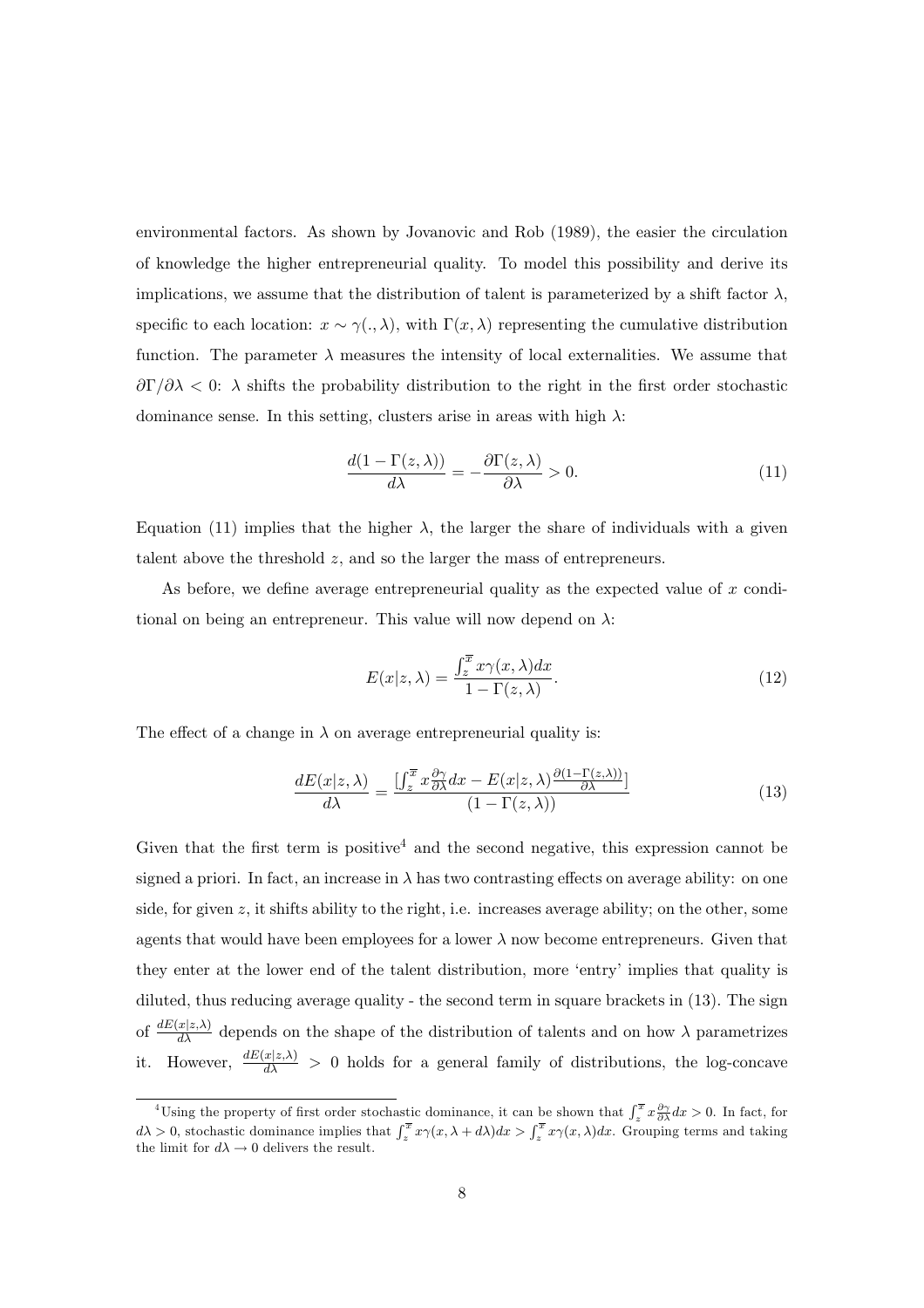distributions (Barlow and Proschan 1975).<sup>5</sup> This family of distributions includes, among others, the uniform, the normal and the exponential. For such distributions, a positive correlation between the share of entrepreneurs and their average quality will emerge.<sup>6</sup>

The same reasoning applies to the distribution of entrepreneurial talents conditional on  $x \geq z$ ,  $\Omega(x|z,\lambda)$ : as before, while not determined a priori, the mass of entrepreneurs with talent below (above) an arbitrary threshold y,  $\Omega(y|z,\lambda)$  can decrease (increase) with the density of firms. Therefore, with externalities, under mild conditions on the distribution function  $\Gamma$  there is a positive relation between the overall share of entrepreneurs and their quality.

To sum up, a model with different entry costs predicts a negative correlation between the number of entrepreneurs and their quality, while a model with externalities is compatible with a positive correlation. We confront the implications of the models with the data in the subsequent sections.

#### 3 Data description

We test our propositions drawing on a dataset of Italian firms, the Company Accounts Data Service (in Italian, "Centrale dei Bilanci", CB), which provides standardized data on the balance sheets and income statements of about 30,000 Italian non-financial firms plus information on employment and firm characteristics. Data, available since 1982, are collected by a consortium of banks interested in pooling information about their clients. A firm is included if it borrows from a bank in the consortium. The focus on level of borrowing skews the sample towards larger firms. Furthermore, because most of the large banks are in the northern part of the country, the sample has more firms headquartered in the North than in the South. Finally, since banks are interested in creditworthy firms, those in default are not included, so the sample is biased towards better-quality borrowers. Despite these biases, previous comparisons with population moments indicate that the sample is not too far from being representative; moreover, it covers more than half of private sector sales

<sup>&</sup>lt;sup>5</sup>A function h is said to be log-concave if its logarithm ln h is concave, that is if  $h''(x)h(x) - h'(x)^2 \leq 0$ .

 ${}^{6}$ The log-normal, traditionally used to model firm size (Steindl 1990) and income distribution (Harrison 1981), does not satisfy this property. Some simulations indicate that even for this distribution the above condition will generically be satisfied, implying that average ability increases with the number of firms.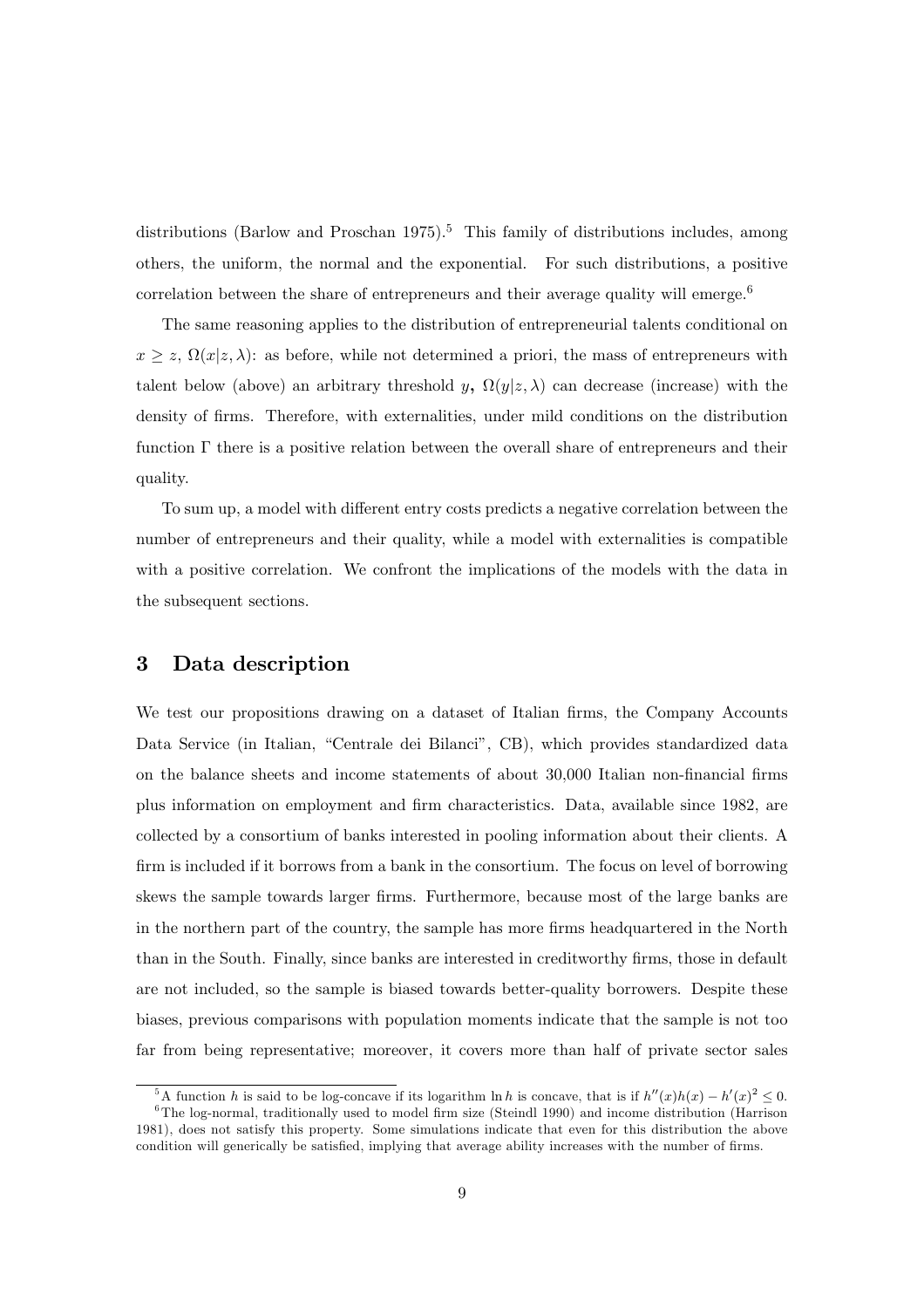(Guiso and Schivardi 2005). Table 1, Panel A, gives summary statistics on employment, value added and the stock of capital at constant prices for the 1991 CB sample comprising 16,885 observations; we use 1991 as the reference year for our regressions but check for robustness when all the available years are used. Data are reported by industrial sector using a 10-industry classification; to avoid the usual problems of estimating productivity in services we have restricted the analysis to manufacturing.<sup>7</sup> The capital stock is constructed using the permanent inventory method with sectoral deflator and depreciation rates (see Cingano and Schivardi (2004) for details).

We complement the CB data with another dataset on Italian industrial clusters, the Local Labor Systems dataset. The territory of Italy has been divided by the National Statistical Institute (ISTAT) into 784 local labor systems (LLS) on the basis of workingday commuting areas.<sup>8</sup> The idea behind the algorithm is to define self-contained labor markets in terms of worker mobility. As such, this is the correct geographical boundary for an environment within which learning takes place and learning relations are formed. Since the Data Services gives the firm's LLS code, we can match firms with the corresponding LLS. The resident population of each LLS comes from the census while the number of manufacturing firms in the LLS is obtained from the files of the Italian Social Security Administration (INPS) on the population of firms with at least one employee for the years 1986-98. With respect to CB, the information on firms is much less detailed: for example, output is not reported so that TFP cannot be computed. For our purposes, the database contains the number of employees, the sector and the location of each firm, from which very precise measures of industrial density at the local and sectoral level can be constructed. Panel B shows summary statistics on the average number of firms per LLS for each of our 10 industries. It is clear that there is considerable geographical variation in the clustering of industry: for all industries, there are 92 firms per LLS with a standard deviation almost

 ${}^{7}$ As will become clear in the next subsection, the sectoral classification balances the need for homogeneity of the production technology and that of a sufficient number of sectoral observations to properly estimate TFP.

<sup>&</sup>lt;sup>8</sup>Even if defined using the same criteria (commuting ties), the concept of LLS differs from US Core Based Statistical Areas since there is no minimum population requirement. Hence, like the French "zones d'emploi", the Italian LLS entirely and continuously cover the national territory. The average land-area is 384 square kilometers, with a population density of 188 inhabitants per sq. km. Population ranges from 3,000 in the smallest LLS to 3.3 million in the largest.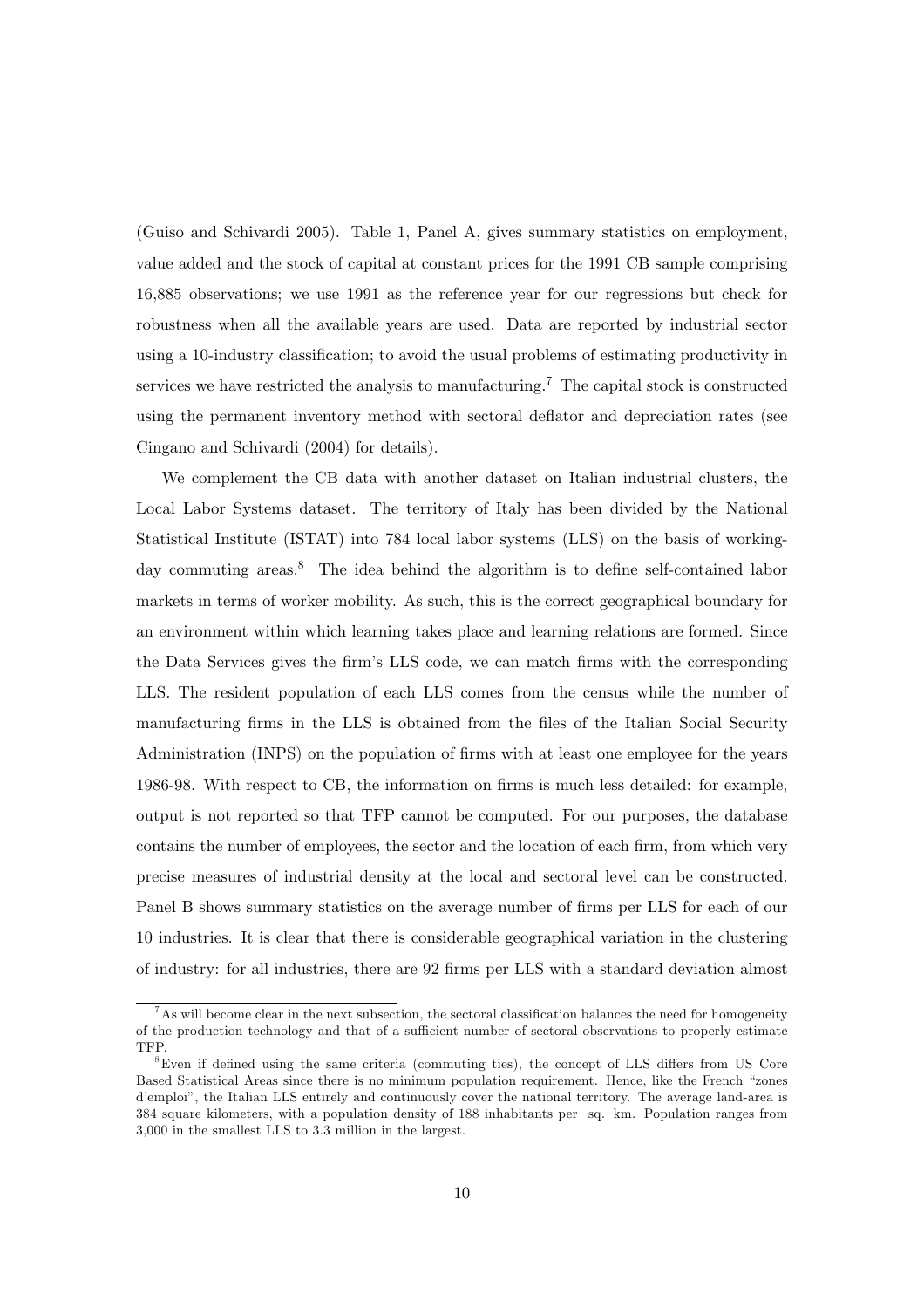three times the mean  $(269)$  and range of 1-8,392. Figure 1 gives a visual picture of the geographical clustering of entrepreneurship and its dispersion across local labor systems. Although the largest clusters are mostly in the North, there are several in the South. However, to make sure that our results are not driven by North-South differences, in our empirical analysis we always include area dummies.

#### 3.1 Estimating entrepreneurial ability

In order to test the two alternative models described in Section 2 first we need a measure of entrepreneurial ability at the firm level. In Lucas, entrepreneurial ability is modeled as a shift in the production function: better entrepreneurs will get more output from any combination of inputs. Put in this way, entrepreneurial ability is simply equivalent to a firm's TFP. If this were the only feature affecting a firm's TFP, Lucas's model might serve as the basis for a theory of TFP, or at least of its dispersion across firms. The main limit of this theory is that the dispersion is simply assumed and inherited from the differences in entrepreneurial ability, which is taken as given. Our model of externalities is a way of providing a basis for an endogenous explanation of firm-specific TFP and the determinants of differences in average TFP across locations. To compute the contribution of entrepreneurial ability to TFP we assume that a firm's TFP has two components: one is common to all firms in the same industry and depends on their specific technology. The second is firm-specific, and in the spirit of our model we assume it reflects the ability of the firm's entrepreneur.

To obtain an estimate of the TFP of firm  $i$  we assume that output is produced with a Cobb-Douglas production function of the form  $Y_{si} = x_{si} A_s * K_i^{\alpha} L_i^{\beta}$ , where s indexes the industry,  $Y$  is output, and  $K$  and  $L$  denote the stock of capital and labor services. TFP is given by  $TFP_{si} = x_{si}A_s$ , and is the product of the sectoral component, A, and the  $firm-specific component, x. The latter is our measure of entrepreneurial ability. To obtain$ an estimate of TFP we need to compute values for  $\alpha$  and  $\beta$ . To obtain estimates of the production function parameters that are robust to the endogeneity of some of the inputs (capital accumulation and labor demand may respond to unobserved productivity shocks) and the selection induced by exit (with some irreversibility, leaving the industry is more likely for firms with a lower capital stock when a bad productivity shock occurs) we use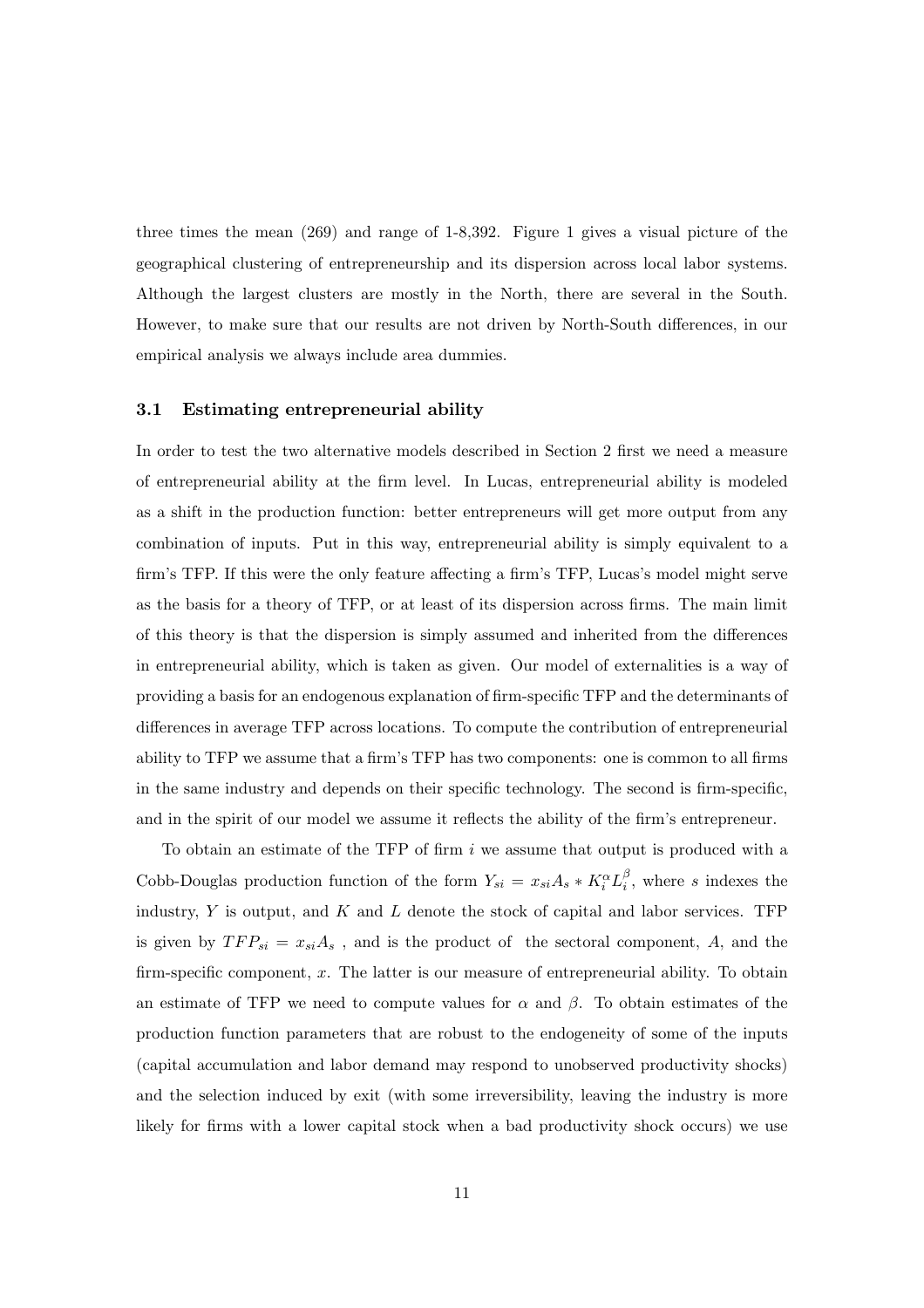the multi-step estimation algorithm proposed by Olley and Pakes (1996), which accounts for both problems, allowing for consistent and unconstrained estimation of  $\alpha_s$  and  $\beta_s$ . To assess the reliability of the estimates, we also calculate the coefficients using Solow's assumptions.

Table 2 reports the estimated values of  $\alpha_s$  and  $\beta_s$  with the two procedures. Production function estimates of  $(\alpha_s + \beta_s)$  lie in the range 0.93-1.05. The model assumes decreasing returns to scale to avoid a degenerate equilibrium in which there exists only one firm supplying the whole market. Given that the capital coefficient is estimated using a semi-parametric procedure, we obtained its standard errors through a bootstrapping exercise based on 150 replications. As in Olley and Pakes (1996), standard errors are relatively large<sup>10</sup> and, given that the estimates of  $(\alpha_s + \beta_s)$  are always somewhere around 1, the empirical model has no power to discriminate between different degrees of returns to scale. Formally, the null hypothesis  $(\alpha_s + \beta_s)$  <1 is never rejected in a one-sided test even at the 10 per cent confidence level.<sup>11</sup> In terms of single coefficients, compared with Solow's method the Olley and Pakes (1996) procedure tends to result in a higher coefficient for labor and a lower one for capital. arguably because of deviations of the factor markets from the competitive paradigm; apart from these differences, the two methods give broadly consistent results. In what follows, we use the TFP estimates obtained with the Olley and Pakes procedure to recover our measure of entrepreneurial ability.

Table 3 describes the distribution of our estimate of  $x$ , obtained by removing the industry-level component with a first-stage regression of estimated TFP on a set of industry dummies. To account for possible outliers we drop observations in the first and last percentile of the ability distribution by year-sector. The sample mean of entrepreneurial ability is 2.35 but there is considerable dispersion, as the high value of the standard de-

 $9^9$ To summarize, the procedure controls for endogeneity by approximating the unobserved productivity shocks with a non-parametric function of observable variables and for selection by introducing a Heckmantype correction term.

<sup>&</sup>lt;sup>10</sup> Pakes and Olley (1995) discuss the asymptotic properties of the estimator, suggesting that the bootstrapping procedure might overestimate the true standard deviation of the capital coefficient, partially explaining why its values are higher than those for labor.

 $11$  Indeed, returns to scale might be initially increasing, due for example to fixed production costs, so that the "span of control" only kicks in for larger levels of operation. In fact, some small, growing firms might still be on the increasing part of the production function but, due to convex costs of adjusting the scale of operation, might not immediately exploit the full advantages of scale.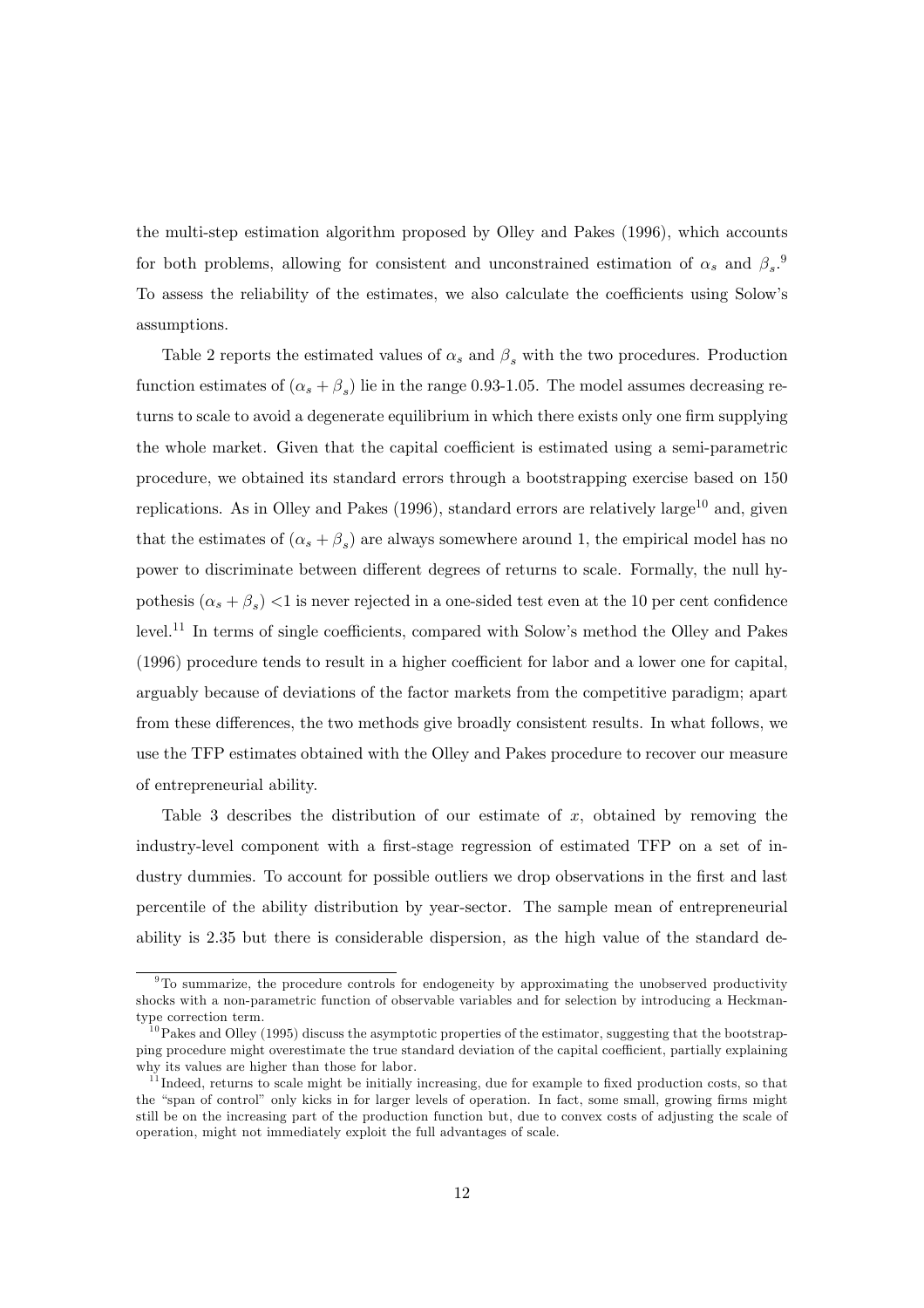viation  $(0.5)$  implies. When the sample is split according to the density of firms in each geographical unit, entrepreneurial ability is higher where firms' density is above median than where it is below median  $(2.39 \text{ compared to } 2.20)$ , which is inconsistent with the startup cost hypothesis but not with externalities. The table also shows the share of firms with ability below the  $25^{th}$  and above the  $75^{th}$  percentile both for the total sample and the two sub-samples of high-density and low-density areas. Contrary to the start-up cost model, there is a larger frequency mass to the left of the lower threshold in places with fewer firms (36 per cent in the low-density group compared with 22 per cent among the high-density locations) while in accordance with the externalities hypothesis the probability mass to the right of the upper threshold (the  $75^{th}$  percentile) is greater where there are more firms for given population. Thus, the descriptive evidence clearly rejects the start-up cost theory in favor of externalities. The same conclusions can be drawn from Figure 2, which shows the distribution of entrepreneurial ability for firms in high-density and low-density local labor systems, computed using Gaussian kernel non-parametric smoothers evaluated at 25 points over the range of  $x$ . Notably, the distribution of entrepreneurial ability is shifted to the right in areas with a high density of firms, implying that entrepreneurs in high-density areas have greater ability. In the following sections we refine this descriptive evidence using formal regressions testing for statistical significance and controlling for any additional effects. Table 2 also reports summary statistics for some of these controls, such as the number of firms in the LLS and that in the LLS and industry, the number of workers in the LLS and the cumulated stock of capital in the LLS. Not surprisingly, in high-density areas there are also more workers and capital stock is larger.

#### Start-up costs or externalities? Testing the two models  $\boldsymbol{4}$

According to equations  $(6)$  and  $(8)$ , the start-up cost model implies that as we vary entry costs, entrepreneurial ability and the mass of entrepreneurs should move in opposite directions. Under reasonable assumptions, the externalities model implies a positive correlation between the two variables. Table 4 reports our basic test; the left-hand side is the log of our estimate of entrepreneurial ability  $(x$  in the model); on the right-hand side we include the share of entrepreneurs, i.e. the ratio between the number of firms, obtained from the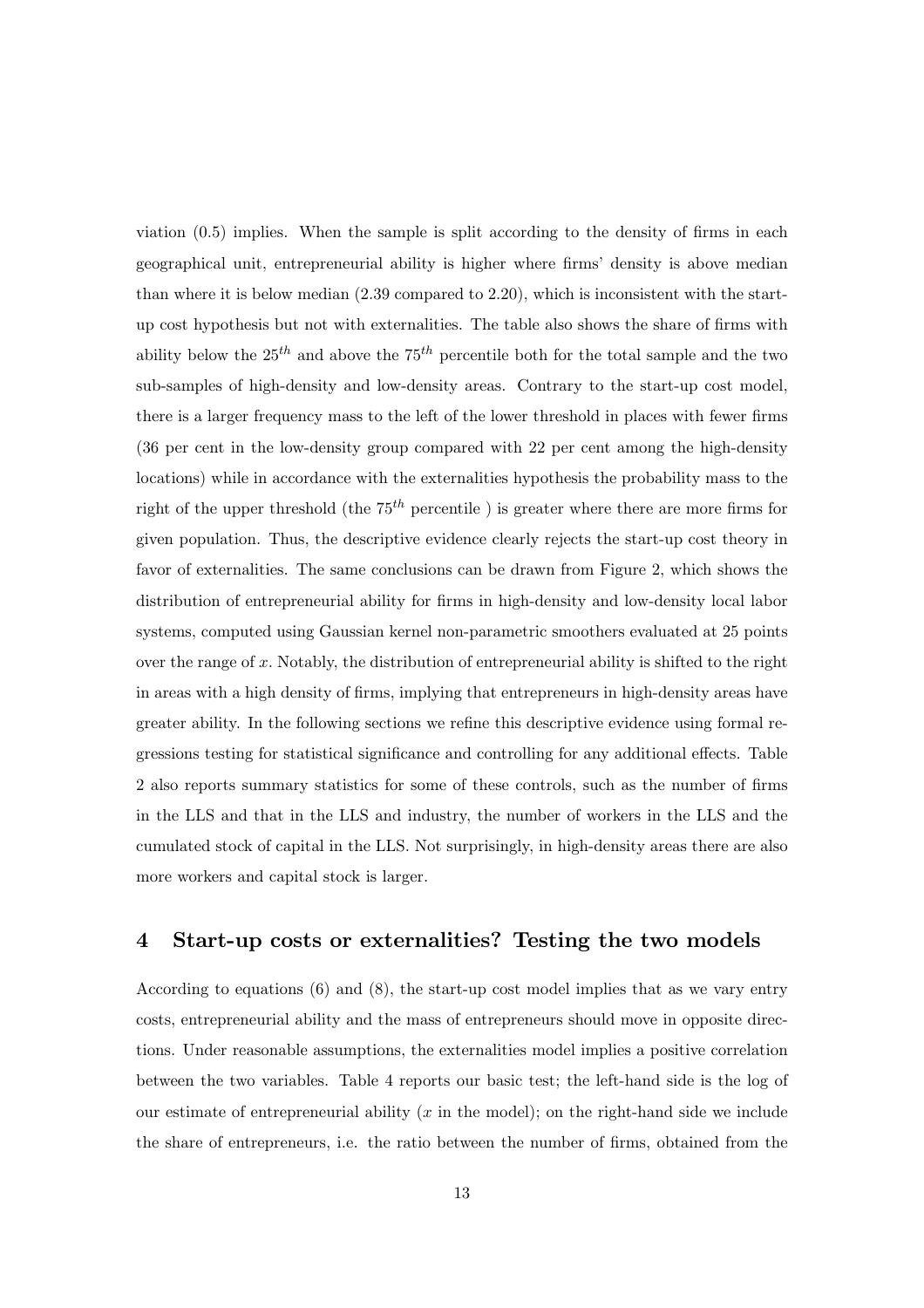yearly INPS archives, and the resident population in the local labor system, obtained from the population census  $(1 - \Gamma(z))$  in the model), a variable we call Entrepreneurial Incidence (EI). We also include as controls three geographical dummies for the Centre, Northeast and Northwest of the country (the South is the omitted region). Given that the independent variable only varies across LLS-year, we use standard errors adjusted for clustering. To check the robustness of our results, we use three different samples: a single cross section in 1991, which is the Census year when the population is counted; the de-trended firm average over the entire period<sup>12</sup> and the full panel with year dummies. The first column shows the estimates using the 1991 cross-section; the correlation between EI and TFP is positive and statistically significant at  $10\%$ ; to give a sense of its magnitude, an increase in EI of one standard deviation would bring about an increase in TFP of a little more than 2\%. Using firm averages and pooled data (columns 2 and 3), the estimates are slightly higher and much more precise. This clearly contradicts the start-up cost model of cluster formation already questioned by the previous descriptive evidence. This result is very robust across specifications.

To control for unobserved factors at the local level, we run the regressions including province dummies, a very fine geographical control.<sup>13</sup> The coefficient is slightly lower, an indication of possible spatially correlated effects, but still positive and statistically significant in two cases out of three.

The second panel of Table 4 sharpens the evidence on the validity of the start-up cost theory by looking at the relations between the number of firms in a cluster and the share with ability below a lower bound or above an upper one. According to this model, there should be a positive (negative) correlation between the number of firms and the frequency of firms with ability below (above) a certain bound. The intuition is that as the startup cost declines and the number of firms increases, the new entrants are of lower quality, so there is a larger (smaller) mass of entrepreneurs with ability below (above) any given threshold. To test this implication we set the lower bound at the  $25^{th}$  (and the upper at

 $12$  According to Bertrand, Duflo and Mullainathan (2004), the serial correlation in the independent variable can make inference problematic. As a simple solution, they propose running estimates on the collapsed data and ignoring the time series variation.

 $^{13}$ Italy has 103 provinces, so that there are 8 LLS per province.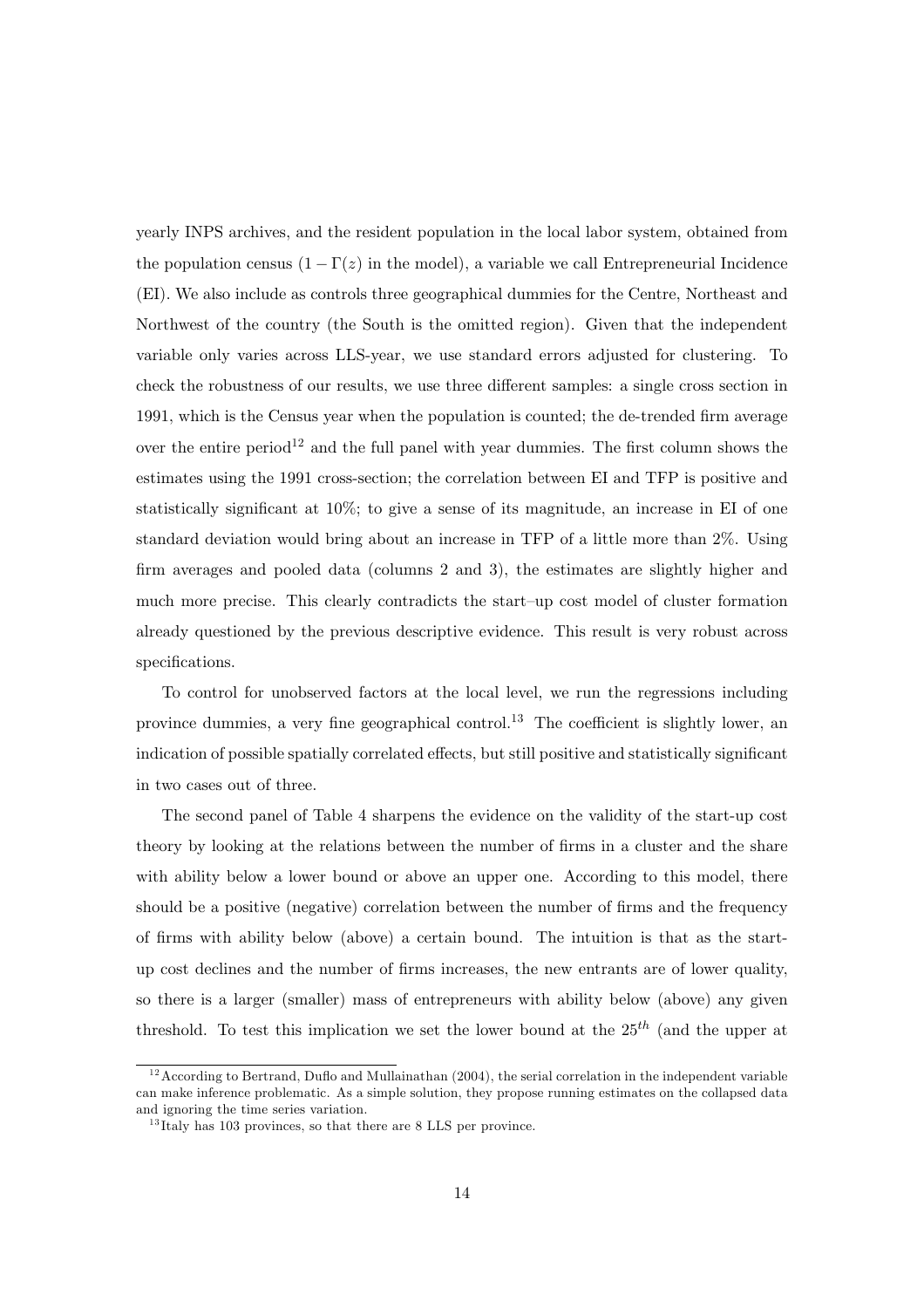the  $75<sup>th</sup>$  percentile of the empirical distribution of ability and construct an indicator that is equal to 1 if the firm's specific ability is below (above) the threshold. We then run a probit estimate on the entrepreneurial share and the geographical controls. The first three columns of Table 4 show the results for the share above the  $25<sup>th</sup>$  percentile for the three samples, using macro areas as geographical controls. They reveal a negative correlation, with highly significant coefficients. This pattern is broadly confirmed when provinces are used as geographical controls (last three columns). The last panel shows the share of firms above the  $75^{th}$  percentile, finding a positive coefficient of the number of firms scaled by population, albeit significant only for the pooled sample. Taken together, these findings suggest that a larger share of firms is associated with a shift to the right in the distribution of entrepreneurial talent. Thus, the two main implications of the start-up cost model are strongly rejected by the data. On the other hand, they are consistent with externalities, which (under mild conditions) not only predict a positive correlation between ability and the share of entrepreneurs in the population, but also a negative correlation between the share of firms with a bility below a lower bound and the entrepreneurial share in a cluster (and vice versa for the right tail).

The evidence in Table 4 is unequivocal: it strongly rejects theories of cluster formation based only on differences in entry and start-up costs, such as differences in the fixed costs or bureaucratic steps required to organize a firm. It lends support to models that emphasize differences in the distribution of entrepreneurial abilities due to local externalities.

To further strengthen our interpretation, we consider the correlation between EI and TFP at the local sectoral level. If differences in entrepreneurial incidence are due to entry costs, then they should apply independently of the sector of activity, so that the correlation should arise at the aggregate level.<sup>14</sup> Instead, we should expect externalities to have a strong sectoral component.<sup>15</sup> In fact, entrepreneurship entails some degree of specificity. Thus, if externalities are more important within an industry than across industries (due to some

 $14$ This is not to say that entry costs are equal across industries. Rather, it means that if two locations differ in the level of such costs, the differential effect on EI should be uniform across industries.

 $15$  There is a large literature on the relative importance of intra-industry and inter-industry spillovers, which has so far failed to reach a clear consensus, even if the intra-industry component tends to be important in most empirical studies (Rosenthal and Strange 2004). Using the same dataset as in this paper, Cingano and Schivardi (2004) find evidence in favor of intra-industry spillovers, and no evidence of inter-industry.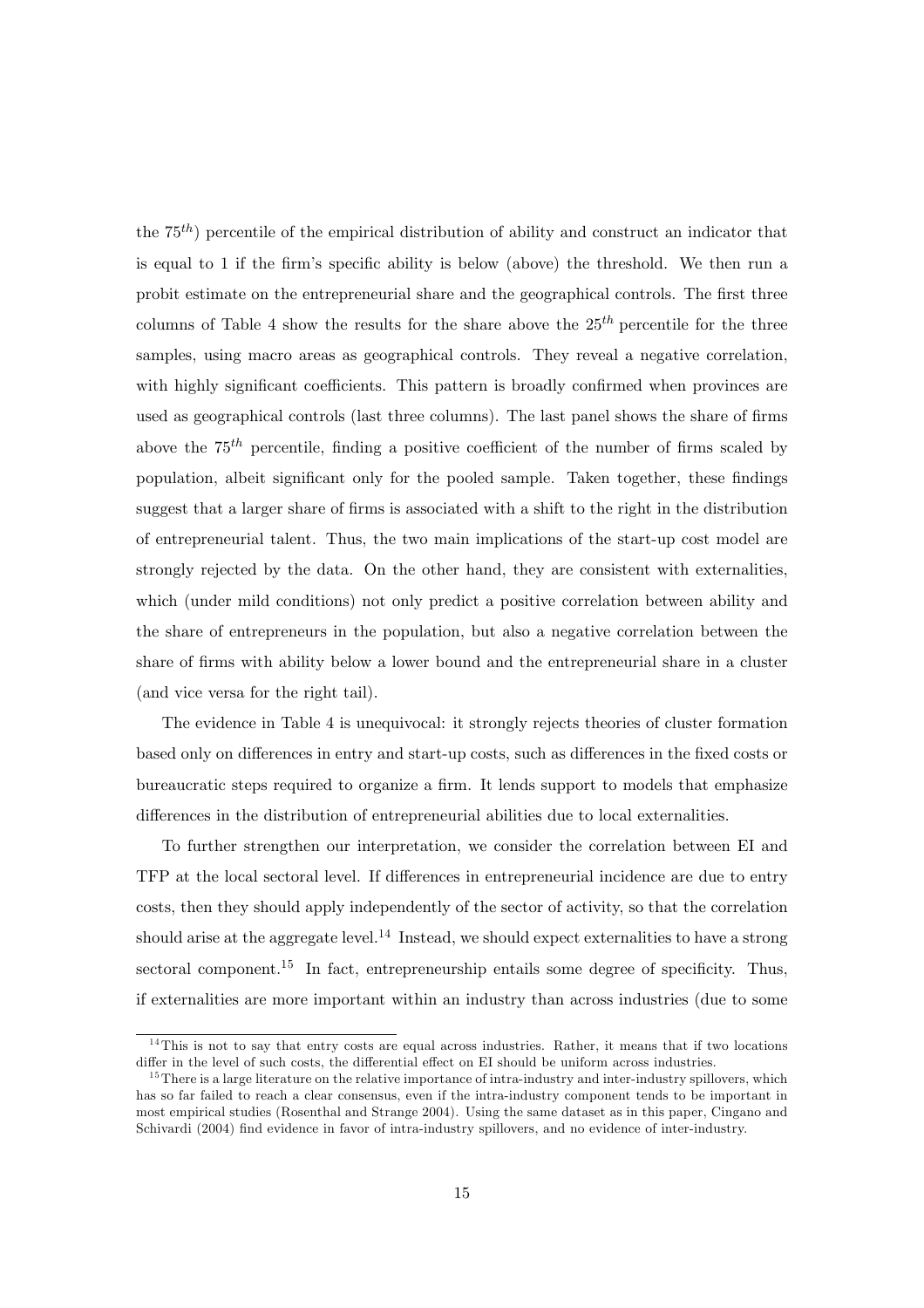kind of specificity), then the correlation between the share of firms and entrepreneurial ability should be stronger in the same LLS and industry than overall. This is tested in Table 5, where we insert both the overall entrepreneurial share and that at the sectoral level, i.e. calculated using the number of firms in an LLS-industry. The first panel shows the results for the correlation between ability and the two indexes of entrepreneurial share. We always find that the effect is stronger and the significance higher for the industry-level index, independently of sample and type of geographical controls.

The second and third panels report the regressions for the probability that the firm has a specific component of TFP below the  $25<sup>th</sup>$  percentile of the distribution (Panel B) and above the  $75^{th}$  percentile (Panel C). The pattern is very similar to that found in Panel A, with two exceptions for the first indicator, for which the overall share is sometimes significant. All in all, the evidence suggests that location-industry factors underlie the correlation, consistently with the externalities hypothesis and at odds with the idea that some locations have more firms because of lower start-up costs.

#### Which externalities?  $\overline{5}$

Up to now, we have used the model to obtain equilibrium correlations between EI and ability, without any causal interpretation. We now take a further step and investigate the causes. In practice, by  $log$  linearizing  $(12)$ , we can immediately verify that this amounts to identifying some measurable factors that shift the ability distribution (the variable  $\lambda$  in the model) and to running a regression of (log) ability on the (log) indicator of  $\lambda$ . The logical candidate to explain productivity differences according to density is local externalities. In this section, therefore, we contrast different sources of externalities to look for more direct evidence that can sort out their nature.

There is a large theoretical literature on agglomeration economies (see Duranton and Puga (2004) for a recent survey). This literature has maintained the original Marshallian idea (Marshall 1890) that the spatial concentration of production can be beneficial for three reasons. First, concentration fosters the circulation of ideas and the possibility of learning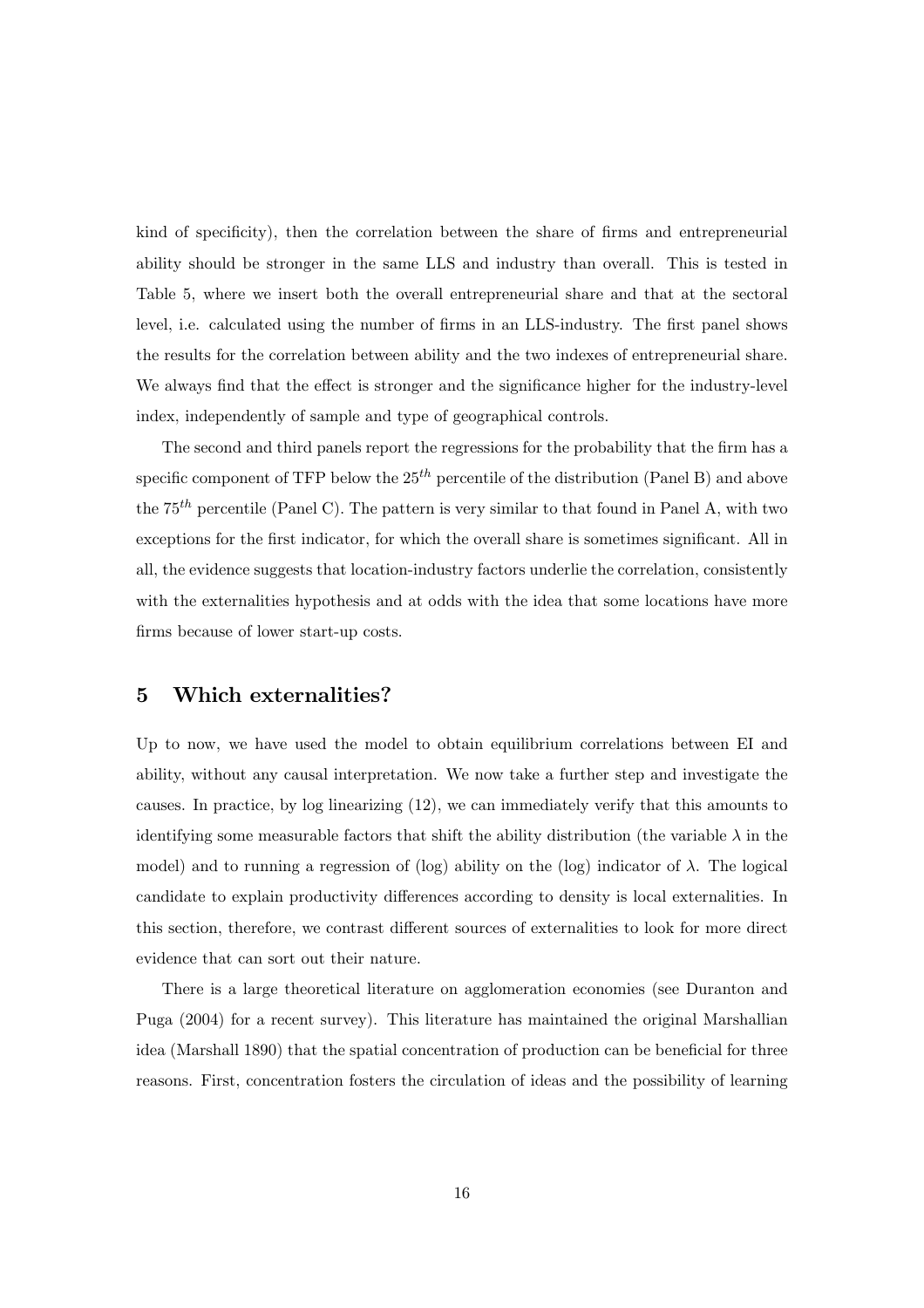from other agents.<sup>16</sup> Second, a large concentration of workers in the same industry can have beneficial effects both in terms of the specialization that each worker can achieve and the quality of worker/job matches. Third, industrial clusters offer a wide variety of intermediate inputs, with potentially beneficial effects on productivity.<sup>17</sup> The empirical literature on the extent and scope of agglomeration economies suggests that localization economies are important. However, a consensus has not yet emerged on the relative merits of the different sources and investigation is continuing (see Rosenthal and Strange (2004) for an exhaustive assessment of the state of the empirical debate).

We distinguish among these different effects by proposing a proxy of each potential externality. To proxy for learning externalities we use the number of firms operating in a given industry and in a given area. If learning entrepreneurial abilities is not, as we think, a routine activity, then an obvious feature facilitating learning is the number of firms in a given location. If learning takes place mainly on the job and on the site, a larger number of firms offers more (and better) opportunities to acquire entrepreneurial abilities, since a potential entrepreneur can compare different working practices and business idea, possibly by working in different firms.<sup>18</sup> Moreover, the process of knowledge acquisition continues even after the business is started, because knowledge spillovers on alternative technologies or new markets keep accruing in regions with a large population of firms. The availability of intermediate inputs - the second reason why spatial concentration can raise firms' productivity - is easily measured by the ratio of intermediate inputs to value added at the local sectoral level. In fact, if greater concentration leads to higher productivity

 $16$  Guiso and Schivardi (2005) show that information flows are an important determinant for firms' employment choices in Italian industrial districts.

<sup>&</sup>lt;sup>17</sup> Marshall (1890) wrote: "When an industry has thus chosen a locality for itself, it is likely to stay there long: so great are the advantages which people following the same skilled trade get from neighborhood to one another. The mysteries of trade become no mysteries; but are as in the air, and children learn many of them unconsciously.... Employers are apt to resort to any place where they are likely to find a good choice of workers with the special skill which they require. .. The advantages of variety of employment are combined with those of localized industries in some of our manufacturing towns, and this is a chief cause of their continued economic growth".

 $18$  According to Saxenian (1994), the mobility of workers across firms and their acquired capacity to start up new firms was one of the main reasons behind the success of Silicon Valley during the technology boom. This would also be consistent with the model and the empirical evidence of Lazear (2005), according to which the probability of becoming an entrepreneur is positively related to the number of tasks a worker is previously exposed to, because the entrepreneur needs to be able to understand and coordinate different activities: again, more firms could offer better opportunities of learning the complex set of skills required to manage a firm.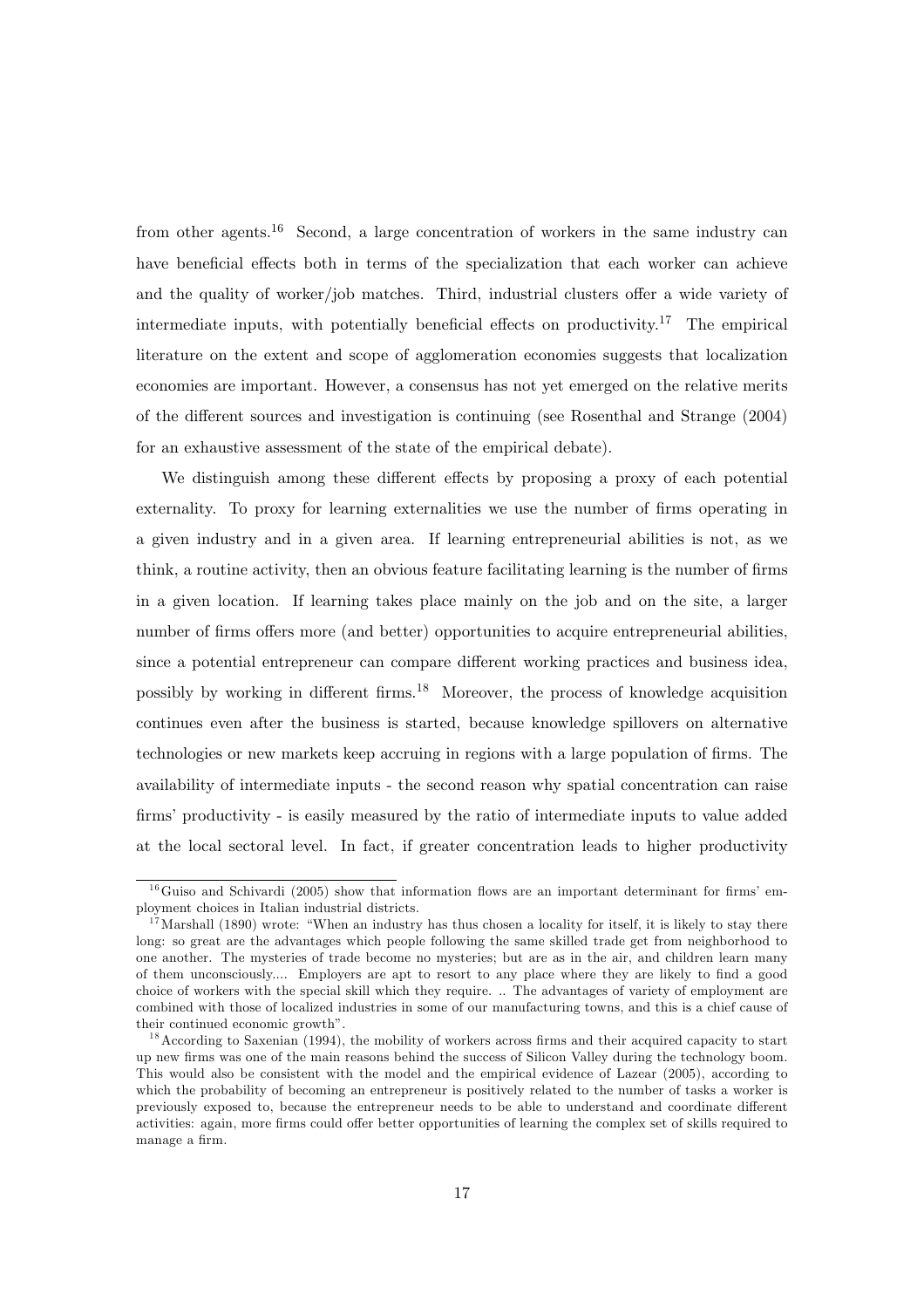through more reliance on intermediate inputs, $19$  we should find that TFP is positively related to this indicator. The third reason, labor market pooling effect, is measured by the number of workers operating in a given LLS-sector. Summary statistics for these variables are reported in Table 3.

In Table 6, Panel A, we regress firm-level TFP on the number of firms, the share of intermediate inputs over value added and the number of workers in the LLS-industry (all variables are in logs).<sup>20</sup> With four spatial controls, we find that the number of firms has a positive and significant coefficient in all specifications, with a value of around 0.05. The share of intermediate inputs is not significantly different from zero in the cross-sections, but is significant when using averaged data and in the pooled data, and thus there are indications that the availability of intermediate inputs might also foster local productivity, though the evidence is less clear-cut than for the number of firms. The number of workers is never significant, save in one case. The exception is the pooled data with 4 spatial controls, and its negative coefficient is at odds with the idea that local externalities are attributable to labor market pooling effects. To give a sense of the magnitude of these effects, using the pooled estimate of column 3 we calculate that increasing the number of firms by one standard deviation would bring about an increase in firms' productivity of about 9 per cent, which is quite large; doing the same with intermediate input intensity would increase TFP by a more modest 1.2 per cent. The last three columns of Table 6 repeat the exercise with 103 spatial controls (the provinces). The estimates for the number of firms and the intermediate inputs become somewhat smaller, but remain highly significant. The number of workers has no effect in any specification.

These patterns are confirmed by the analysis of the TFP percentiles. The second panel shows the regressions for the probability that the firm-specific component of TFP falls below the  $25<sup>th</sup>$  percentile of the distribution. The number of firms has a negative effect, as predicted by the learning model, and its coefficient is statistically significant in all specifications. The intermediate input indicator is also negative, although again less precisely estimated.

 $^{19}$ Using US data, Holmes (1999) finds that sectoral concentration at the local level is positively related to intermediate input intensity, although the effect is rather modest.

 $^{20}$ While the number of firms and that of workers can be computed from the INPS dataset, and therefore cover the respective populations, we have information on intermediate inputs and value added only for the CB sample, which is therefore used to compute the measure of intermediate input intensity.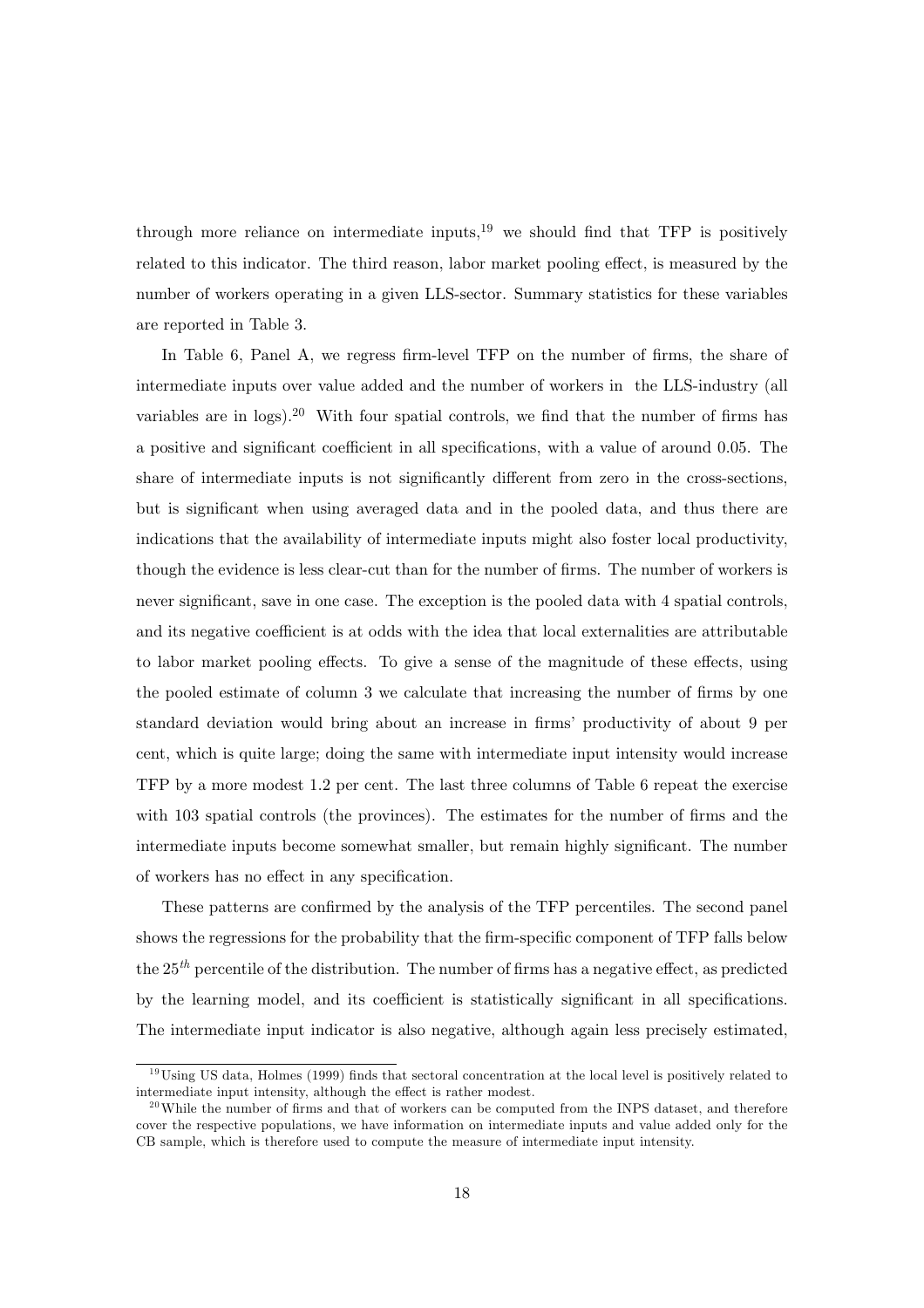and the labor market pooling indicator is marginally significant in only one case. The last panel shows the estimates for the probability that firm-specific TFP exceeds the  $75<sup>th</sup>$ percentile of the distribution, with results very much in line with the previous ones. Here, the intermediate inputs indicator is always significant while the number of workers is either insignificant or negative.

All in all, we conclude that the evidence supports both learning externalities and intermediate input variety, with the former playing a more prominent role. Controlling for these sources, no evidence of labor market pooling emerges.

#### Robustness and further implications 6

Having established that the number of firms is strongly correlated with firm-level TFP, we further investigate if we can correctly interpret this correlation as evidence in favor of learning externalities, as suggested above.

#### $6.1$ Unobserved heterogeneity

The OLS correlations face the endogeneity problem that plagues the empirical analysis of density and productivity. There could in fact be unobserved local factors, not accounted for by our geographical controls, as even the finer ones (the province dummies) refer to wider areas than the Local Labor System. For example, politicians might care about places with a high production density and provide business-oriented public goods, such as infrastructure, which raise productivity. While the province dummies absorb some of these effects, the transfers could take place at an even finer geographical level, leaving the regression residual correlated with a firm TFP. We address this issue in two ways. First, since in the estimates in Table 6 our regressors vary with the LLS and the industry, we can exploit the cross-industry variation while inserting geographical controls at the LLS level. In Table 7 we report the same regressions as in the previous one, adding dummies for the 784 LLS dummies. We find results that are similar to those of Table 6 with province dummies, losing significance only in the case of the cross-section sample. Similar conclusions are reached with the probit estimates in Panel B and C. Indeed, in a similar vain, Henderson (2003) finds a positive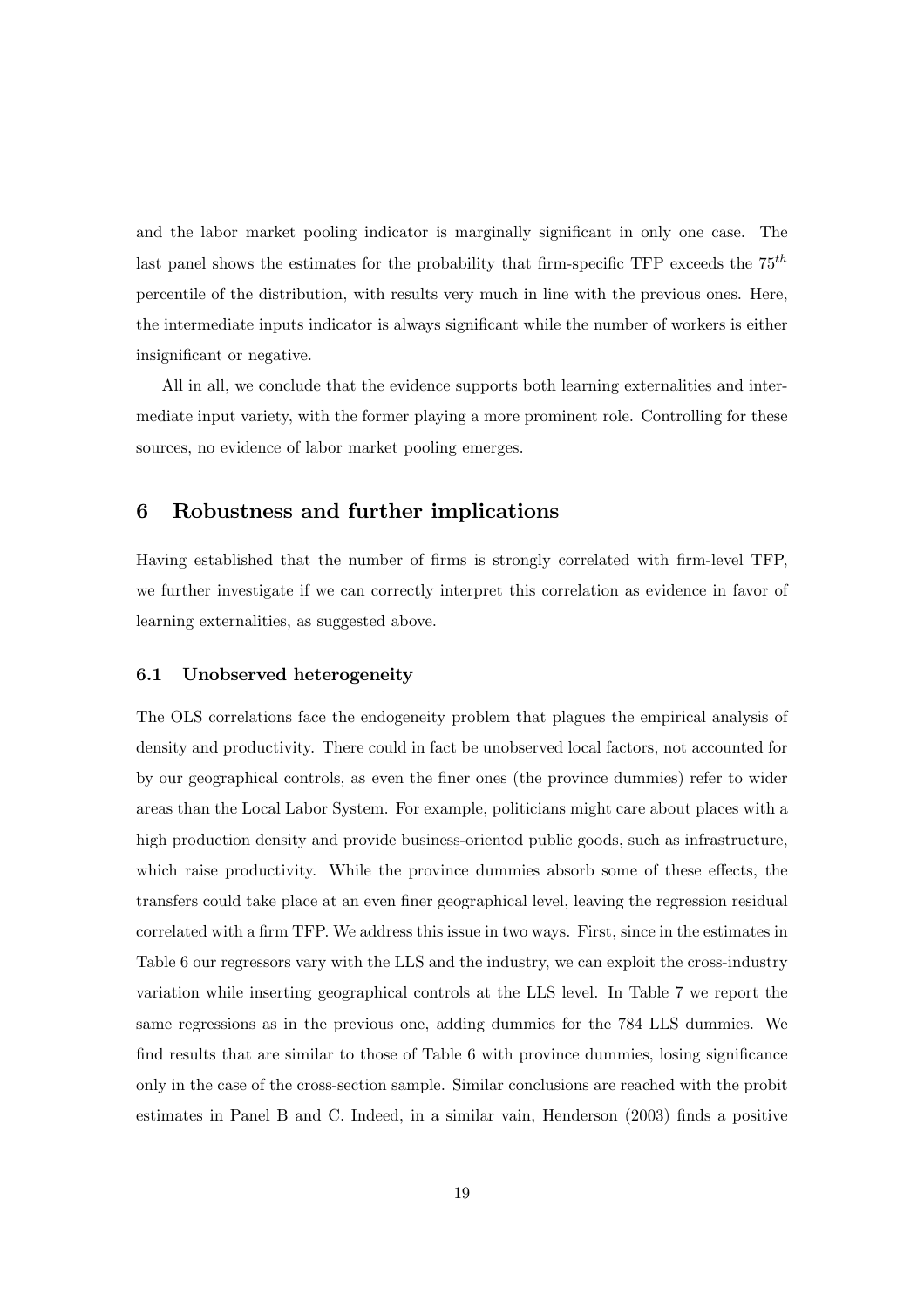and robust correlation between number of plants and productivity in the  $US^{21}$  His findings therefore suggest that the correlation we find is not confined to Italy.

Second, we provide instrumental variables estimates. As an instrument for the number of firms, we need a variable that is correlated with the number of firms in a location but not with firm-level productivity in our sample. Following Ciccone and Hall (1996), we use as instrument the population at the LLS level in 1861 (the first Italian census). Clearly, the larger the population in a given location, the larger the number of firms, even if the primitive distribution of abilities is the same across areas. Moreover, given that location choices are persistent, due to moving costs and preference for "home", it can be maintained that population in 1861 is correlated with population today and thus with today's mass of firms. Indeed, a regression of the log of number of firms at the LLS-industry level on the population in 1861 at the LLS level produces an  $\mathbb{R}^2$  of 0.4. On the other hand, it is reasonable that local population size in the mid-  $19^{th}$  century is not correlated with potential determinants of productivity in manufacturing over our sample period. This is our identifying assumption; it can be defended on the grounds that the industrial revolution in Italy did not even begin until the 1890s and that the biggest wave of industrialization occurred in the 1950s. If we presume that location choices before the industrial revolution were dictated mainly by agricultural fertility, and that this has no obvious relation to productivity in manufacturing in the later  $20^{th}$  century, then the instrument satisfies the exogeneity condition.

Table 8 reports the results of a regression of firm efficiency on the number of firms in the LLS-sector, estimated by OLS (first three columns) and by IV (last three columns). For brevity, we only report the results with using provincial dummies as geographical controls. In Panel B and C we estimate a linear probability model to avoid the problems of IV estimates with probit models. All the regressions indicate that OLS and IV estimates are highly similar, with no evidence of a systematic bias in the OLS regressions. This suggests that our geographical controls are fine enough to capture any local factor that affects firms'

 $21$  Henderson's paper belongs to the literature assessing the industrial scope of spillovers, i.e. whether they are within or between industries, and he uses the number of own-industry plants as a measure of industrial concentration. Given that he does not aim at separating different sources of externalities, unlike us he does not control for the alternative channels. In line with what we find, he claims that the number of plants is the most robust indicator of intra-industry spillovers, and interprets it as evidence of knowledge externalities.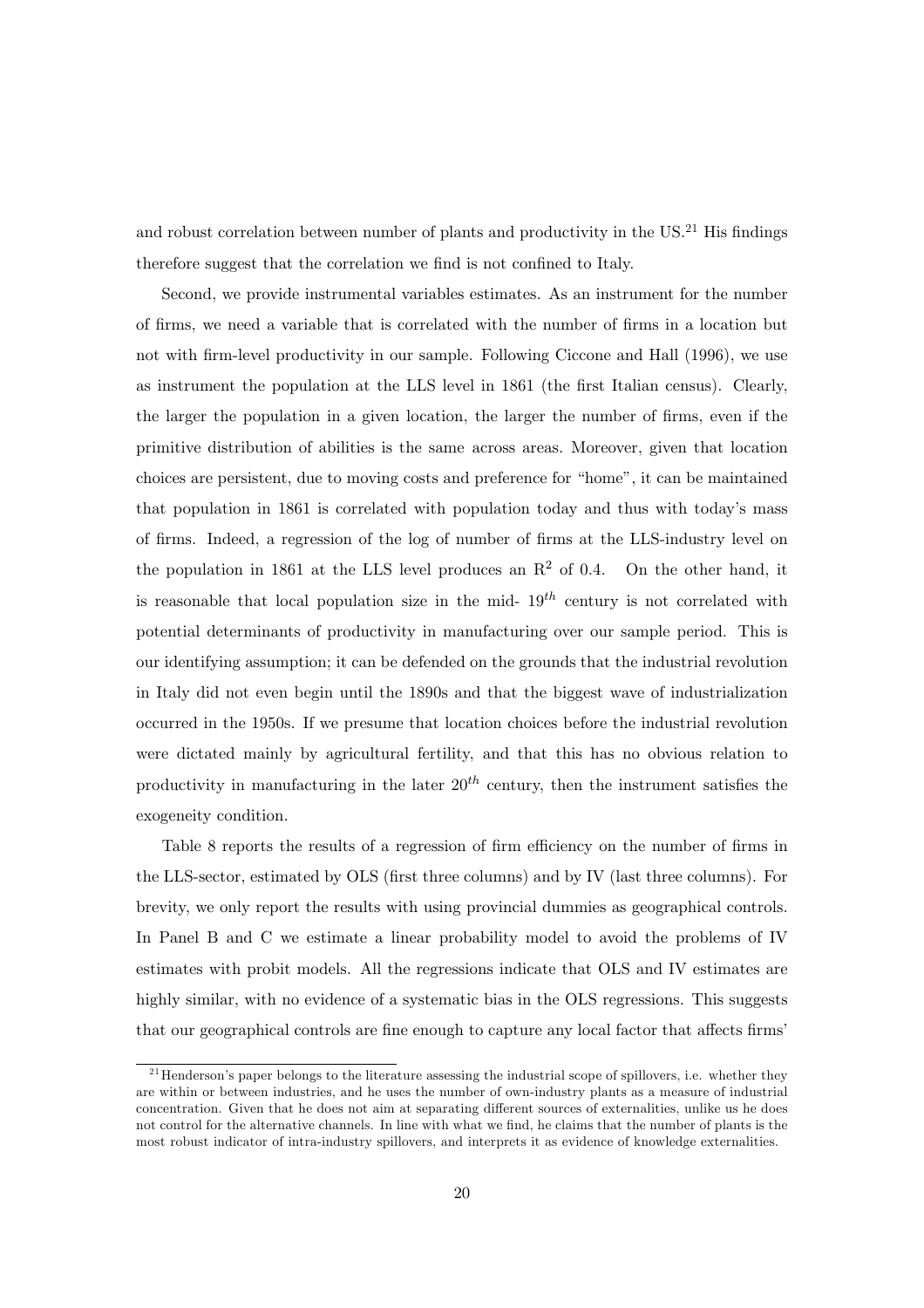TFP and could be correlated with the number of firms in the area, lending support to our causal interpretation.

We have also performed robustness checks along the industry dimension. First, the two-digit classification we use might be too coarse and mix industries with different characteristics. While a more refined analysis is difficult because of limited sample size, particularly in the estimate of the production function coefficients, we can increase the number of industry controls in the baseline regression. We have run the basic regression on the pooled data including 296 dummies at the 4-digit level, finding no substantial difference in the estimates. A second problem is that we impose the same coefficient for the number of firms across different industries. While assessing learning opportunities at the industry level is beyond the scope of this paper, we have run a separate regression for each industry. In all industries we find that the number of firms has a positive and significant effect on TFP, with coefficients ranging from a low of 0.017 for basic metal to a high of 0.067 for leather and footwear.

#### $6.2$ Is the number of firms proxing for learning opportunities?

In this subsection we further corroborate the interpretation in terms of learning opportunities and knowledge spillovers. For example, the number of firms could be a proxy for competition, which would increase the productivity of the survivors through selection.<sup>22</sup> For learning externalities, we rely on specific theoretical predictions. Unfortunately, as noted by Duranton and Puga (2004), rigorous theoretical work on knowledge spillovers is rather scant. To our knowledge, Jovanovic and Rob (1989) and Eeckhout and Jovanovic (2002) are the only models that offer testable theoretical predictions.<sup>23</sup> The key to these models is that learning requires differences in knowledge among agents: if everybody knows the same thing, then there is no benefit from knowledge diffusion. This idea has two important

 $^{22}$ This effect is often referred to in the literature as the "Porter effect", following Porter (1990) who studies the highly competitive and successful tile industry centered around Bologna in Italy. Syverson (2005) builds a model of the selection effect based on demand density and transportation costs, and tests it with data for the ready-mix concrete industry in the US, finding supporting evidence. A similar effect also emerges in the matching model of Lagos (2004).

<sup>&</sup>lt;sup>23</sup>A related literature studies the diffusion of skills at the worker level - see Moretti (2004) for a survey. By studying the evolution of migrants' wages, Glaeser and Maré (2001) find evidence that cities favour the accumulation of human capital rather than simply increase individual productivity due to some thick-market externality.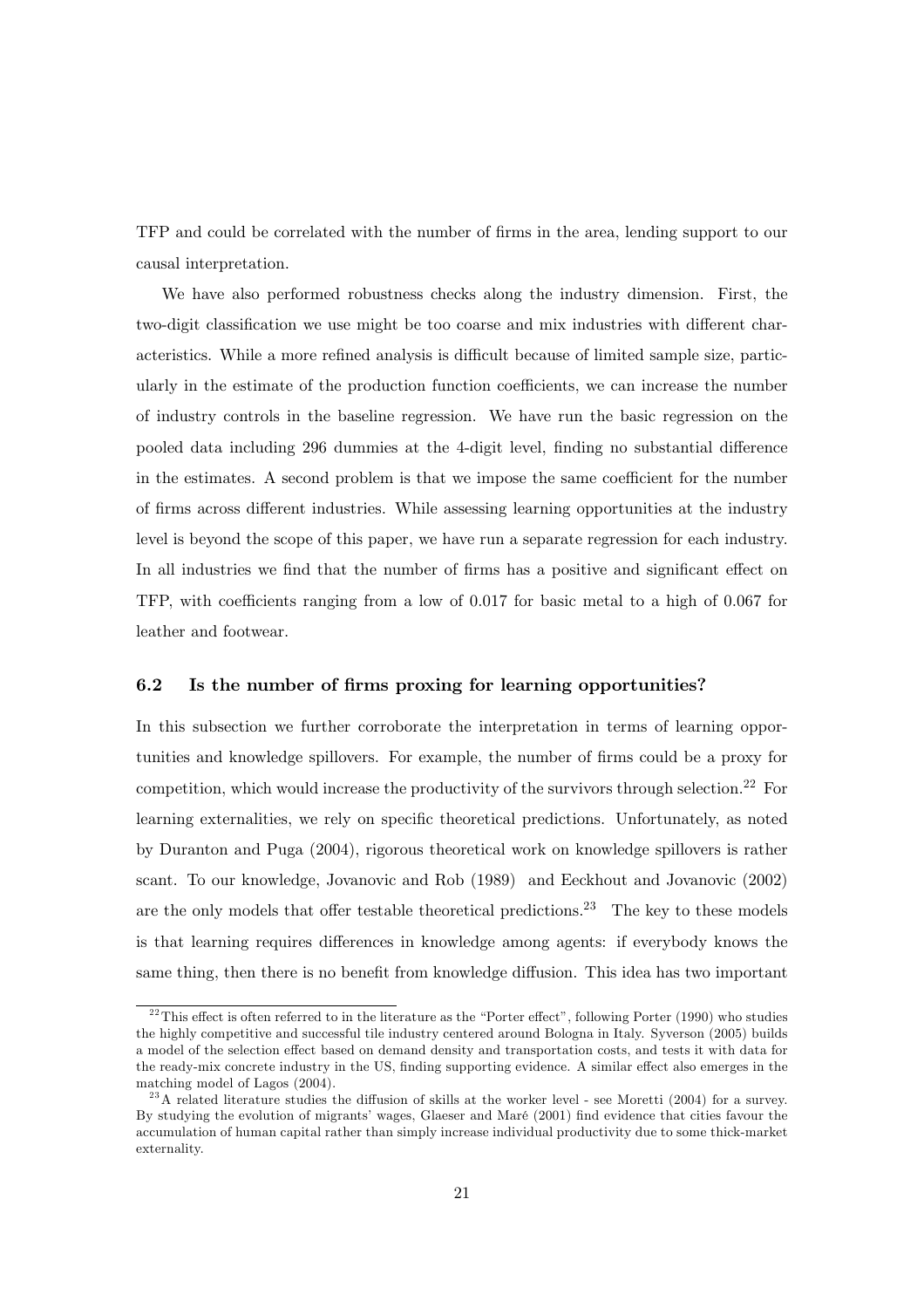implications that we can easily test with our data:

- 1. The least informed agents should gain more from spillovers, i.e. their productivity should be more sensitive to the amount of knowledge that can be accessed locally;
- 2. The dispersion of knowledge among firms should have a positive impact on productivity, because there is more to gain from knowledge diffusion.

We can test the first prediction by allowing the coefficient of the number of firms (our measure of potentially accessible knowledge) to differ across firms with different levels of knowledge. We therefore interact the number of firms with a dummy variable ("small") that is equal to 1 if the firm's capital stock is below the sample median, calculated at the LLSindustry level in each year, and add this interaction term to the regressions. The results, reported in Table 9, are strongly supportive of this prediction. In the OLS regressions, the elasticity of TFP to the number of firms is between 50 and 100 per cent higher for small firms across the different specifications. The increase in the estimates is very similar for the probability of being above the  $75^{th}$  percentile and only slightly smaller (in absolute terms) for that of being below the  $25^{th}$  percentile. Remarkably, the difference is significant at 1 percent in all 18 specifications, an indication of its robustness.  $24$ 

To test the second implication, we need a measure of knowledge at the firm level. Following Eeckhout and Jovanovic (2002), we use the capital stock as a proxy of firm-level knowledge. First, the stock of capital is a measure of size, and it is reasonable to assume that larger firms have a higher stock of knowledge; second, insofar as knowledge is embodied in capital, it will be captured by this measure. We compute the standard deviation of the capital stock at the level of LLS-industry in each year, and use its log as an additional regressor. Table 10 reports the results of this set of exercises. For the OLS regressions, we find an elasticity of TFP to knowledge dispersion of about 0.04 (with higher values for the pooled regressions) and high levels of statistical significance. This finding is confirmed by the probit estimate, again more markedly for the probability of being above the  $75^{th}$ 

<sup>&</sup>lt;sup>24</sup>As a further unreported check, we have also used an interaction between the capital stock and the number of firms, to avoid the arbitrariness of the split point of the regressions in Table 9. We find that the interaction is always negative (positive for the probability of being below the  $25^{th}$  percentile), indicating that the larger the firm's stock of knowledge is the smaller is the effect of the number of firms.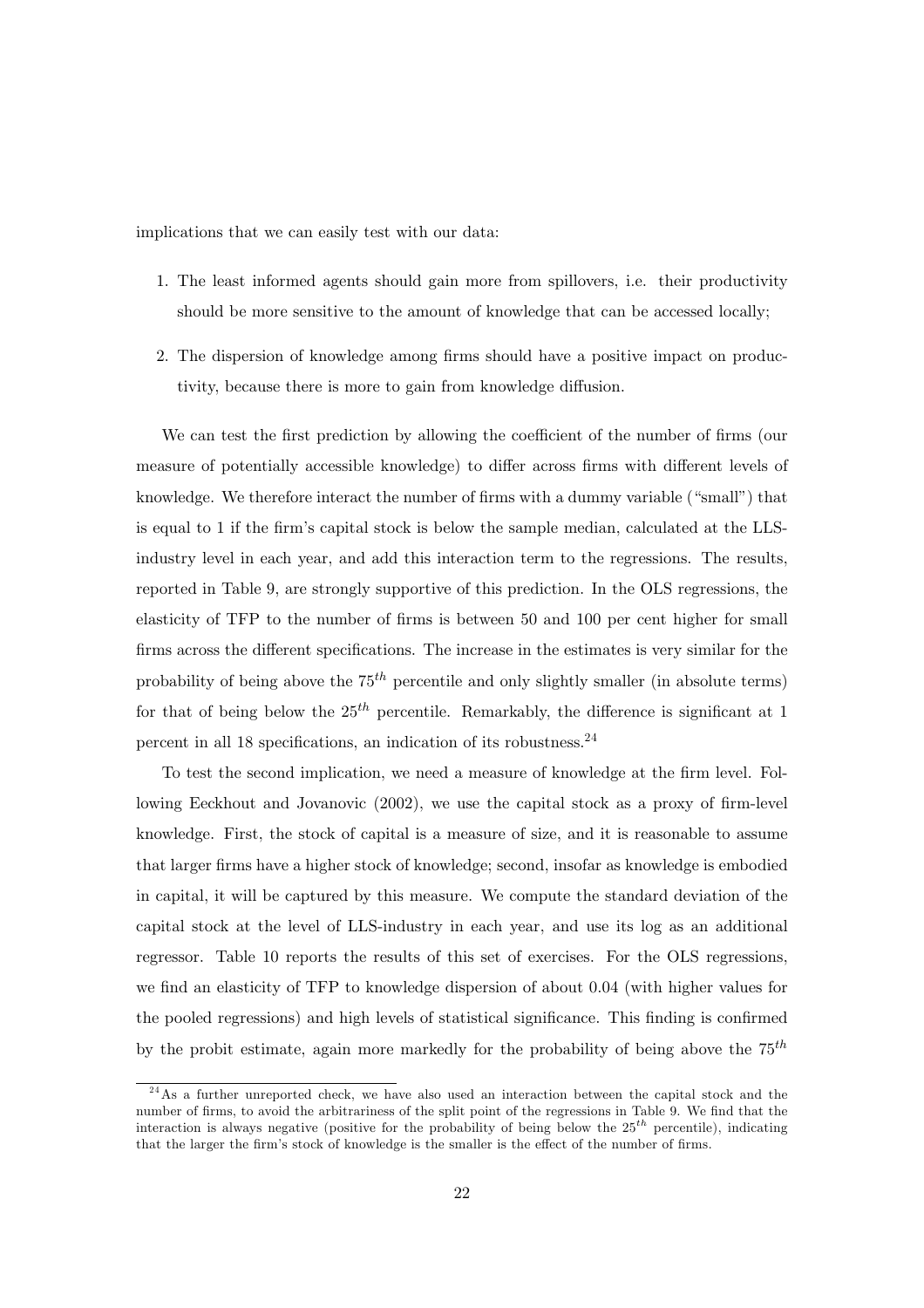percentile of the TFP distribution.

We have experimented with different measures of dispersion, using the ratio of the  $90^{th}$ to the  $10^{th}$  percentile of the capital stock, controlling for outliers and using a different functional form (i.e. in levels rather than in log), and alternative measures of firms' size, such as employment level. Again, results proved to be remarkably robust to all these changes. We conclude that, in line with theoretical predictions, knowledge dispersion has a positive effect on TFP. This is consistent with higher productivity levels being related to knowledge spillovers and learning externalities, and at odds with the competition effect, which should imply a negative impact of dispersion on productivity.

Taken together, the empirical exercises provide a compelling argument that differences in productivity across locations are at least partly due to the different learning opportunities and knowledge spillovers.

#### 7 Conclusions

This paper has compared two alternative theoretical models of cluster formation, one based on the cost of setting up a business and another on local externalities. These models carry opposite implications on the sign of the correlation between entrepreneurial ability and entrepreneurial incidence, defined as number of firms over total population. This relation is negative if geographical agglomeration of firms is due to start-up costs and positive if it is due to differences in externalities. The models have also clear-cut implications for the relation between entrepreneurial incidence and the frequency mass at the two tails of the ability distribution. We have confronted these theoretical predictions with data on a large sample of Italian manufacturing firms coupled with information on the geographical clusters the firms belong to. We have found overwhelmingly that the start-up cost model is rejected and the externalities hypothesis supported.

When exploring the sources of externalities, we have found supporting evidence for intermediate input variety and especially for knowledge spillovers. We have indeed shown that the data agree with specific predictions of knowledge spillovers models. In future work we plan to investigate the modes through which they take place, focussing in particular on the possibility that in some locations in might be easier to accumulate entrepreneurial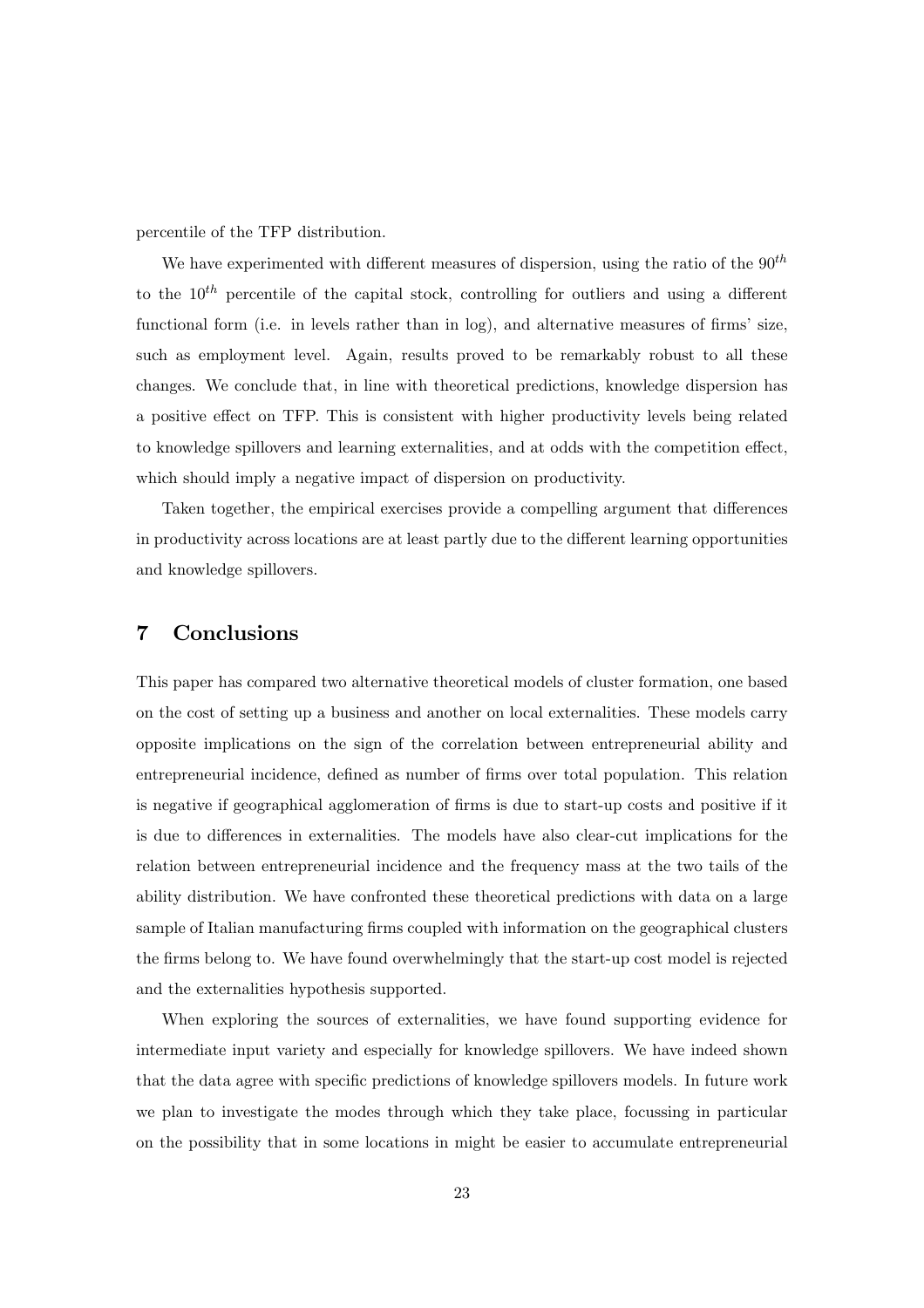skills.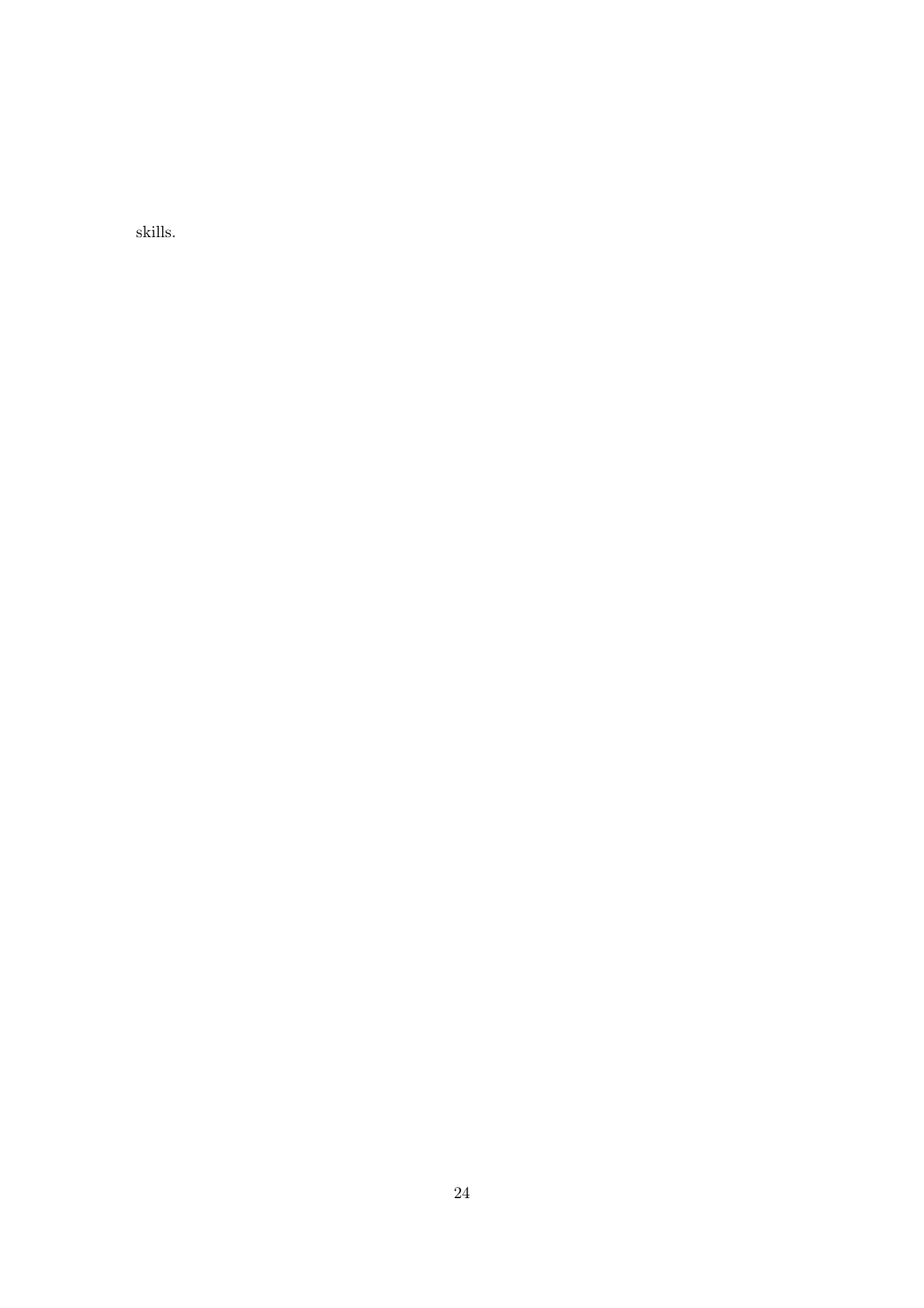# References

- Banerjee, A. and Newman, A. (1994), 'Poverty, incentives and development', American Economic Review Papers and Proceedings 84, 211-215.
- Barlow, R. and Proschan, F. (1975), . Statistical Theory of Reliability and Life Testing, Holt, Rinehart and Winston, New York.
- Bertrand, M. and Kramarz, F. (2002), 'Does entry regulation hinder job creation? evidence from the french retail industry', The Quarterly Journal of Economics 117, 1369-1413.
- Bertrand, M., Duflo, E. and Mullainathan, D. (2004), 'How much should we trust differences-in-differences estimates?', Quarterly Journal of Economics 119, 249-275.
- Blanchflower, D. G. and Oswald, A. (1998), 'What makes an entrepreneur?', Journal of Labor Economics 16, 26-60.
- Ciccone, A. and Hall, R. E. (1996), 'Productivity and the density of economic activity', American Economic Review 86, 54-70.
- Cingano, F. and Schivardi, F. (2004), 'Identifying the sources of local productivity growth', Journal of the European Economic Association 2, 720–742.
- Duranton, G. and Puga, D. (2004), Micro-foundations of urban agglomeration economies, in V. Henderson and J. Thisse, eds, 'Handbook of Regional and Urban Economics, vol. 4', Amsterdam: North Holland.
- Eeckhout, J. and Jovanovic, B. (2002), 'Knowledge spillovers and inequality', American Economic Review 92, 1290-1307.
- Evans, D. S. and Jovanovic, B. (1989), 'An estimated model of entrepreneurial choice under liquidity constraints', Journal of Political Economy 97, 808-827.
- Fonseca, R., Lopez-Garcia, P. and Pissarides, C. (2001), 'Entrepreneurship, start-up costs and employment', European Economic Review 45, 692-705.
- Glaeser, E. L. and Maré, D. C. (2001), 'Cities and skills', *Journal of Labor Economics*  $19, 316 - 342.$
- Guiso, L. and Schivardi, F. (2005), 'Spillovers in industrial districts', *Economic Journal.* forthcoming.
- Guiso, L., Sapienza, P. and Zingales, L. (2004), 'Does local financial development matter?', The Quarterly Journal of Economics 119, 929-969.
- Harrison, A. J. (1981), 'Earnings by size-a tale of two distributions', Review of Economic *Studies* **154**, 621-631.
- Henderson, V. (2003), 'Marshall's scale economies', Journal of Urban Economics 53, 1–28.
- Henderson, V. and Thisse, J. (2004), Handbook of Regional and Urban Economics, vol.  $\lambda$ , Amsterdam: North Holland.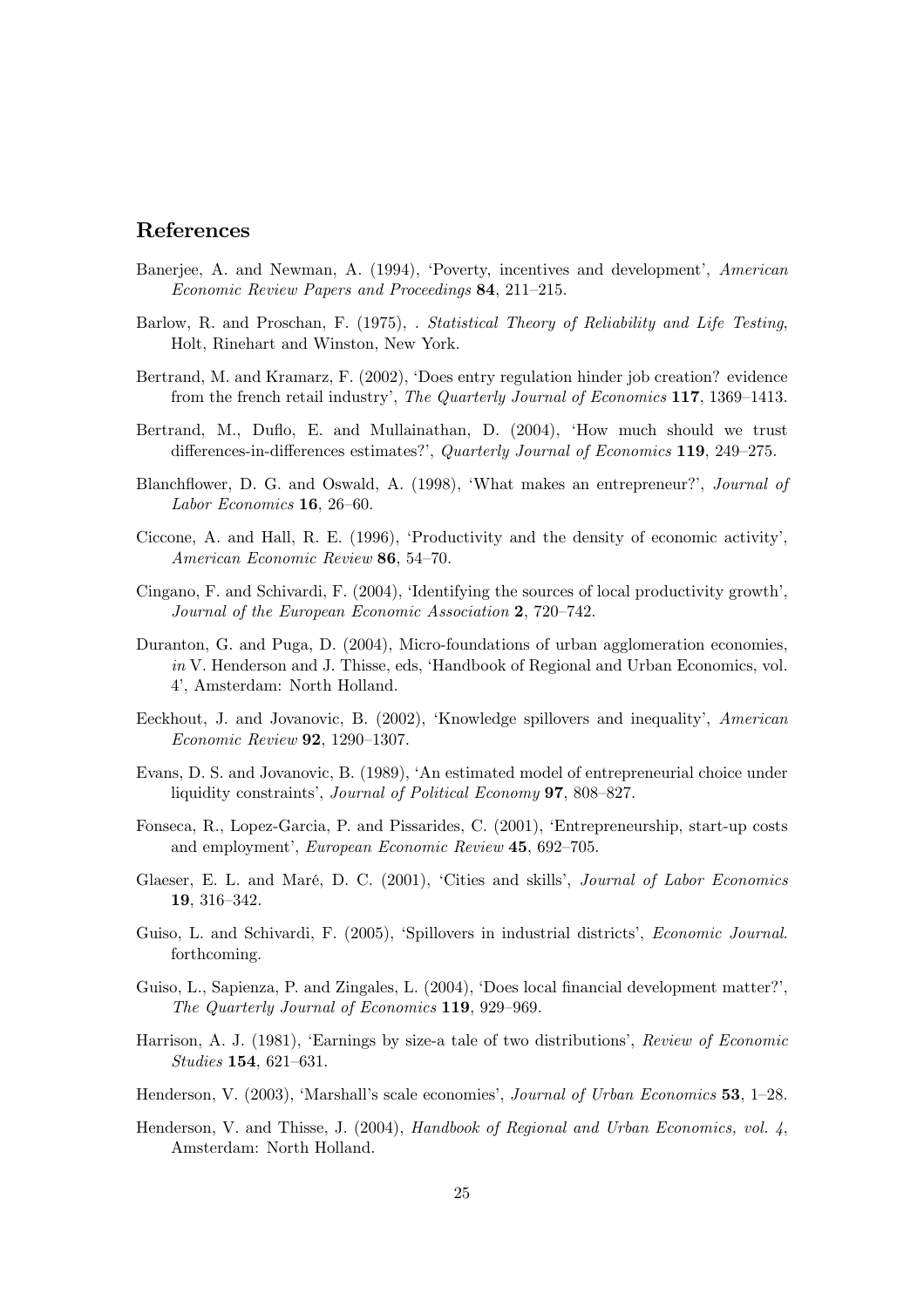- Holmes, T. J. (1999), 'Localization of industry and vertical disintegration', Review of Economics and Statistics 81, 314-325.
- Jovanovic, B. and Rob, R. (1989), 'The growth and diffusion of knowledge', Review of Economic Studies 56, 569-582.
- Klapper, L., Laeven, L. and Rajan, R. (2004), 'Entry regulation as a barrier to entrepreneurship', Journal of Financial Economics. Forthcoming.
- Lagos, R. (2004), A model of TFP, Federal Reserve Bank of Minneapolis Staff Report, 345.
- Lazear, E. P. (2005), 'Entrepreneurship', Journal of Labor Economics 23, 649–680.
- Lucas, Jr, R. E. (1978), 'On the size distribution of business firms', Bell Journal of Economics 2, 508-523.
- Marshall, A. (1890), Principles of Economics, London: Macmillan.
- McKenzie, D. J. and Woodruff, C. (2003), Do entry costs provide and empirical basis for poverty traps? Evidence from Mexican microenterprises, mimeo, Stanford University.
- Michelacci, C. and Silva, O. (2005), Why so many local entrepreneurs?, mimeo. CEMFI and CEP.
- Moretti, E. (2004), Human capital externalities in cities, in V. Henderson and J. Thisse, eds, 'Handbook of Regional and Urban Economics, vol. 4', Amsterdam: North Holland.
- Olley, S. and Pakes, A. (1996), 'The dynamics of productivity in the telecommunications equipment industry', *Econometrica* 64, 1263–1297.
- Pakes, A. and Olley, S. (1995), 'A limit theorem for a smooth class of semiparametric estimators', Journal of Econometrics 65, 295-332.
- Porter, M. (1990), The Competitive Advantage of Nations, Free Press, New York.
- Rosenthal, S. and Strange, W. (2004), Evidence on the nature and sources of agglomeration economies, in V. Henderson and J. Thisse, eds, 'Handbook of Regional and Urban Economics, vol. 4', Amsterdam: North Holland.
- Saxenian, A. (1994), Regional advantage: Culture and competition in Sylicon Valley and *Route 124*, Harvard University Press.
- Schumpeter, J. (1911), The Theory of Economic Development, Harvard University Press, Cambridge, Mass.
- Steindl, J. (1990), Small and Big Business. Economic Problems of the Size of Firms, Blackwell.
- Syverson, C. (2005), 'Market structure and productivity: A concrete example', *Journal of* Political Economy 112, 1181-1222.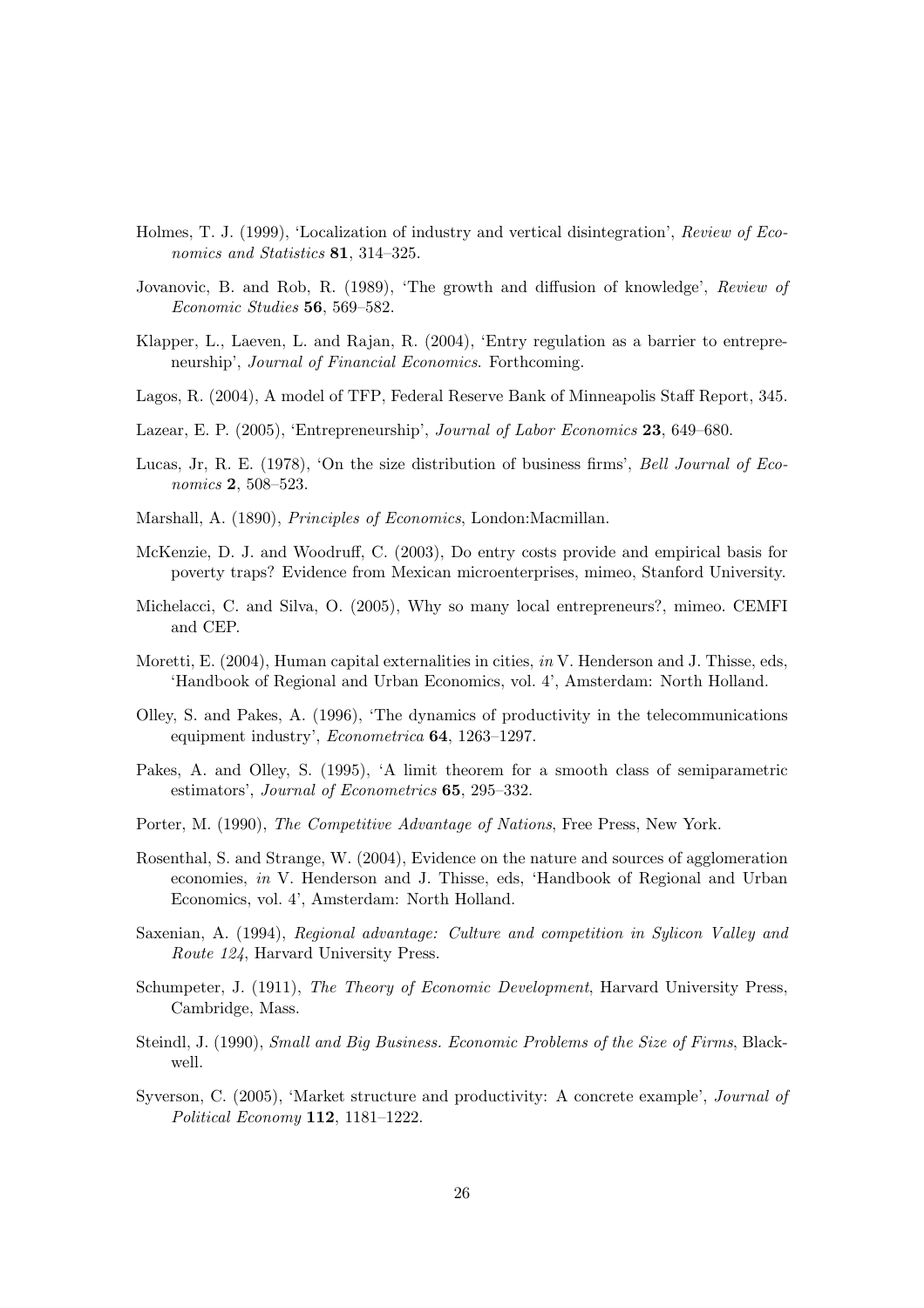Figure 1: Number of firms in the Italian LLSs

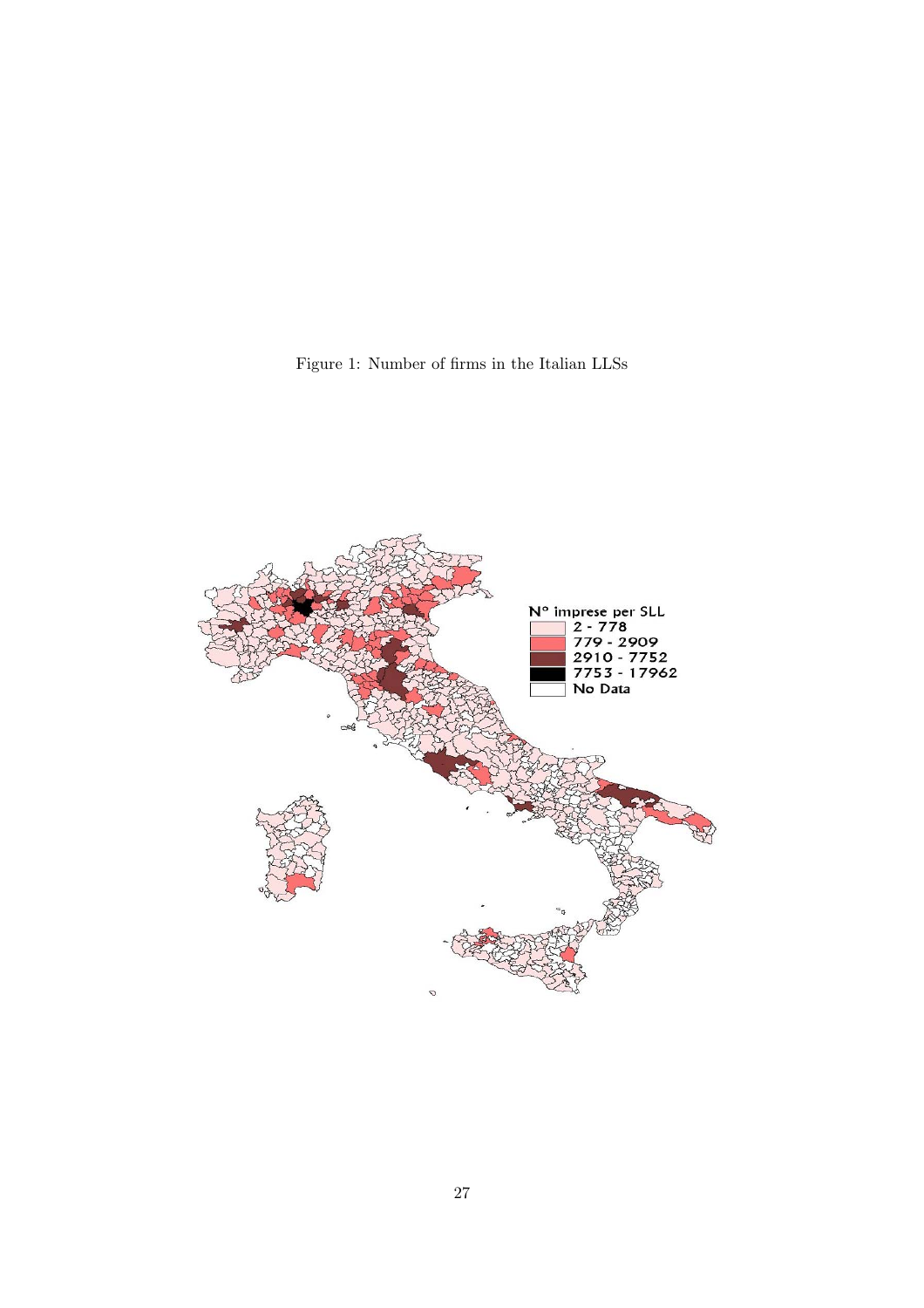- Low density - High density  $1 -$ Density  $.5\,$ <del>44465</del>6 822  $\pmb{0}$  $\frac{1}{2}$  Log of entrepreneurial ability  $\overline{0}$  $\frac{1}{3}$  $\frac{1}{1}$  $\frac{1}{4}$ 

Figure 2: Distribution of log entrepreneurial ability for high (above the median) and low density (n. of firms over population) LLS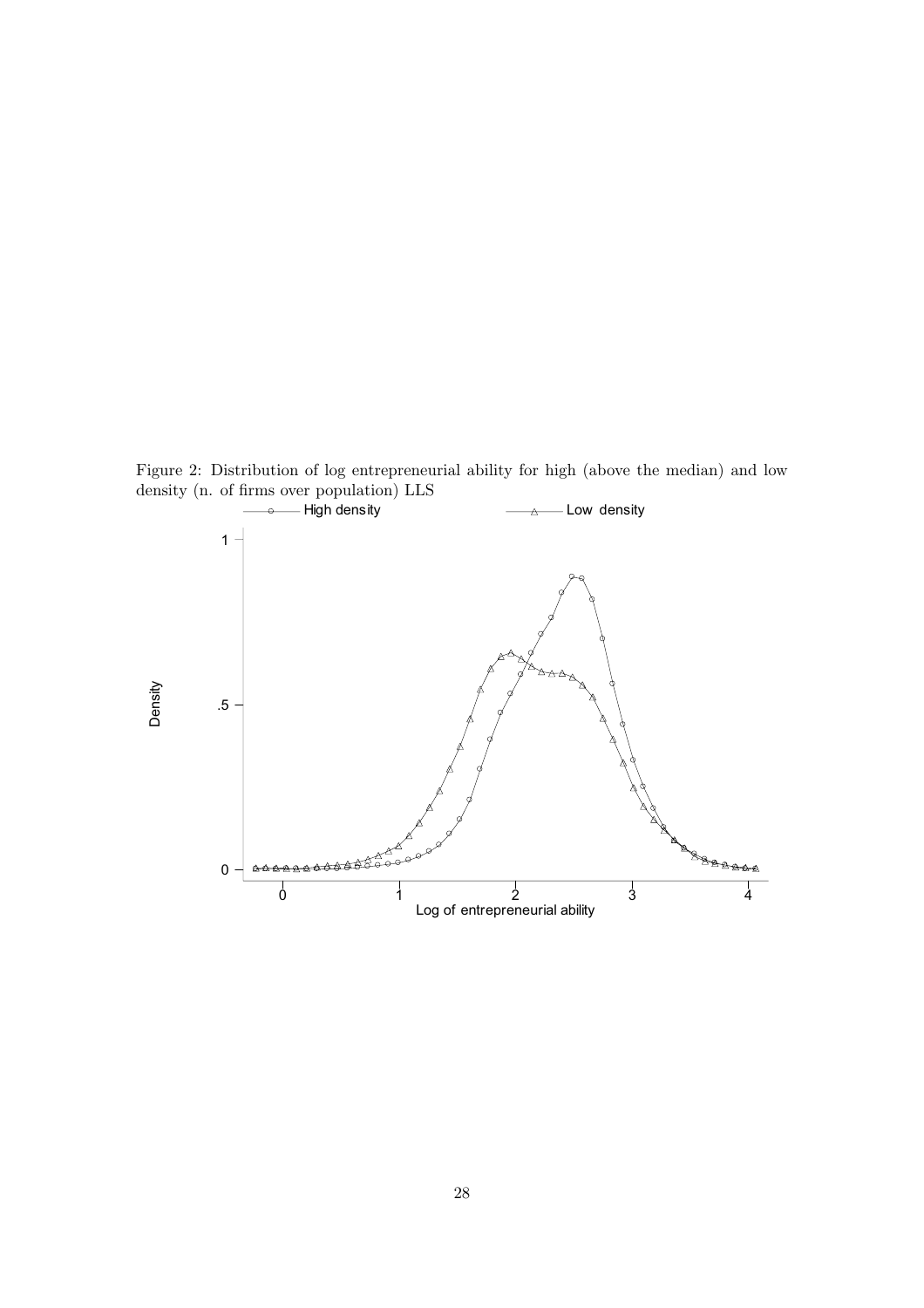|                | Panel A: Firms' characteristics (CB data) |       |             |               |      |               |        |          |  |  |
|----------------|-------------------------------------------|-------|-------------|---------------|------|---------------|--------|----------|--|--|
|                | Industry                                  |       | Value added | No. employees |      | Capital Stock |        | No. obs. |  |  |
|                |                                           | Mean  | S.D.        | Mean          | S.D. | Mean          | S.D.   |          |  |  |
|                | $\mathbf F$                               | 4856  | 20727       | 96            | 397  | 9891          | 35821  | 1367     |  |  |
| $\overline{2}$ | T&C                                       | 2823  | 8183        | 83            | 230  | 4287          | 10282  | 2196     |  |  |
| 3              | L&F                                       | 1659  | 2652        | 54            | 93   | 1611          | 3042   | 773      |  |  |
| 4              | W&C                                       | 1786  | 2487        | 56            | 68   | 3130          | 5918   | 1110     |  |  |
| 5              | T&Gl                                      | 4036  | 10981       | 87            | 201  | 9854          | 37443  | 1190     |  |  |
| 6              | BM                                        | 6723  | 47871       | 162           | 1109 | 17499         | 118693 | 666      |  |  |
| 7              | Mach                                      | 4487  | 27909       | 112           | 463  | 5739          | 42705  | 5262     |  |  |
| 8              | Chem                                      | 7448  | 27959       | 129           | 461  | 14878         | 79981  | 1892     |  |  |
| 9              | $P\&P$                                    | 4454  | 15941       | 92            | 306  | 7404          | 29249  | 934      |  |  |
| 10             | TEq                                       | 21021 | 174741      | 595           | 5172 | 38613         | 382168 | 447      |  |  |
|                | Total                                     | 4840  | 37277       | 114           | 969  | 8433          | 80014  | 15837    |  |  |

Table 1: Descriptive statistics for 1991

 $\mathbf{1}$   $\mathbf{A}$   $\mathbf{E}$ :  $\ddot{\cdot}$  $\mathbf{r}$  extentation  $(\mathbf{C}\mathbf{D})$  detail  $\mathbf{r}$ 

Panel B: Number of firms by LLS-industry (INPS data)

|    | Industry | Average | S.D.  | Max  | $Min$ .        |
|----|----------|---------|-------|------|----------------|
| 1  | F        | 62.5    | 89.7  | 722  | 1              |
| 2  | T&C      | 150.5   | 270.4 | 2501 | $\overline{2}$ |
| 3  | L&F      | 94.6    | 173.7 | 1159 | 1              |
| 4  | W&C      | 89.3    | 148.3 | 1529 | $\overline{2}$ |
| 5  | т        | 38.2    | 53.8  | 391  | 1              |
| 6  | BМ       | 21.1    | 48.6  | 374  | 1              |
| 7  | Mach     | 234.2   | 568.0 | 8392 | 1              |
| 8  | Chem     | 44.4    | 113.1 | 1636 | 1              |
| 9  | P&P      | 71.5    | 221.4 | 2556 | 1              |
| 10 | Teq      | 13.0    | 21.2  | 166  | 1              |
|    | Total    | 92.1    | 269.3 | 8392 | 1              |

Note: Value added and the stock of capital are in thousands of euros (at 1991 prices). Sectoral classification: F=Food, beverages and tobacco; T&C=Textiles and clothing; L&F= Leather and footwear W&C=Wood, products of wood and cork; T&Gl=Timber, construction materials and glass; BM=Basic metals; Mach=Metal products, machinery and equipment; Chem=Rubber, plastic and chemical products; P&P=Paper, printing and publishing; TEq=Transportation equipment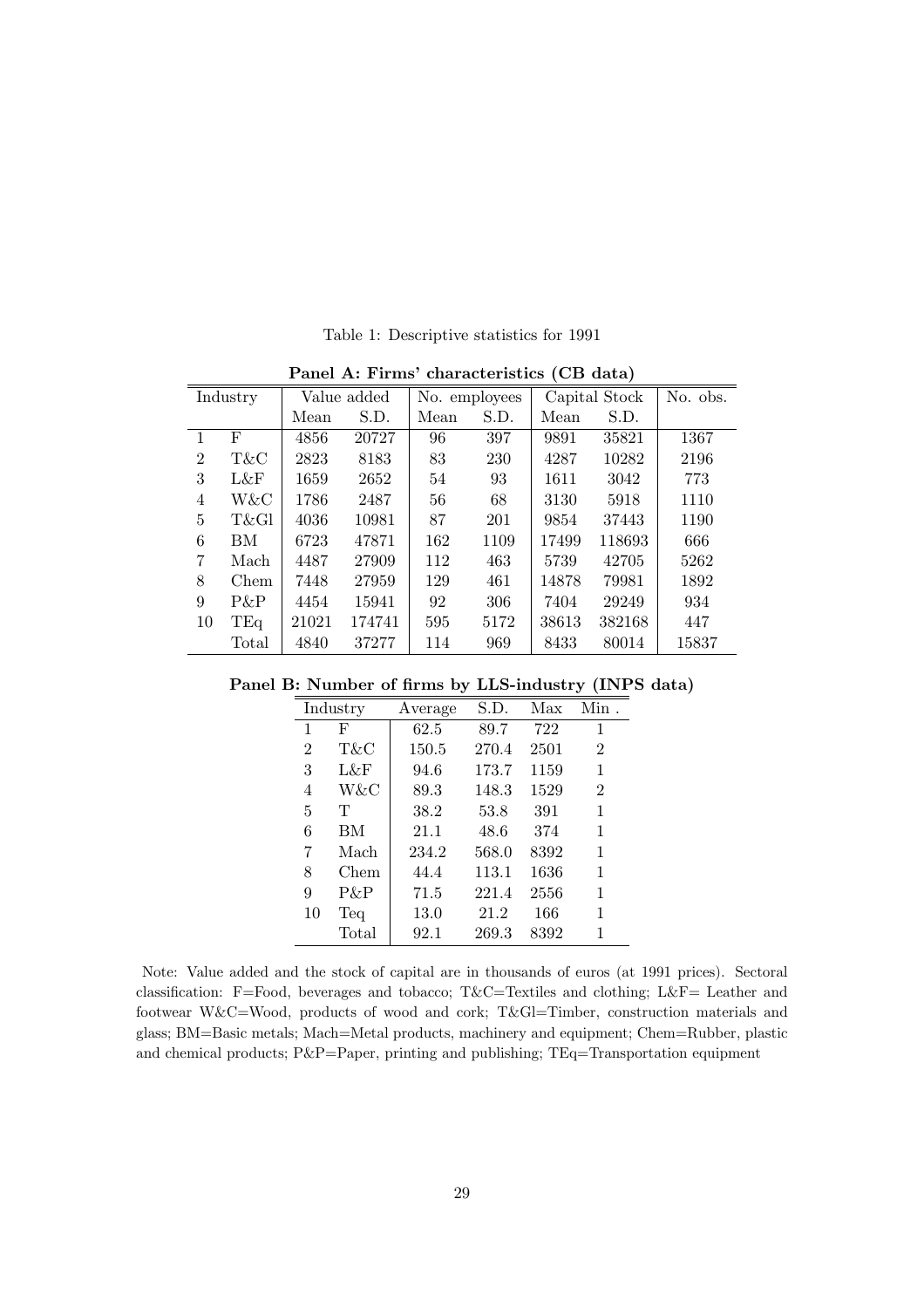|                | Industry    |                | Factor shares    |                       | Direct estimates |                  |
|----------------|-------------|----------------|------------------|-----------------------|------------------|------------------|
|                |             | β              | $\alpha$         | $\beta$               | $\alpha$         | $\alpha + \beta$ |
|                |             | $\overline{1}$ | $\overline{[2]}$ | $\overline{3}$        | [4]              | $\overline{[5]}$ |
|                | $\mathbf F$ |                | 0.44             | $.63***$              | $0.39***$        | 1.02             |
| $\mathbf 1$    |             | 0.56           |                  | (.005)                | (.066)           | (.064)           |
|                |             |                |                  | $0.58***$             | $0.37***$        | 0.95             |
| $\overline{2}$ | T&C         | 0.60           | 0.40             | (.003)                | (.035)           | (.036)           |
|                |             |                |                  | $0.62***$             | $0.43***$        | $1.05\,$         |
| 3              | L&F         | 0.61           | 0.39             | (.005)                | (.091)           | (.091)           |
|                |             |                |                  | $0.70***$             | $0.35***$        | 1.05             |
| $\overline{4}$ | W&C         | 0.63           | 0.37             | (.005)                | (.077)           | (.076)           |
|                |             |                |                  | $0.67^{\ast\ast\ast}$ | $0.37***$        | 1.04             |
| $\overline{5}$ | T&Gl        | 0.58           | 0.42             | (.005)                | (.080)           | (.078)           |
|                |             |                |                  | $0.60***$             | $0.33***$        | 0.93             |
| $\,6$          | ${\rm BM}$  | 0.65           | 0.35             | (.007)                | (.057)           | (.054)           |
|                |             |                |                  | $0.72***$             | $0.28***$        | 1.00             |
| 7              | Mach        | 0.67           | 0.33             | (.002)                | (.013)           | (.012)           |
|                |             |                |                  | $0.70***$             | $0.29***$        | 0.99             |
| 8              | Chem        | 0.60           | 0.40             | (.004)                | (.044)           | (.043)           |
|                |             |                |                  |                       |                  |                  |
| 9              | P&P         | 0.66           | 0.34             | $0.72***$             | $0.32***$        | 1.04             |
|                |             |                |                  | (.005)                | (.039)           | (.035)           |
|                |             |                |                  | $0.70***$             | $0.26*$          | 0.96             |
| 10             | TEq         | 0.74           | 0.26             | (.008)                | (.144)           | (.144)           |

Table 2: Production function coefficients: factor share and direct estimates

Note:  $\alpha$  is the capital coefficient and  $\beta$  the labor coefficient. The first estimates use the traditional Solow approach, the second the direct estimation of the production function coefficients using the Olley and Pakes (1996) procedure. Standard errors in parenthesis. Standard errors for the capital coefficient and for the sum of the coefficients computed by a bootstrapping procedure based on  $150\,$ replications. In column 4 and 5, \*\*\* indicates significance at 1%, \*\* at 5% and \* at 10% (assuming normality for the bootstrapped standard errors). In column 6, the null  $H_0: \alpha + \beta = 1$  is never rejected at standard significance levels. See Table 1 for the industry labels.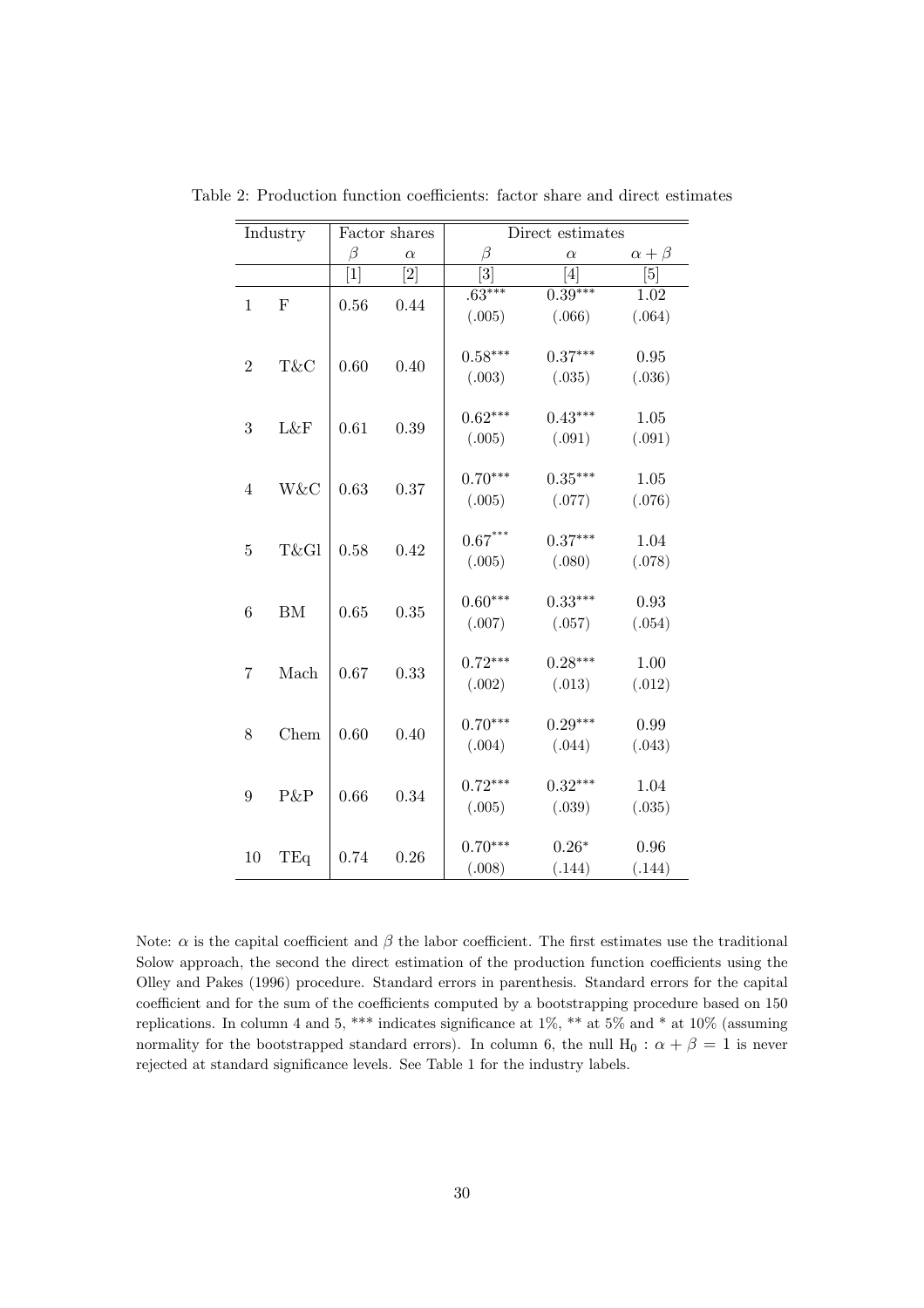| Variable                          | Total sample |      | High-density LLS |      | Low density LLS |      |
|-----------------------------------|--------------|------|------------------|------|-----------------|------|
|                                   | Mean         | S.D. | Mean             | S.D. | Mean            | S.D. |
| Ability                           | 2.35         | 0.50 | 2.39             | 0.48 | 2.20            | 0.56 |
| $1_{[A{\textsubscript{}x}<25\%]}$ | 0.25         | 0.43 | 0.22             | 0.41 | 0.36            | 0.48 |
| $1_{[A{\textsubscript{}y}>75\%]}$ | 0.25         | 0.43 | 0.26             | 0.44 | 0.20            | 0.40 |
| No. firms in LLS                  | 7.36         | 1.42 | 7.62             | 1.28 | 6.37            | 1.47 |
| No. firms in LLS-ind.             | 5.49         | 1.82 | 5.81             | 1.72 | 4.28            | 1.67 |
| No. workers in LLS                | 10.02        | 1.68 | 10.33            | 1.54 | 6.47            | 2.35 |
| No. workers in LLS-ind.           | 8.07         | 2.27 | 8.49             | 2.05 | 6.47            | 2.35 |
| Int. inputs/VA in LLS             | .88          | .25  | .87              | .21  | .89             | .37  |
| Int. inputs in LLS-ind.           | .83          | .43  | .83              | .37  | .83             | .60  |

Table 3: Ability and other characteristics by density of LLS

All non dichotomous variables in log. High-density LLS are defined as those with the total number of firms over the population in the LLS above the median value by LLS. Ability is the estimate of TFP. I<sub>[Ability</sub><25%] is 1 if the ability is below the  $25^{th}$  percentile of the ability distribution and zero otherwise. Ability and capital stock is from the CB sample; the number of firms and of workers are computed from the INPS dataset (the population).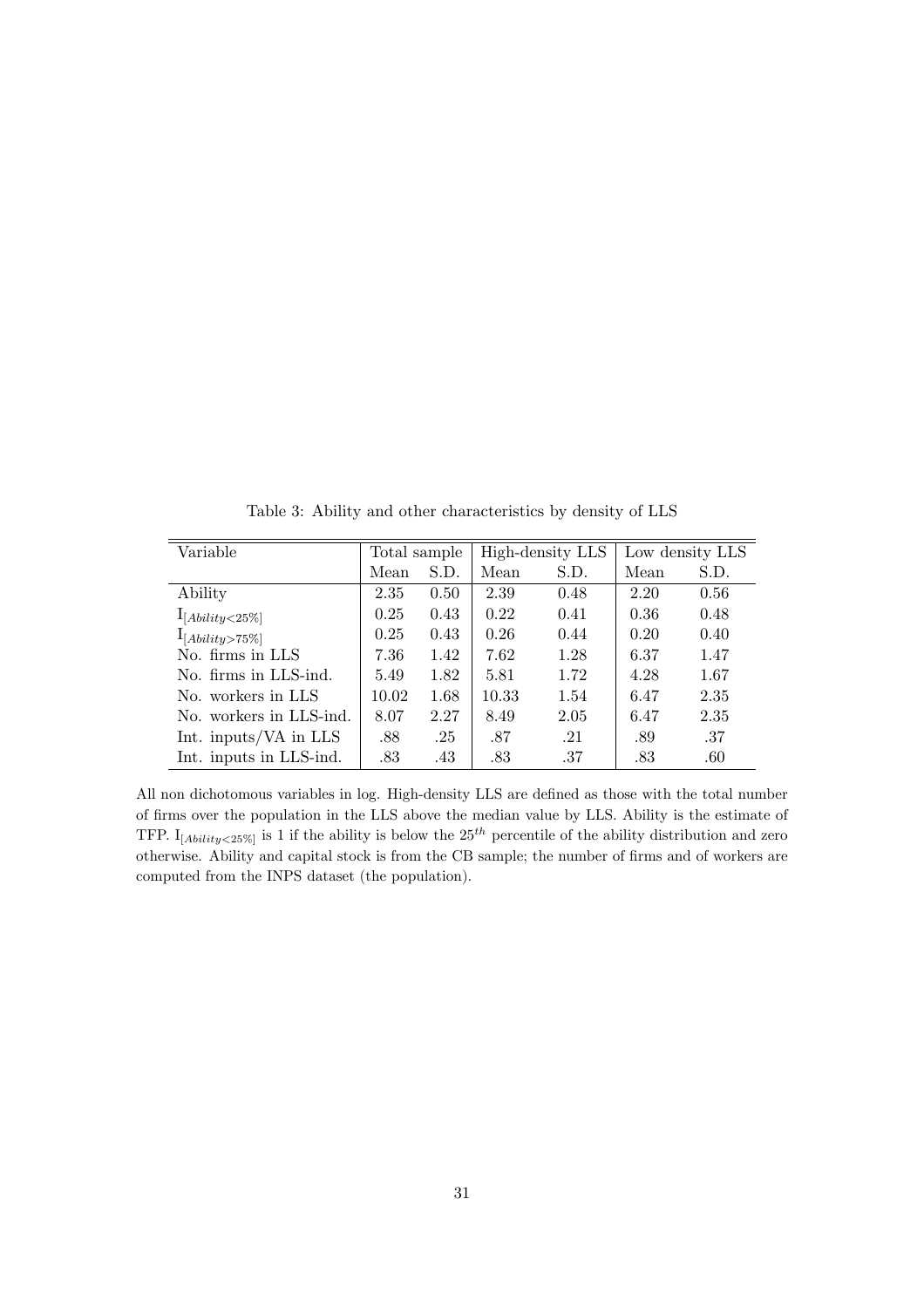| $ES_{TOT}$<br>$R^2$<br>No. obs.                 | $6.28*$<br>(3.43)<br>.38 <sub>1</sub><br>15,837 | $9.00***$<br>(3.83)<br>.38<br>27,173          | $8.38***$<br>(1.34)<br>$.40\,$<br>137,907 | 3.45<br>(2.33)<br>$.40\,$<br>15,837 | $6.07**$<br>(2.46)<br>.41<br>27,173          | $5.52***$<br>(0.93)<br>.42<br>137,907                                |
|-------------------------------------------------|-------------------------------------------------|-----------------------------------------------|-------------------------------------------|-------------------------------------|----------------------------------------------|----------------------------------------------------------------------|
|                                                 |                                                 |                                               |                                           |                                     |                                              | Panel B. Dependent variable: $I_{[Ability<25\%]}$ , Probit estimates |
| $ES_{TOT}$<br>Pseudo $\mathbb{R}^2$<br>No. obs. | $-7.39***$<br>(2.53)<br>.03                     | $-10.72***$<br>(2.70)<br>.04<br>15,837 27,173 | $-8.72***$<br>(0.92)<br>.03<br>137,907    | $-3.32$<br>(2.34)<br>$.04\,$        | $-6.52***$<br>(2.14)<br>.06<br>15,832 27,173 | $-4.44***$<br>(0.89)<br>.05<br>137,907                               |
|                                                 |                                                 |                                               |                                           |                                     |                                              |                                                                      |
|                                                 |                                                 |                                               |                                           |                                     |                                              | Panel C. Dependent variable: $I_{[Ability>75\%]}$ , Probit estimates |
| $ES_{TOT}$<br>Pseudo $\mathbb{R}^2$<br>No. obs. | 2.46<br>(3.22)<br>.01<br>15,837                 | 3.65<br>(3.53)<br>.01<br>27,173               | $3.90***$<br>(1.14)<br>.01<br>137,907     | 1.51<br>(2.61)<br>$.03\,$<br>15,810 | 3.15<br>(2.20)<br>.04<br>27,173              | $3.52***$<br>(0.83)<br>$.03\,$<br>137,907                            |

Table 4: Firm efficiency and entrepreunerial share in the LLS

Dependent variable: ability in Panel A (OLS estimates);  $I_{[Ability < 25\%]}$  in Panel B;  $I_{[Ability > 75\%]}$  in Panel C (Probit estimates).  $ES_{TOT}$  is the total number of firms over the population in the LLS. CS is the cross-section for 1991; Firm avg is the average over time at the firm level, after having de-trended all variables with a full set of year dummies; Pool is the whole sample with all firm-year observations. The geographical controls are Macro Area (MA, 4 dummies) and Provinces (Prov, 103 dummies). All regressions include industry and time dummies. Standard errors adjusted for clustering al the LLS-year level. \*\*\*indicates significance at 1%, \*\* at 5%, \* at 10%.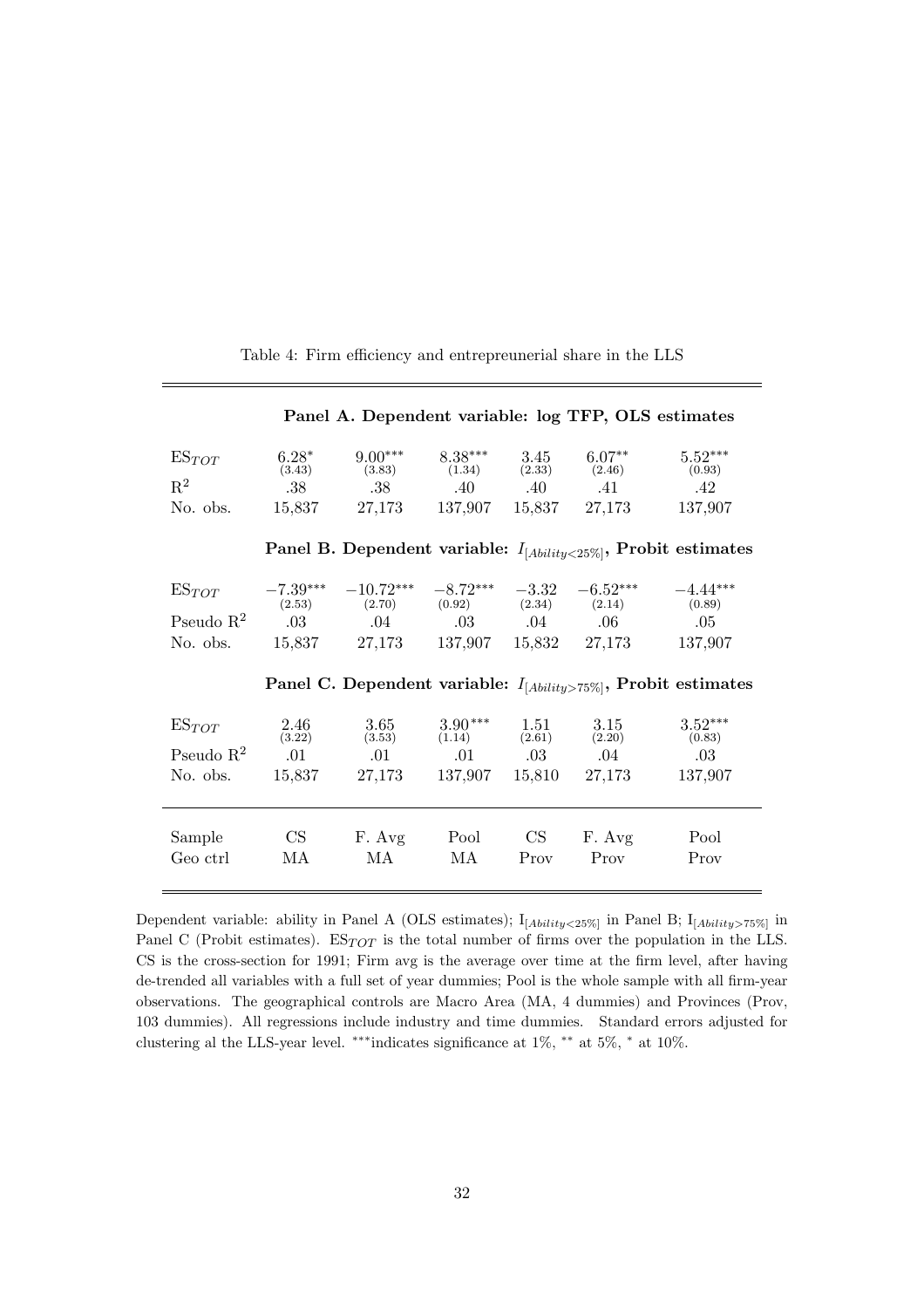| $ES_{TOT}$            | 0.67<br>(2.23)       | 1.72<br>(2.19)       | 1.42<br>(.79)        | $-1.41$<br>(2.30)   | $-.93$<br>(2.11)                                                     | $-0.47$<br>(0.83)    |
|-----------------------|----------------------|----------------------|----------------------|---------------------|----------------------------------------------------------------------|----------------------|
| $ES_{SECT}$           | $11.82*$             | $10.00**$            | 13.76***             | $8.52***$           | $11.45***$                                                           | $10.22***$           |
| $\mathbf{R}^2$        | (6.58)<br>.39        | (5.93)<br>.38        | (2.32)<br>.40        | (3.13)<br>.40       | (2.69)<br>.41                                                        | (1.33)<br>.42        |
| No. obs.              | 15,837               | 27,173               | 137,907              | 15,837              | 27,173                                                               | 137,907              |
|                       |                      |                      |                      |                     | Panel B. Dependent variable: $I_{[Ability<25\%]}$ , Probit estimates |                      |
| $ES_{TOT}$            | $-4.22**$<br>(2.16)  | $-7.61***$<br>(1.88) | $-6.13***$<br>(.75)  | 0.23<br>(2.53)      | $-2.25$<br>(2.17)                                                    | $-1.94**$<br>(0.98)  |
| $ES_{SECT}$           | $-6.42$<br>(4.64)    | $-6.13$<br>(4.79)    | $-5.20***$<br>(1.68) | $-6.34**$<br>(3.09) | $-6.66**$<br>(2.74)                                                  | $-4.31***$<br>(1.17) |
| Pseudo $R^2$          | .03                  | .04                  | .03                  | $.04\,$             | $.06\,$                                                              | .05                  |
| No. obs.              |                      | 15,837 27,173        | 137,907              | 15,832              | 27,173                                                               | 137,907              |
|                       |                      |                      |                      |                     | Panel C. Dependent variable: $I_{[Ability>75\%]}$ , Probit estimates |                      |
| $ES_{TOT}$            | $-4.10$<br>(2.46)    | $-4.63**$<br>(2.25)  | $-3.77***$<br>(0.80) | $-3.87$<br>(3.28)   | $-4.18*$<br>(2.27)                                                   | $-2.89***$<br>(1.00) |
| $ES_{SECT}$           | $13.45***$<br>(5.30) | $15.46***$<br>(5.03) | $14.74***$<br>(1.69) | $9.25***$<br>(3.76) | $11.73***$<br>(2.58)                                                 | $10.77***$<br>(1.17) |
| Pseudo $\mathbb{R}^2$ | .01                  | .01                  | .01                  | $.03\,$             | .04                                                                  | .03                  |
| No. obs.              | 15,837               | 27,173               | 137,907              | 15,810              | 27,173                                                               | 137,907              |
|                       |                      |                      |                      |                     |                                                                      |                      |
| Sample                | CS                   | Firm Avg             | Pool                 | CS                  | Firm Avg                                                             | Pool                 |
| Geo controls          | MA                   | МA                   | MA                   | Prov                | Prov                                                                 | Prov                 |

Table 5: Firm efficiency and entrepreneurial share in the LLS-sector

Dependent variable: ability in Panel A (OLS estimates);  $I_{[Ability<25\%]}$  in Panel B;  $I_{[Ability>75\%]}$  in Panel C (Probit estimates).  $ES_{TOT}$  is the total number of firms over the population on the LLS,  $\mathrm{ES}_{SECT}$  is the total number of firms in the LLS-sector over the population in the LLS. Standard errors adjusted for clustering at the LLS-sector-year level. See Table 4 for the explanation of the specifications.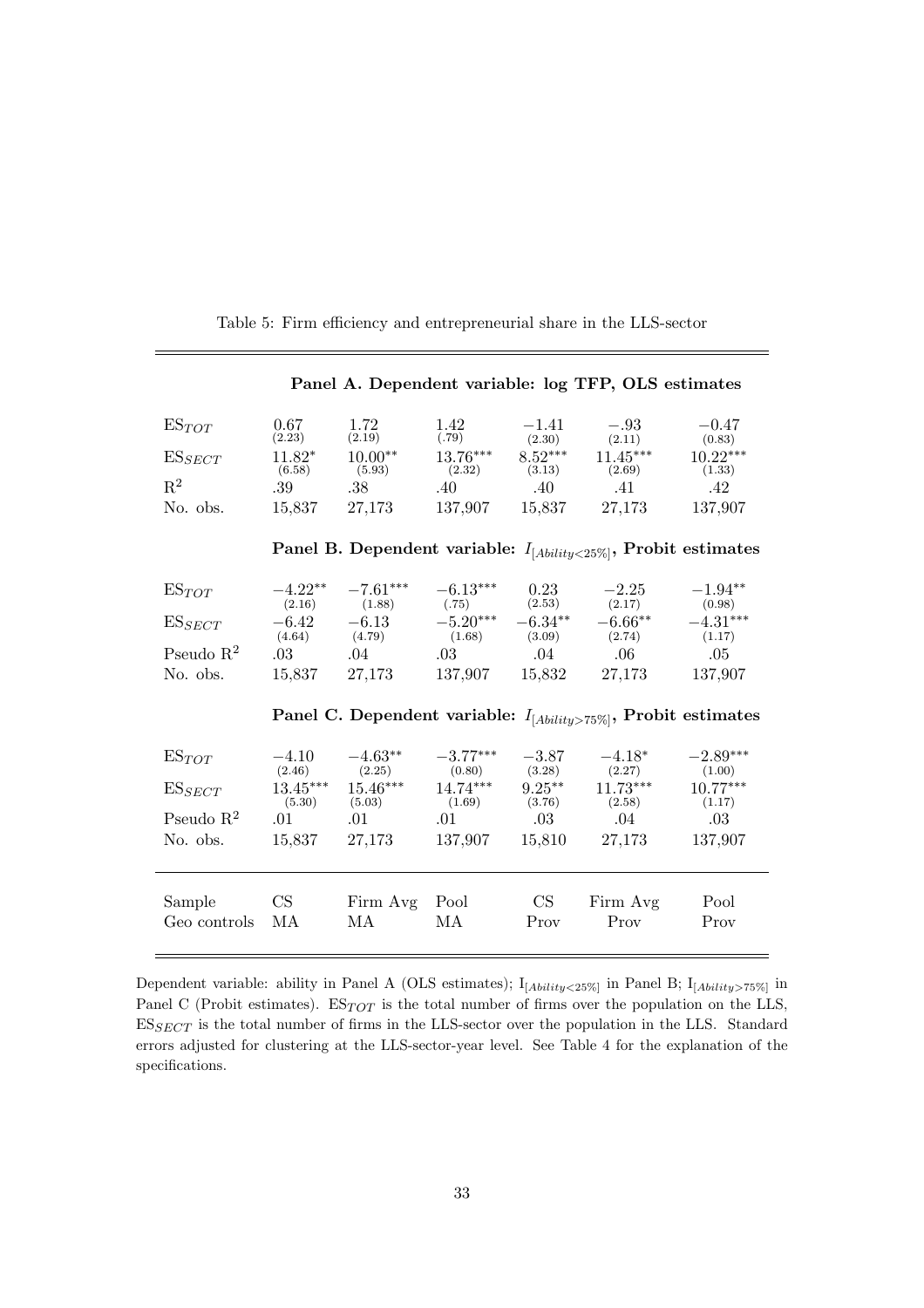| No. firms      | $.051***$ | $046***$  | $.048***$ | $031***$ | $.024***$ | $.028***$ |
|----------------|-----------|-----------|-----------|----------|-----------|-----------|
|                | 009)      | (.009)    | 003)      | (0.007)  | (.006)    | (.003)    |
| Int.Inputs/VA  | .020      | $.063***$ | $028***$  | .009     | $.052***$ | $.015***$ |
|                | (0.013)   | (.011)    | 0.004)    | (.011)   | (.010)    | (.004)    |
| Labor          | $-.007$   | $-.001$   | $-.005**$ | $-.001$  | .004      | .001      |
|                | 005)      | (.005)    | 0.002)    | (.004)   | (.004)    | (.002)    |
| $\mathbf{R}^2$ | 0.39      | 0.40      | 0.41      | 0.41     | 0.41      | 0.42      |
| No obs.        | 15,837    | 27,173    | 137,907   | 15,837   | 27,173    | 137,907   |

| Panel B. Dependent variable: $I_{[Ability < 25\%]}$ , Probit estimates |  |  |  |
|------------------------------------------------------------------------|--|--|--|
|------------------------------------------------------------------------|--|--|--|

| No. firms             | $-.033***$     | $-.036***$     | $-.030***$     | $-.018***$        | $-.019***$        | $-.015***$           |
|-----------------------|----------------|----------------|----------------|-------------------|-------------------|----------------------|
|                       | (.008)         | (.007)         | (.003)         | (.008)            | (.006)            | (.002)               |
| Int.Inputs/VA         | $-.012$        | $-.048***$     | $-.019***$     | $-.002$           | $-.039***$        | $-.008***$           |
|                       | (.011)         | (.010)         | (.004)         | (.011)            | (.008)            | (.004)               |
| Labor                 | .002<br>(.005) | .003<br>(.004) | .001<br>(.002) | $-.004$<br>(.004) | $-.001$<br>(.004) | $-.004***$<br>(.002) |
| Pseudo $\mathbb{R}^2$ | 0.032          | 0.052          | 0.038          | .047              | 0.066             | 0.049                |
| No. obs.              | 15,837         | 27,173         | 137,907        | 15,832            | 27,173            | 137,907              |

Panel C. Dependent variable:  $I_{[Ability>75\%]}$ , Probit estimates

| No. firms     | $.052***$ | $.052***$ | $.050***$  | $.036***$ | $.035***$ | $.033***$  |
|---------------|-----------|-----------|------------|-----------|-----------|------------|
|               | (.008)    | (.007)    | (.003)     | (.007)    | (.006)    | (.003)     |
| Int.Inputs/VA | $.038***$ | $.073***$ | $.048***$  | $.030***$ | $.066***$ | $.039***$  |
|               | (.012)    | (.010)    | (.004)     | (.012)    | (.010)    | (.004)     |
| Labor         | $-.007$   | $-.006$   | $-.007***$ | $-.004$   | $-.004$   | $-.004***$ |
|               | (.005)    | (.005)    | (.002)     | (.005)    | (.004)    | (.002)     |
| Pseudo $R^2$  | 0.027     | 0.031     | 0.026      | 0.038     | 0.042     | 0.037      |
| No. obs.      | 15,837    | 27,173    | 137,907    | 15,810    | 27,173    | 137,907    |
| Sample        | CS        | Firm Avg  | Pool       | <b>CS</b> | Firm Avg  | Pool       |
| Geo controls  | МA        | МA        | МA         | Prov      | Prov      | Prov       |

Dependent variable: ability in Panel A (OLS estimates);  $I_{[Ability < 25\%]}$  in Panel B;  $I_{[Ability > 75\%]}$  in Panel C (Probit estimates). The number of firms, capital and labor are in logs and computed at the LLS-industry level. Standard errors adjusted for clustering at the LLS-sector-year level. See Table 4 for the explanation of the specifications.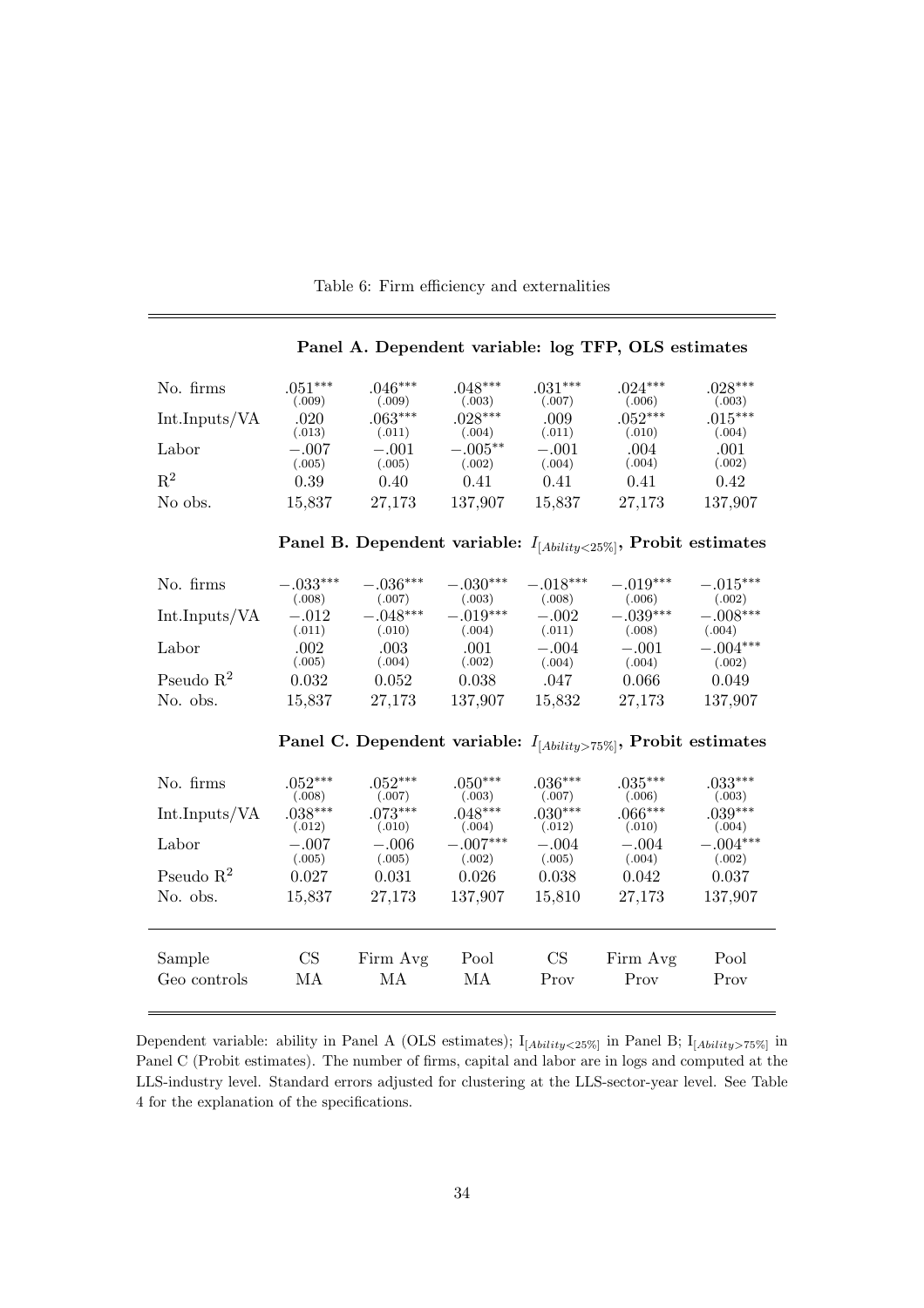Table 7: Firm efficiency and externalities: controlling for LLS fixed effects

| No. firms      | .0115  | $.018***$ | $.019***$ |
|----------------|--------|-----------|-----------|
|                | (.009) | (.008)    | (.003)    |
| Int.Inputs/VA  | .007   | $.046***$ | .006      |
|                | (.011) | (.010)    | (.004)    |
| Labor          | .005   | .004      | $.002**$  |
|                | (.005) | (.004)    | (.002)    |
| $\mathbf{R}^2$ | 0.43   | 0.43      | 0.45      |
| N obs.         | 15,837 | 27,173    | 137,907   |

# $\bold{ Panel~B.}$  Dependent variable:  $I_{[Ability < 25\%]}$ ,  $\bold{Problems}$  estimates

| No. firms     | $-.007$           | $-.016***$           | $-.014***$      |
|---------------|-------------------|----------------------|-----------------|
|               | (.008)            | (.007)               | (.003)          |
| Int.Inputs/VA | $-.000$<br>(.011) | $-.032***$<br>(.009) | .001<br>(.004)  |
| Labor         | $-.002$           | $-.001$              | $-.003*$        |
| Pseudo $R^2$  | (.005)<br>0.063   | (.004)<br>0.076      | (.002)<br>0.060 |
| No. obs.      | 15,525            | 26,876               | 137,529         |

# $\rm {Panel~C.~Dependent~variable:}$   $\it I_{[Ability>75\%]} ,$   $\rm {Probit~estimates}$

| N. firms              | .015      | $.027***$ | $.022***$  |
|-----------------------|-----------|-----------|------------|
|                       | (.009)    | (.008)    | (.003)     |
| Int.Inputs/VA         | $.034***$ | $.069***$ | $.035***$  |
|                       | (.013)    | (.010)    | (.004)     |
| Labor                 | $-.001$   | $-.004$   | $-.002***$ |
|                       | (.005)    | (.005)    | (.002)     |
| Pseudo $\mathbb{R}^2$ | 0.044     | 0.049     | 0.044      |
| N. obs.               | 15,837    | 26,476    | 136,694    |
| Sample                | <b>CS</b> | Firm Avg  | Pool       |
| Geo controls          | LLS       | LLS       | LLS        |
|                       |           |           |            |

Dependent variable: ability in Panel A (OLS estimates);  $I_{[Ability<25\%]}$  in Panel B;  $I_{[Ability>75\%]}$  in Panel C (Probit estimates). The number of firms, capital and labor are in logs and computed at the LLS-industry level. Standard errors adjusted for clustering at the LLS-sector-year-year level. See Table 4 for the explanation of the specifications.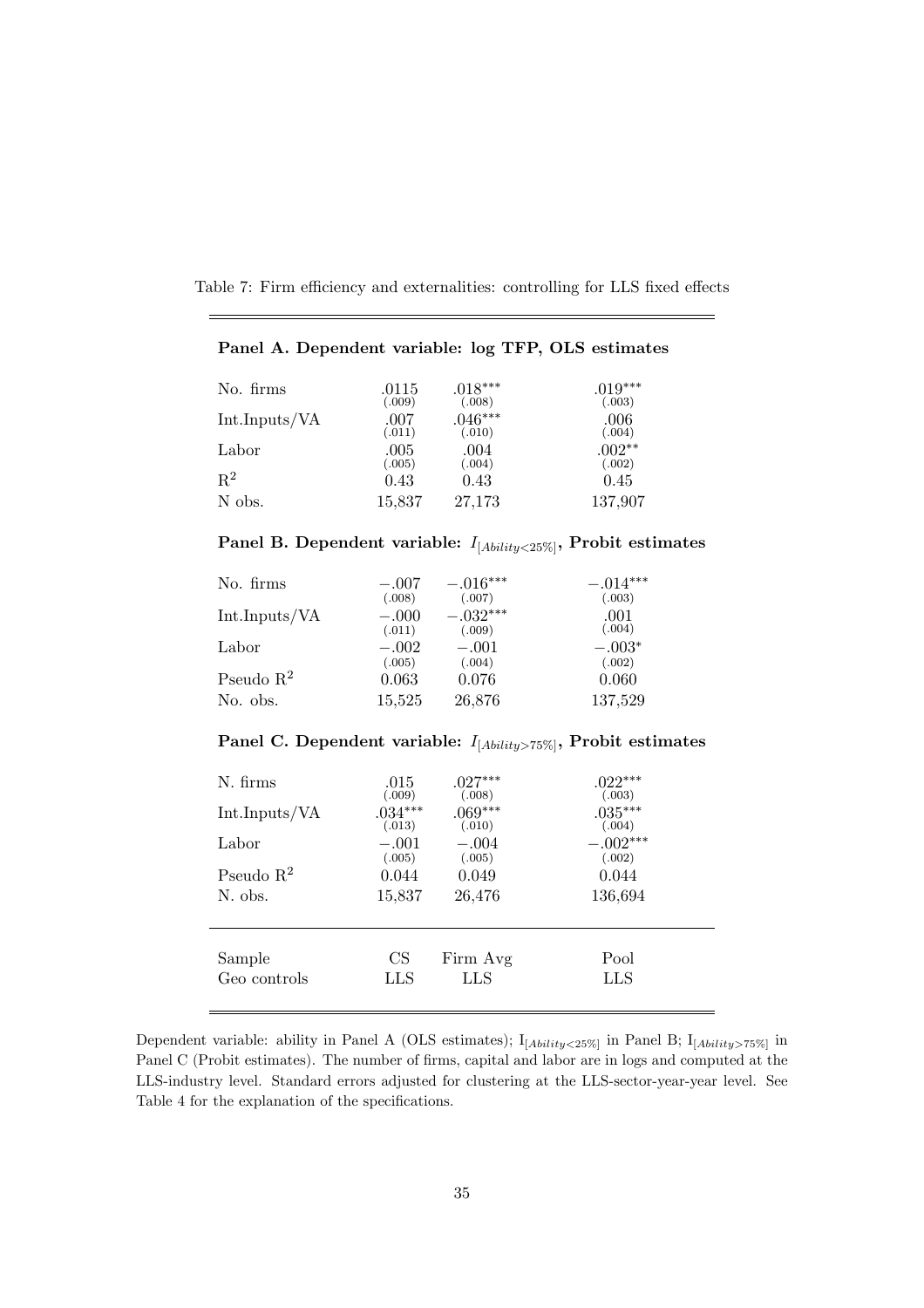| No. firms      | $.030***$<br>(.004)                               | $.030***$<br>(.003)                               | $.029***$<br>(.001) | $.035***$<br>(.007)  | $.019***$<br>(.006) | $.025***$<br>(.002)  |  |  |
|----------------|---------------------------------------------------|---------------------------------------------------|---------------------|----------------------|---------------------|----------------------|--|--|
| $\mathbf{R}^2$ | .41                                               | .40                                               | .42                 | .40                  | .40                 | .42                  |  |  |
| No obs.        | 15,837                                            | 26,689                                            | 137,907             | 12,861               | 21,645              | 111,882              |  |  |
|                |                                                   |                                                   |                     |                      |                     |                      |  |  |
|                |                                                   | Panel B. Dependent variable: $I_{[Ability<25\%]}$ |                     |                      |                     |                      |  |  |
| No.firms       | $-.023***$<br>(.004)                              | $-.021***$<br>(.003)                              | $-021***$<br>(.001) | $-.024***$<br>(.007) | $-.010*$<br>(.006)  | $-.017***$<br>(.002) |  |  |
| $\rm R^2$      | .058                                              | .079                                              | .060                | $.066\,$             | .091                | .069                 |  |  |
| No. obs.       | 15,837                                            | 26,689                                            | 137,907             | 12,861               | 21,645              | 111,882              |  |  |
|                | Panel C. Dependent variable: $I_{[Ability>75\%]}$ |                                                   |                     |                      |                     |                      |  |  |
| No. firms      | $.030***$<br>(.004)                               | $.031***$<br>(.003)                               | $.029***$<br>(.001) | $.034***$<br>(.006)  | $.028***$<br>(.004) | $.027***$<br>(.002)  |  |  |
| $\mathbf{R}^2$ | .041                                              | .043                                              | .039                | $.046\,$             | .049                | .044                 |  |  |
| No. obs.       | 15,837                                            | 26,689                                            | 137,907             | 12,861               | 21,645              | 111,882              |  |  |
|                |                                                   |                                                   |                     |                      |                     |                      |  |  |
| Sample         | CS                                                | Firm Avg                                          | Pool                | CS                   | Firm Avg            | Pool                 |  |  |
| Est. Meth.     | <b>OLS</b>                                        | <b>OLS</b>                                        | <b>OLS</b>          | IV                   | IV                  | IV                   |  |  |
|                |                                                   |                                                   |                     |                      |                     |                      |  |  |

Table 8: Firm efficiency and firm number: OLS and IV regressions

Panel A. Dependent variable: log TFP

Dependent variable: ability in Panel A;  $I_{[Ability<25\%]}$  in Panel B;  $I_{[Ability>75\%]}$  in Panel C (linear probability estimates). The first three columns report OLS estimates; the fourth to sixth columns are IV estimates. The instrument is the population in the LLS in 1861. The Number of firms is in log and computed at the LLS-industry level. Standard errors adjusted for clustering at the LLS-sector-year level. See Table 4 for the explanation of the specifications.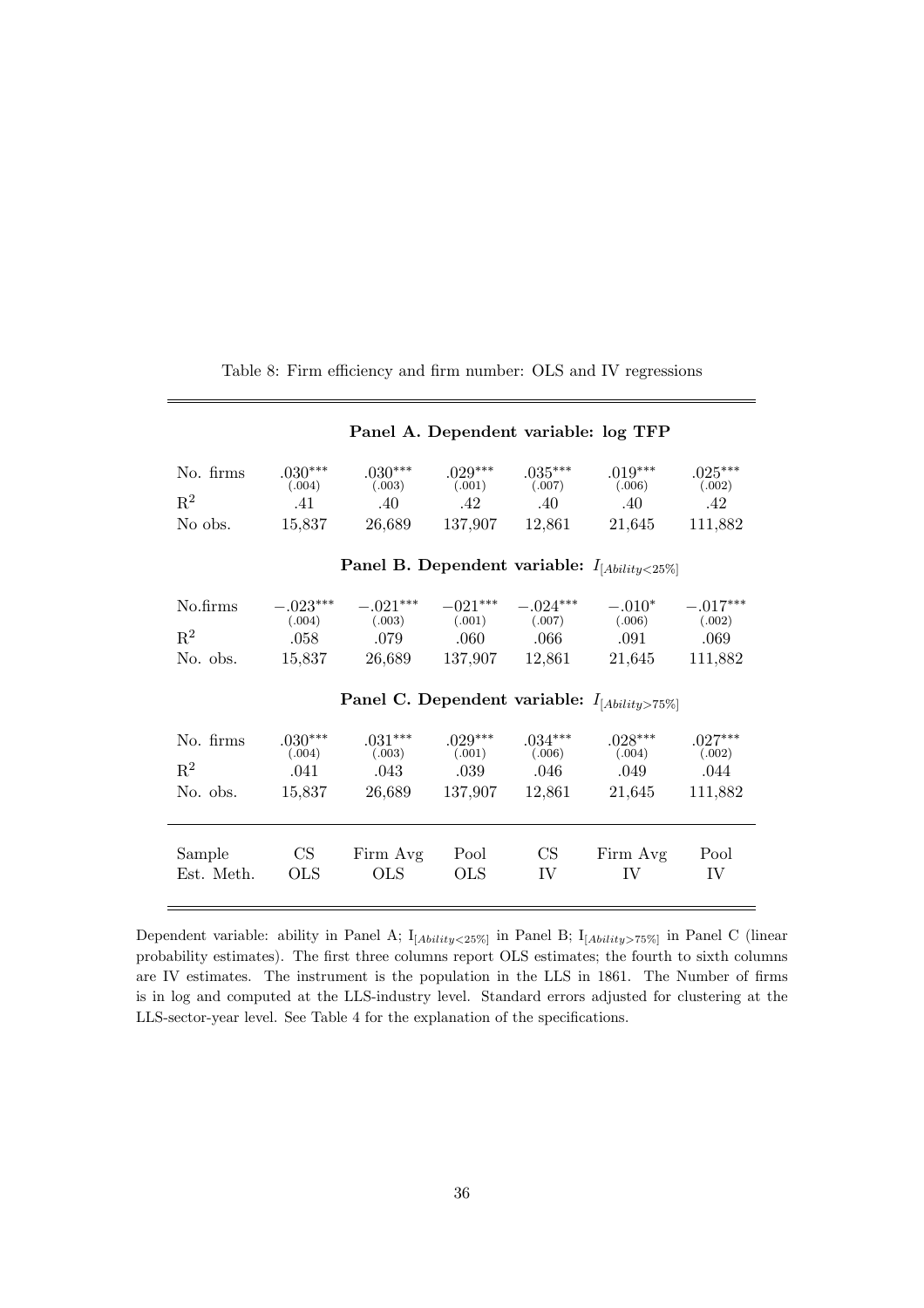| No. firms<br>No. firms*Small<br>$\mathbf{R}^2$<br>No. obs.        | $.037***$<br>(.004)<br>$.014***$<br>(.002)<br>.40<br>15,837   | $.028***$<br>(.004)<br>$.029***$<br>(.008)<br>.40<br>27,173          | $.036***$<br>(.001)<br>$.016***$<br>(.001)<br>$.42\,$<br>137,907 | $.024***$<br>(.003)<br>$.014***$<br>(.002)<br>.41<br>15,837       | $.012***$<br>(.005)<br>$.030***$<br>(.008)<br>.41<br>27,173   | .022<br>(.001)<br>$.016***$<br>(.001)<br>.43<br>137,907        |
|-------------------------------------------------------------------|---------------------------------------------------------------|----------------------------------------------------------------------|------------------------------------------------------------------|-------------------------------------------------------------------|---------------------------------------------------------------|----------------------------------------------------------------|
|                                                                   |                                                               | Panel B. Dependent variable: $I_{[Ability<25\%]}$ , Probit estimates |                                                                  |                                                                   |                                                               |                                                                |
| No. firms<br>No. firms*Small<br>Pseudo $\mathbb{R}^2$<br>No. obs. | $-.028***$<br>(.003)<br>$-.006***$<br>(.001)<br>.03<br>15,837 | $-.026***$<br>(.004)<br>$-.012***$<br>(.004)<br>.05<br>27,173        | $-.027***$<br>(.001)<br>$-.007***$<br>(.001)<br>.04<br>137,907   | $-.012***$<br>(.004)<br>$-.006***$<br>(.001)<br>$.05\,$<br>15,832 | $-.012***$<br>(.004)<br>$-.006***$<br>(.001)<br>.05<br>27,173 | $-.018***$<br>(.001)<br>$-.007***$<br>(.001)<br>.05<br>137,907 |
|                                                                   |                                                               | Panel C. Dependent variable: $I_{[Ability>75\%]}$ , Probit estimates |                                                                  |                                                                   |                                                               |                                                                |
| No. firms<br>No. firms*Small<br>Pseudo $\mathbb{R}^2$<br>No. obs. | $.037***$<br>(.005)<br>$.017***$<br>(.002)<br>.04<br>15,837   | $.028***$<br>(.003)<br>$.030***$<br>(.001)<br>.03<br>27,173          | $-.035***$<br>(.002)<br>$.018***$<br>(.001)<br>.04<br>137,907    | $.024***$<br>(.004)<br>$.017***$<br>(.002)<br>.05<br>15,810       | $.012**$<br>(.005)<br>$.030***$<br>(.008)<br>.04<br>27,173    | $.022***$<br>(.001)<br>$.018***$<br>(.001)<br>.05<br>137,907   |
| Sample<br>Geo controls                                            | CS<br>МA                                                      | Firm Avg<br>МA                                                       | Pool<br>MA                                                       | CS<br>Prov                                                        | Firm Avg<br>Prov                                              | Pool<br>Prov                                                   |

Table 9: Knowledge spillovers and firm capital stock

Dependent variable: ability in Panel A (OLS estimates);  $I_{[Ability<25\%]}$  in Panel B;  $I_{[Ability>75\%]}$  in Panel C (Probit estimates). The Number of firms is in log and computed at the LLS-industry level. "Small" is a dummy  $=1$  if the capital stock is below the median, calculated within each LLSindustry-year cell. Standard errors adjusted for clustering at the LLS-sector-year level. See Table 4 for the explanation of the specifications.